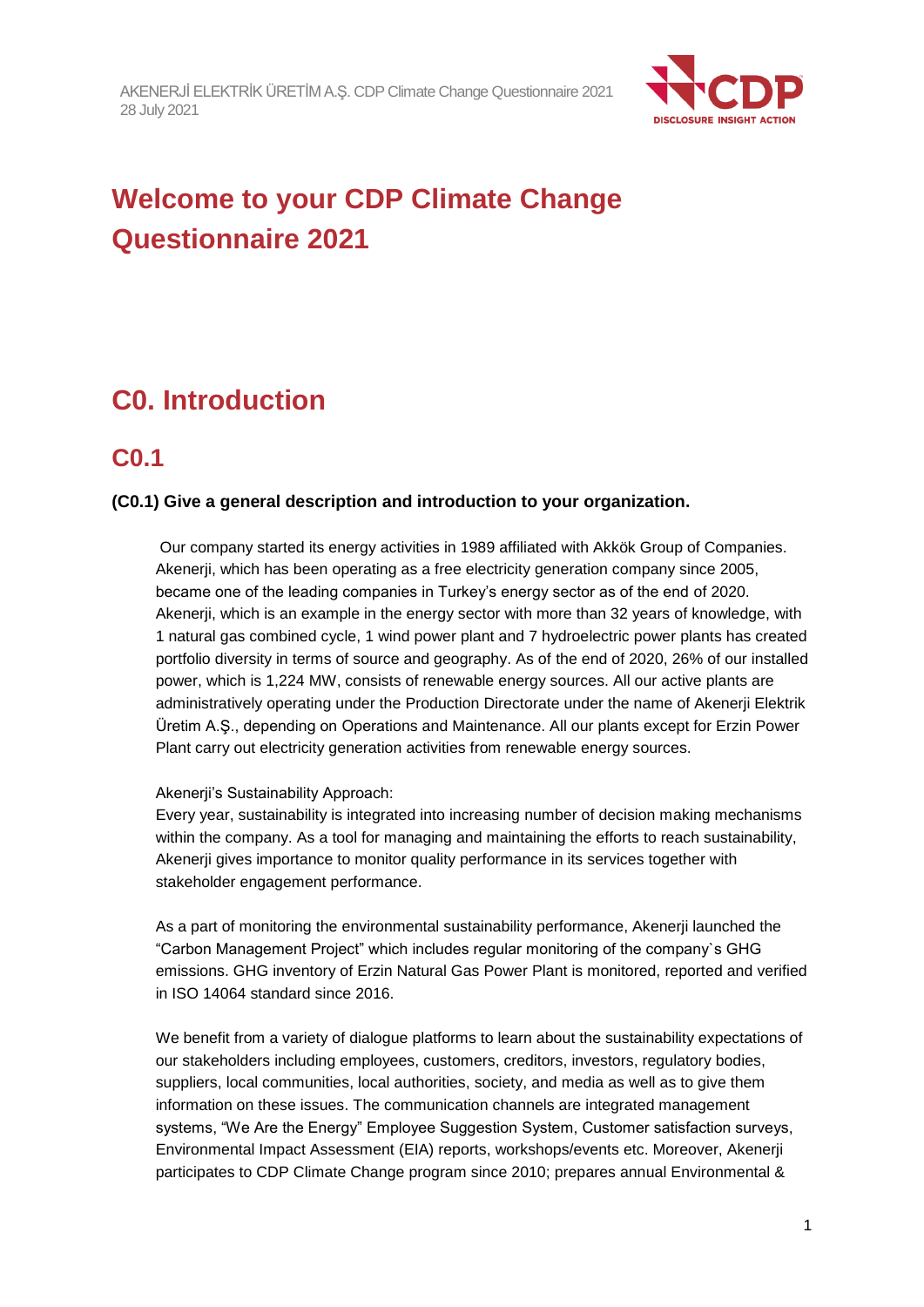

OHS reports since 2010; and submits IFC Annual Environmental and Social Performance Monitoring Reports since 2010. As a part of our communication channels with our stakeholders, we also benefit from sustainability reports. Sustainability Report has been prepared in accordance with the GRI Standards: Core option principles taking United Nations Sustainable Development Goals into account. Since 2010, Akenerji has received certification for ISO 9001:2015 Quality, ISO 45001:2018 Occupational Health and Safety and the ISO 14001: 2015 Environment Management Systems and ISO 50001:2018 Energy Management System.

We have been listed on "BIST Sustainability Index" which lists the companies that are traded at Borsa İstanbul and that have highest corporate sustainability performance ratings.

Moreover, as of 2015, CDP Water Program has been initiated in our country. We have been among the pioneer companies that started to report to the program in its initial year and conveyed our water management system. Carbon Disclosure Project (CDP) Turkey 2017 Water Leadership Award granted to us as the result of the steps we have taken as Akenerji about water.

# **C0.2**

### **(C0.2) State the start and end date of the year for which you are reporting data.**

|                   | <b>Start</b><br>date | End date             | Indicate if you are<br>providing emissions data<br>for past reporting years | Select the number of past<br>reporting years you will be<br>providing emissions data for |
|-------------------|----------------------|----------------------|-----------------------------------------------------------------------------|------------------------------------------------------------------------------------------|
| Reporting<br>year | January<br>1, 2020   | December<br>31, 2020 | Yes                                                                         | 2 years                                                                                  |

# **C0.3**

**(C0.3) Select the countries/areas for which you will be supplying data.**

**Turkey** 

# **C0.4**

**(C0.4) Select the currency used for all financial information disclosed throughout your response.**

USD

# **C0.5**

**(C0.5) Select the option that describes the reporting boundary for which climaterelated impacts on your business are being reported. Note that this option should align with your chosen approach for consolidating your GHG inventory.**

Operational control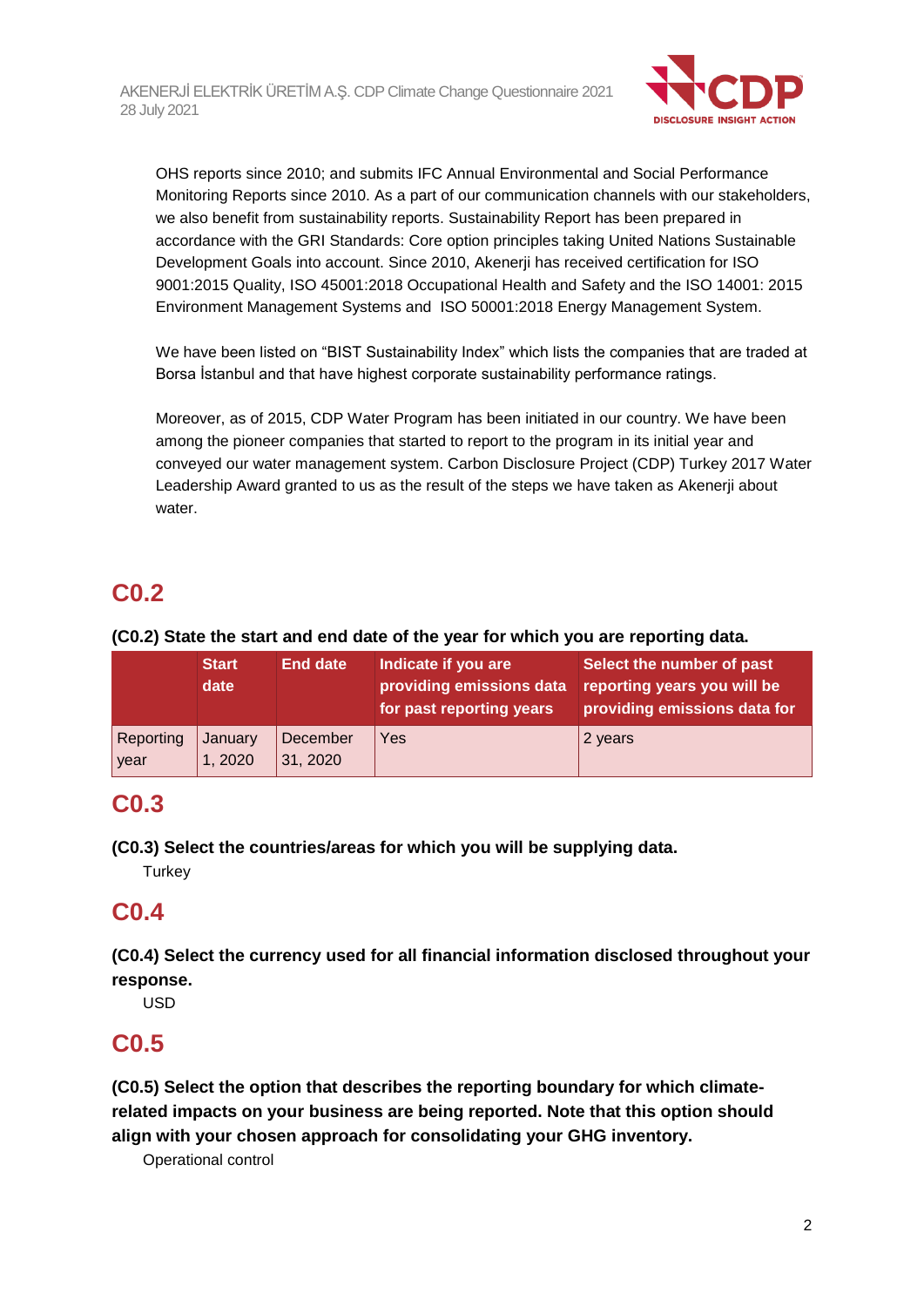

# **C-EU0.7**

### **(C-EU0.7) Which part of the electric utilities value chain does your organization operate in? Select all that apply.**

**Row 1**

**Electric utilities value chain** Electricity generation

**Other divisions**

# **C1. Governance**

# **C1.1**

**(C1.1) Is there board-level oversight of climate-related issues within your organization?**

Yes

# **C1.1a**

**(C1.1a) Identify the position(s) (do not include any names) of the individual(s) on the board with responsibility for climate-related issues.**

| <b>Position of</b><br>individual(s) | <b>Please explain</b>                                                                                                                                                                                                                                                                                              |
|-------------------------------------|--------------------------------------------------------------------------------------------------------------------------------------------------------------------------------------------------------------------------------------------------------------------------------------------------------------------|
| Director on<br>board                | Board or individual/sub-set of the Board or other committee appointed by the Board                                                                                                                                                                                                                                 |
|                                     | Internal and external communication of sustainability performance is carried out<br>through annual environmental and social performance monitoring reports for<br>creditors, and management systems and annual sustainability reports, and they<br>are reported to the Board of Directors via the Executive Board. |

# **C1.1b**

**(C1.1b) Provide further details on the board's oversight of climate-related issues.**

| <b>Frequency with</b> | <b>Governance</b>                        | <b>Please explain</b> |
|-----------------------|------------------------------------------|-----------------------|
| which climate-        | mechanisms into                          |                       |
|                       | related issues are which climate-related |                       |
| a scheduled           | issues are integrated                    |                       |
| agenda item           |                                          |                       |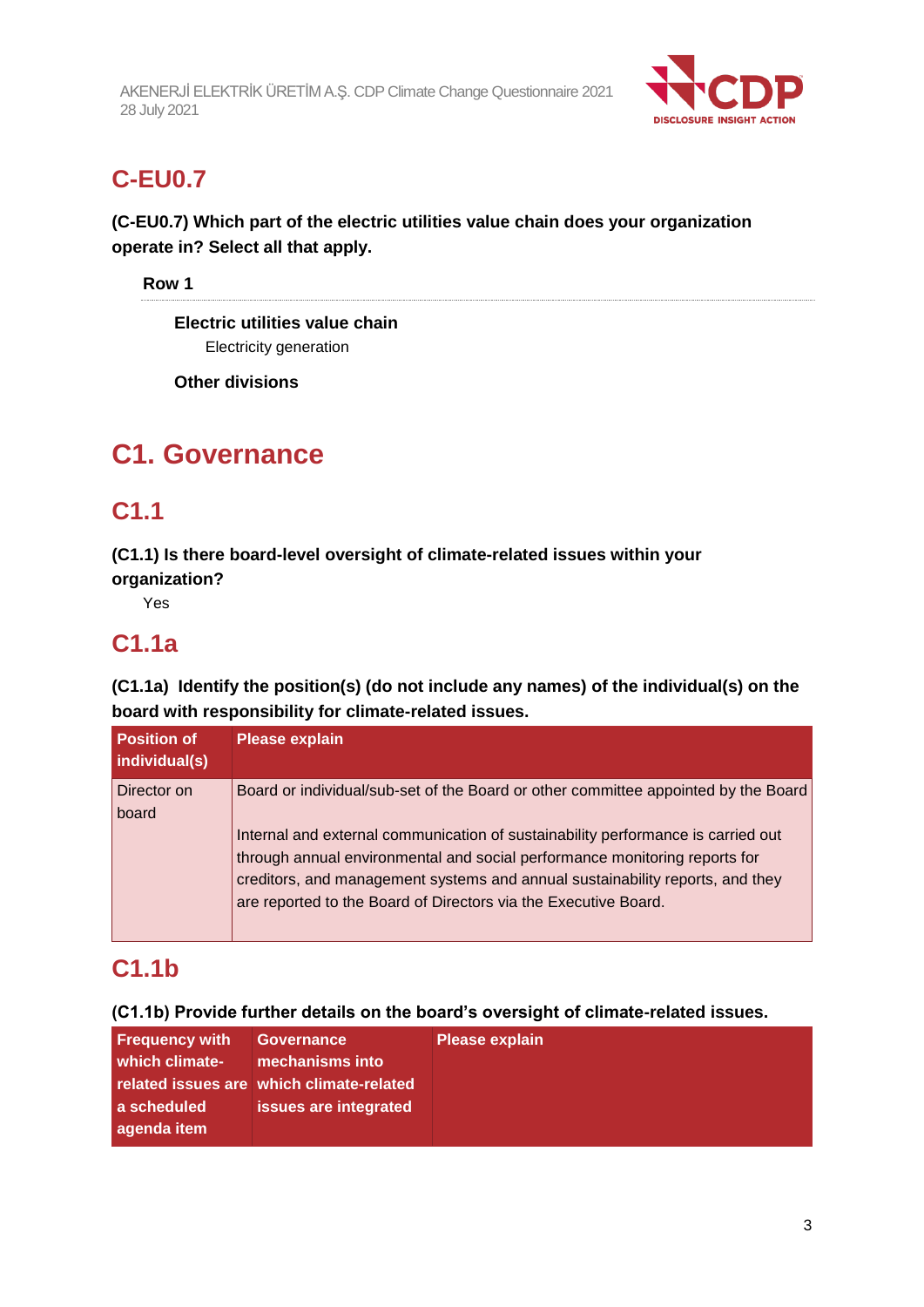

| Scheduled - some<br>meetings | Reviewing and guiding<br>strategy<br>Reviewing and guiding<br>major plans of action<br>Reviewing and guiding<br>risk management<br>policies<br>Reviewing and guiding<br>annual budgets<br>Reviewing and guiding<br>business plans<br>Setting performance<br>objectives<br>Monitoring<br>implementation and<br>performance of<br>objectives<br>Overseeing major<br>capital expenditures,<br>acquisitions and<br>divestitures<br>Monitoring and<br>overseeing progress<br>against goals and<br>targets for addressing<br>climate-related issues | The management of the environmental and social<br>elements in our operating power plants is under the<br>responsibilty of the Directorate of Environment,<br>Quality, Occupational Health and Safety under<br>Production Deputy Directorate General. The units<br>responsible for the project undertake the<br>management of the OSG and environmental<br>performance during the period from the projecting<br>phase to the commissioning of the plants. Key<br>environmental and social performance data on our<br>plants and project sites are reported to the Board of<br>Directors. In addition, annual or periodic<br>environmental and social performance monitoring<br>reports and annual sustainability reports to financial<br>institutions originating from signatories and contracts<br>are also reported to the Board of Directors through<br>the Executive Board. |
|------------------------------|-----------------------------------------------------------------------------------------------------------------------------------------------------------------------------------------------------------------------------------------------------------------------------------------------------------------------------------------------------------------------------------------------------------------------------------------------------------------------------------------------------------------------------------------------|--------------------------------------------------------------------------------------------------------------------------------------------------------------------------------------------------------------------------------------------------------------------------------------------------------------------------------------------------------------------------------------------------------------------------------------------------------------------------------------------------------------------------------------------------------------------------------------------------------------------------------------------------------------------------------------------------------------------------------------------------------------------------------------------------------------------------------------------------------------------------------|
|------------------------------|-----------------------------------------------------------------------------------------------------------------------------------------------------------------------------------------------------------------------------------------------------------------------------------------------------------------------------------------------------------------------------------------------------------------------------------------------------------------------------------------------------------------------------------------------|--------------------------------------------------------------------------------------------------------------------------------------------------------------------------------------------------------------------------------------------------------------------------------------------------------------------------------------------------------------------------------------------------------------------------------------------------------------------------------------------------------------------------------------------------------------------------------------------------------------------------------------------------------------------------------------------------------------------------------------------------------------------------------------------------------------------------------------------------------------------------------|

# **C1.2**

### **(C1.2) Provide the highest management-level position(s) or committee(s) with responsibility for climate-related issues.**

| <b>Name of the position(s)</b><br>and/or committee(s) | <b>Responsibility</b>                                                     | Frequency of reporting to the<br>board on climate-related<br><b>issues</b> |
|-------------------------------------------------------|---------------------------------------------------------------------------|----------------------------------------------------------------------------|
| Risk committee                                        | Both assessing and managing<br>climate-related risks and<br>opportunities | More frequently than quarterly                                             |
| Sustainability committee                              | Both assessing and managing<br>climate-related risks and<br>opportunities | Annually                                                                   |
| Safety, Health, Environment<br>and Quality committee  | Both assessing and managing<br>climate-related risks and<br>opportunities | More frequently than quarterly                                             |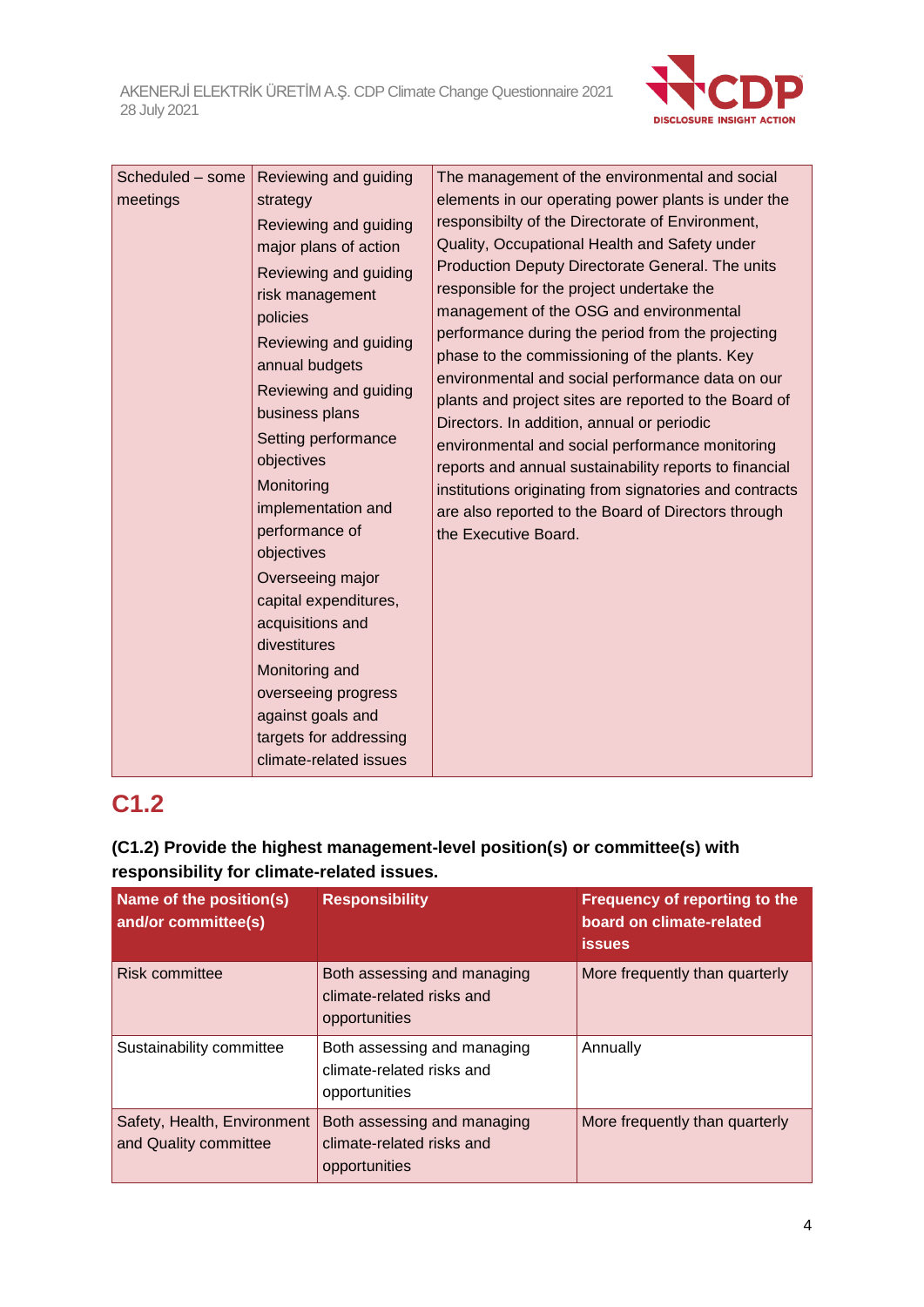

| Other, please specify                           | Managing climate-related risks and | More frequently than quarterly |
|-------------------------------------------------|------------------------------------|--------------------------------|
| The Early Detection of<br><b>Risk Committee</b> | opportunities                      |                                |

# **C1.2a**

### **(C1.2a) Describe where in the organizational structure this/these position(s) and/or committees lie, what their associated responsibilities are, and how climate-related issues are monitored (do not include the names of individuals).**

Akenerji has a holistic approach to sustainability, which integrates the environmental, economic and social dimensions of sustainability through the support of various departments. The ultimate responsibility is given to the highest level of decision making authority, and it is the board of directors.

In order to manage and report sustainability efforts and achievements in a more holistic manner, a Sustainability Committee was established within Akenerji in 2013. The business units represented at the Sustainability Committee are as follows:

- Health, Safety, Environment and Quality (Leader)
- Accounting and Tax Management
- Corporate Communications
- Energy Services
- Trade
- Natural Gas Supply and Trading
- Human Resources
- Legal Affairs
- Procurement
- Projects
- Strategic Planning and Risk Management

All climate change-related efforts and achievements at Akenerji are reported to the CEO. To manage these efforts, Akenerji has a Quality Project Team under the lead of the Health, Safety, Environment and Quality (HSEQ) department. The Quality Project Team consists of 11 employees including environmental engineers, health & safety specialists, and engineers and operators from the power plants.

The Quality Project Team has regular meetings to check the status of our efforts under ISO 9001 (Quality), ISO 14001 (Environment) and ISO 45001 (Health and Safety), and ISO 14064- 1 Verification to ensure compliance with applicable environmental, health and safety regulations, to make gap analysis, and to plan for continuous improvements.

Our internal auditors were selected to have at least one person from each department, and they have been trained by an external consultancy firm to in order to improve and maintain HSEQ management systems. All departments accept responsibility for climate change and involve the risks and opportunities in their decision making processes, embed them into their sustainability targets. The coordination of efforts for dealing with the risk and opportunities of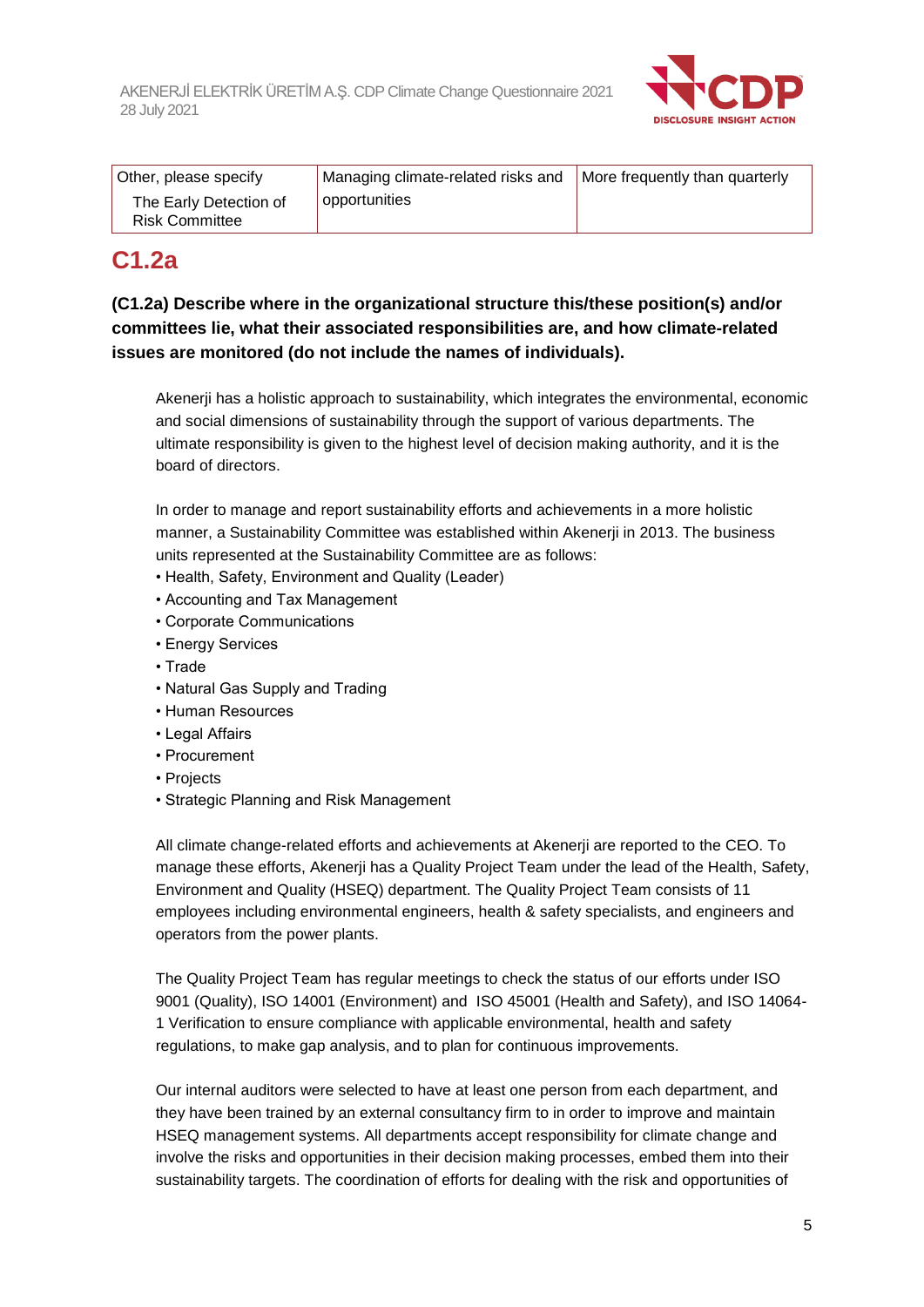

climate change are coordinated by the Health, Safety, Environment and Quality (HSEQ) department. In addition to internal trainings, to increase the number of our internal auditors and enlarge the internal audit team,

In our operating power plants, the Directorates of Health, Safety, Environment and Quality, that operate under the function of the Power Generation Directorate are responsible for the management of environmental sustainability efforts. Directorate of Health, Safety, Environment and Quality is responsible for the OHS and environmental performance throughout the process starting with project phase until the full operation of plants.

Internal and external communication of sustainability performance is carried out through annual environmental and social performance monitoring reports for creditors, and management systems and annual sustainability reports, and they are reported to the Board of Directors via the Executive Board.

In addition to the Sustainability Committee; the risks and opportunities are also evaluated and managed by The Early Detection of Risk Committee: The Committee was established under the supervision of the Akenerji Board of Directors. Members are appointed by the Board of Directors in accordance with the related legislation provisions. The Committee ensures that appropriate risk management processes and capabilities are in place in order to timely identify the risks which may danger the Company's existence, development and continuity, and does studies for to apply necessary preventive actions and to manage risks. The Early Detection of Risk Committee convenes bi-monthly and reports to the Board of Directors. Members are appointed by the Board of Directors in accordance with the related legislation provisions.

Risk Management Committee, while the risks are managed within the Framework of ERM, the Risk Management Committee was established to take quicker decisions and take immediate actions due to the changing conditions. The Committee members are composed of the General Manager, Deputy General Manager, Directors and Strategic Planning and Risk Manager. The Committee convenes on a monthly basis, and it is ensured that the necessary actions are taken by discussing the risks that the Company incurs/may incur.

Akenerji is established Sustainability Strategic Plan Committee which is in management level, is inclueded all department managers to improve system and prepare long term strategic targets and goals and committee had training about How to Prepare Sustainability Strategic Plan and will work to achieve UN Sustainable Development Goals and Green Deal. Our goal is to produce energy for a better life. Within this frame of reference, we have integrated the United Nations (UN) Sustainable Development Goals (SDG) into our business processes and identified 6, 13 and 14 SDGs. We also contribute to social development through our social responsibility projects.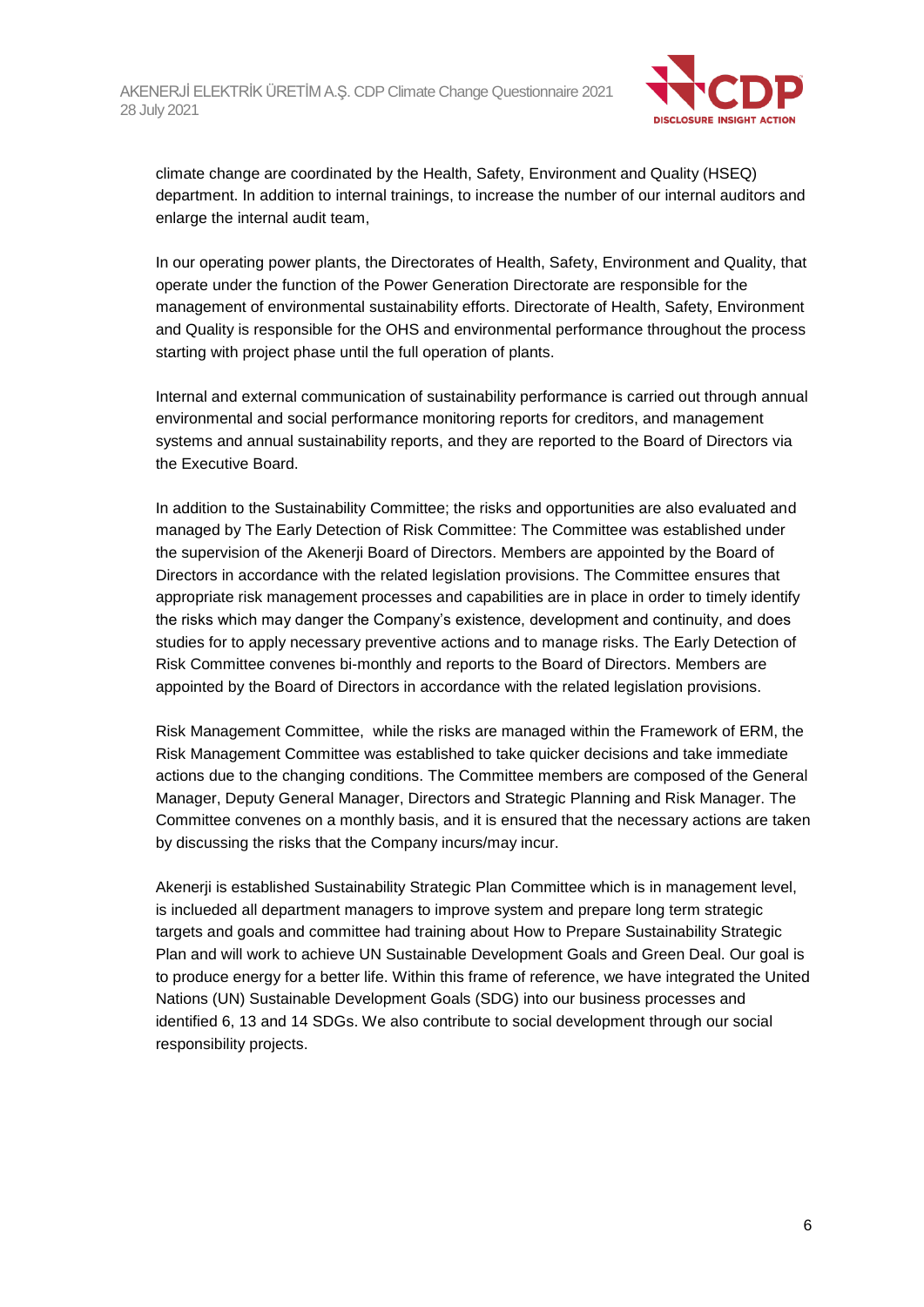

# **C1.3**

### **(C1.3) Do you provide incentives for the management of climate-related issues, including the attainment of targets?**

|          | <b>Provide incentives</b><br>for the management<br>of climate-related<br><b>issues</b> | <b>Comment</b>                                                                                                                                                                                                                                                                                                                                                                                                                                                                                                                                                                                                                                                                                                                                                                                                                                                                                                                                                                                                                                                     |
|----------|----------------------------------------------------------------------------------------|--------------------------------------------------------------------------------------------------------------------------------------------------------------------------------------------------------------------------------------------------------------------------------------------------------------------------------------------------------------------------------------------------------------------------------------------------------------------------------------------------------------------------------------------------------------------------------------------------------------------------------------------------------------------------------------------------------------------------------------------------------------------------------------------------------------------------------------------------------------------------------------------------------------------------------------------------------------------------------------------------------------------------------------------------------------------|
| Row<br>1 | Yes                                                                                    | Board of Directors has the ultimate responsibility about the overall<br>performance of Akenerji and bonus is delivered inline with the<br>achievements of the targets at the year end. Particularly, achievement<br>of water related target and increase of efficiency are of important<br>targets for the Board.<br>A performance based compensation is available for HSEQ<br>Department staff based on the pre-determined targets.<br>All employees have personal performance indicators as well and are<br>rewarded when they reached the target. All employees can suggest<br>improvements to reduce the environmental footprint of the company<br>through filling out questionnaires to be submitted to their supervisors<br>and to HSEQ directly. There is an opportunity for the employees<br>especially for the ones working at the power plants to receive<br>monetary reward, in case their suggestions are considered to have a<br>significant improvement in the company's environmental performance,<br>and are implemented following the evaluation. |

# **C1.3a**

### **(C1.3a) Provide further details on the incentives provided for the management of climate-related issues (do not include the names of individuals).**

| <b>Entitled to incentive</b>          | <b>Type of</b><br><i>incentive</i> | <b>Activity</b><br>inventivized                                          | <b>Comment</b>                                                                                                                                                                                                                    |
|---------------------------------------|------------------------------------|--------------------------------------------------------------------------|-----------------------------------------------------------------------------------------------------------------------------------------------------------------------------------------------------------------------------------|
| Board/Executive board                 | Non-<br>monetary<br>reward         | Behavior change<br>related indicator                                     | Board of Directors has the ultimate<br>responsibility about the overall<br>sustainability performance of Akenerji.<br>The pioneer role of Akenerji in Turkish<br>energy sector could be realized with the<br>vision of the Board. |
| Environment/Sustainability<br>manager | Monetary<br>reward                 | Other (please<br>specify)<br>Successful<br>impl. of carbon<br>management | A performance based compensation is<br>available for HSEQ Department staff<br>based on the pre-determined targets. In<br>terms of carbon management<br>performance, (Emissions reduction                                          |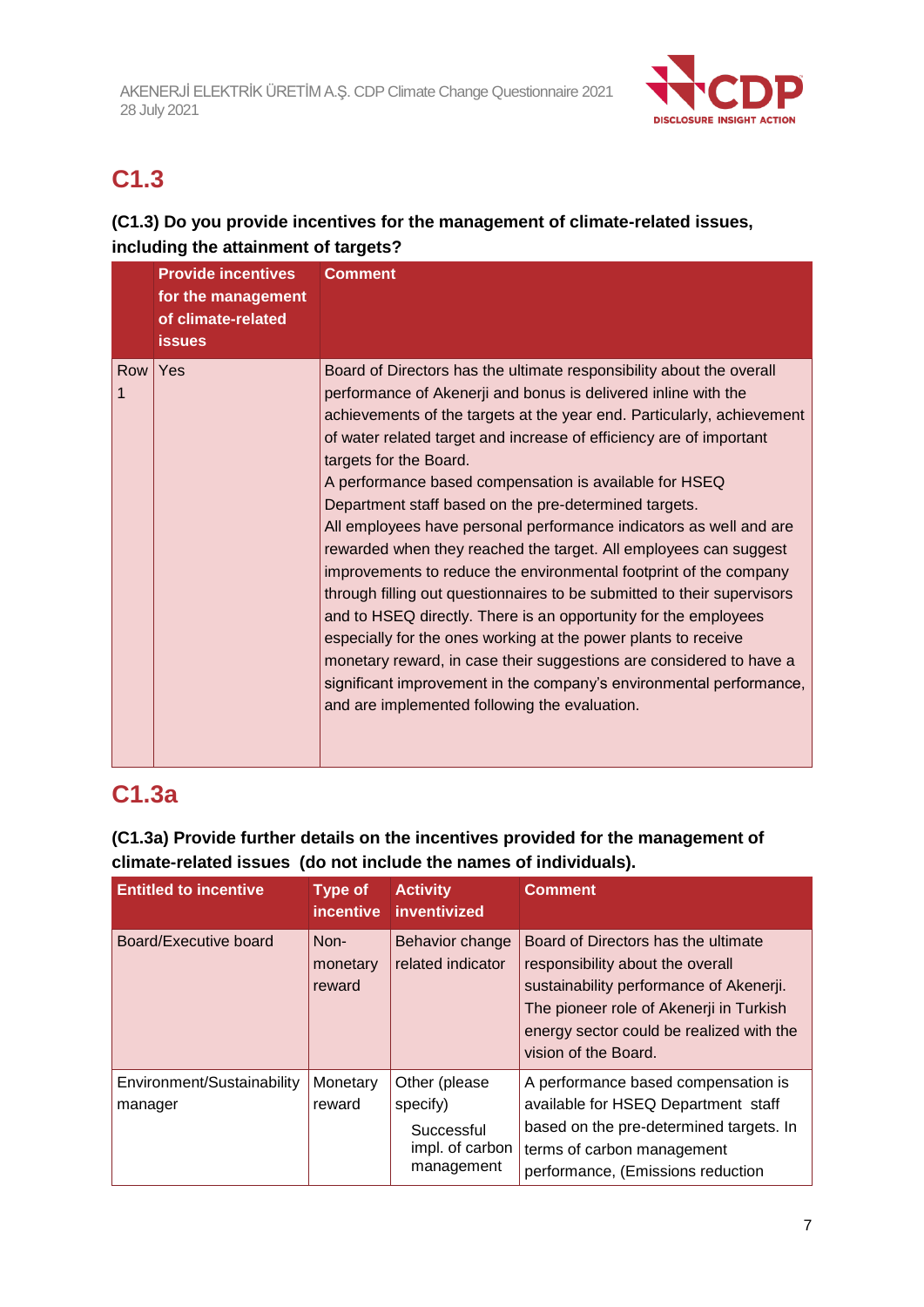

|                                       |                            |                                                                              | project, Emissions reduction target,<br>Energy reduction target, Efficiency<br>target, Behavior change related<br>indicator)<br>Carbon Management Project is one of<br>the key considerations for bonus<br>determination for the Health, Safety,<br>Environment and Quality (HSEQ)<br>Manager and environmental engineer in<br>the HSEQ Department.                                                                                                                                                                                                                                                                                                                                                                            |
|---------------------------------------|----------------------------|------------------------------------------------------------------------------|--------------------------------------------------------------------------------------------------------------------------------------------------------------------------------------------------------------------------------------------------------------------------------------------------------------------------------------------------------------------------------------------------------------------------------------------------------------------------------------------------------------------------------------------------------------------------------------------------------------------------------------------------------------------------------------------------------------------------------|
| All employees                         | Monetary<br>reward         | Other (please<br>specify)<br>Projects                                        | All employees have personal<br>performance indicators as well and are<br>rewarded when they reached the target.<br>All employees can suggest<br>improvements to reduce the<br>environmental footprint of the company<br>through filling out questionnaires to be<br>submitted to their supervisors and to<br>HSEQ directly. There is an opportunity<br>for the employees especially for the ones<br>working at the power plants to receive<br>monetary reward, in case their<br>suggestions are considered to have a<br>significant improvement in the<br>company's environmental performance,<br>and are implemented following the<br>evaluation.<br>Projects are about Emissions reduction,<br>Energy reduction, Efficiency. |
| Board/Executive board                 | Monetary<br>reward         | Other (please<br>specify)<br>Energy<br>reduction and<br>Efficiency<br>target | Board of Directors has the ultimate<br>responsibility about the overall<br>performance of Akenerji and bonus is<br>delivered inline with the achievements of<br>the targets at the year end. Particularly,<br>achievement of energy reduction target<br>and increase of efficiency are of<br>important targets for the Board.                                                                                                                                                                                                                                                                                                                                                                                                  |
| Environment/Sustainability<br>manager | Non-<br>monetary<br>reward | Behavior change<br>related indicator                                         | <b>HSEQ Manager leads the Sustainability</b><br>Team of Akenerji and encourages all<br>employees for reduction of emissions,<br>energy used and improvement of<br>efficiency. Beyond achievement of KPIs<br>and monetary rewards; recognition                                                                                                                                                                                                                                                                                                                                                                                                                                                                                  |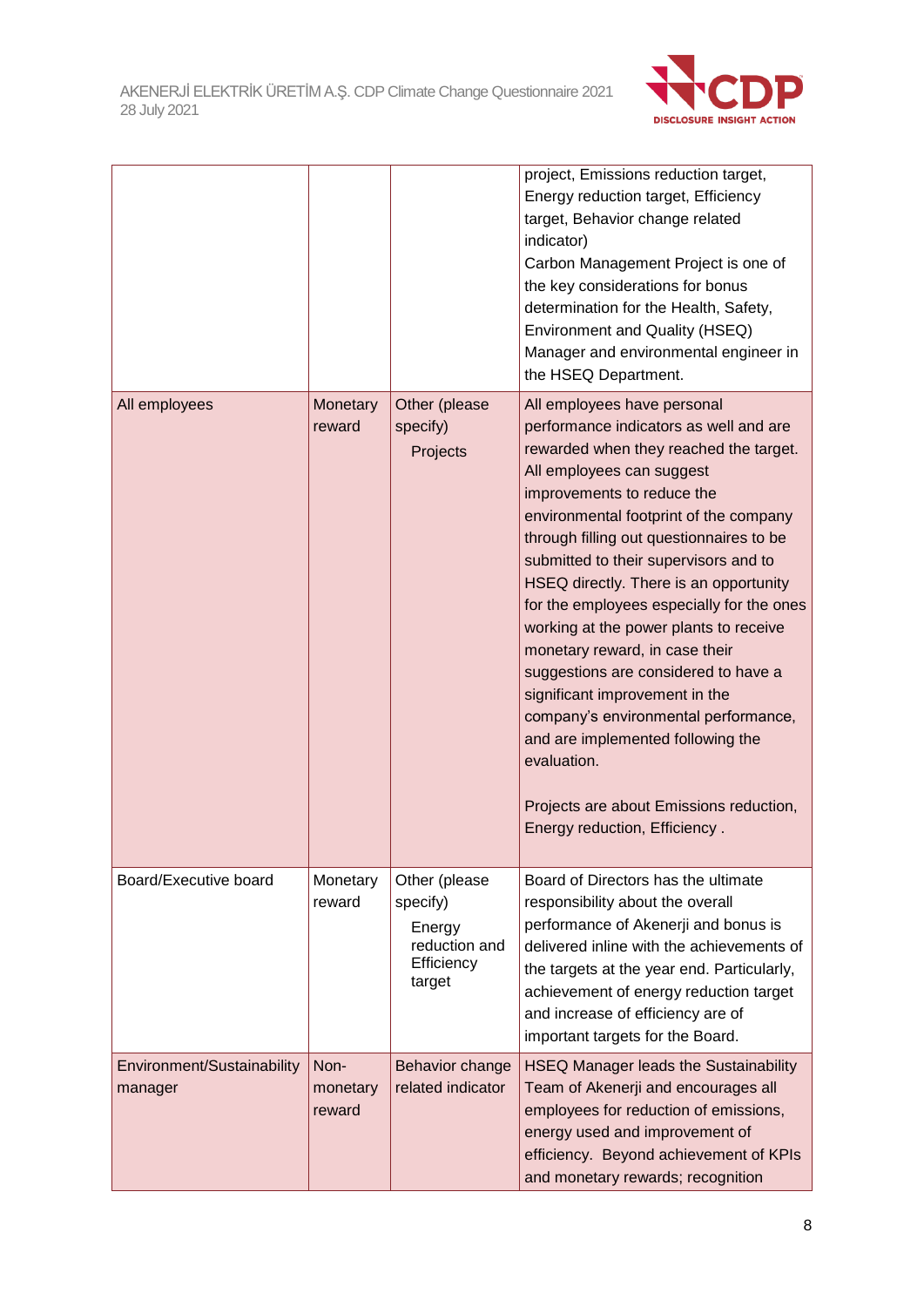

|  | among Akenerji, Akkök Group, ČEZ         |
|--|------------------------------------------|
|  | Group, Turkish energy sector, and        |
|  | energy sector, and worldwide via energy, |
|  | emission, sustainability dimensions have |
|  | great importance especially for          |
|  | Environment & Sustainability Managers.   |

# **C2. Risks and opportunities**

# **C2.1**

### **(C2.1) Does your organization have a process for identifying, assessing, and responding to climate-related risks and opportunities?**

Yes

# **C2.1a**

### **(C2.1a) How does your organization define short-, medium- and long-term time horizons?**

|             | From (years) | To (years) | <b>Comment</b>           |
|-------------|--------------|------------|--------------------------|
| Short-term  | U            |            | Short term is 0-2 years  |
| Medium-term |              | э          | Medium-term is 2-5 years |
| Long-term   | đ            | 20         | Long-term is 5-20 years  |

# **C2.1b**

### **(C2.1b) How does your organization define substantive financial or strategic impact on your business?**

1 Evaluation of Risks

Risks are evaluated based on certain assumptions and criteria; and risk levels are determined. Opportunities, if any, are also analyzed based on a cost-benefit analysis.

Unit Risk Responsible, in coordination with unit personnel, evaluates risks in two stages;

### **1. Gross (Inherent) Risk Evaluation:**

### **2. Net (Residual) Risk Evaluation:**

Following are the important sections that must be filled under "Gross (Inherent) Risk Evaluation" and "Net (Residual) Risk Evaluation" in the Risk Register

### **Impact**

Each risk may have one or more type of impact. In that respect Akenerji risks are categorized under five headings;

- · Reputation risks
- · Compliance risks
- · Strategic risks
- · Operational risks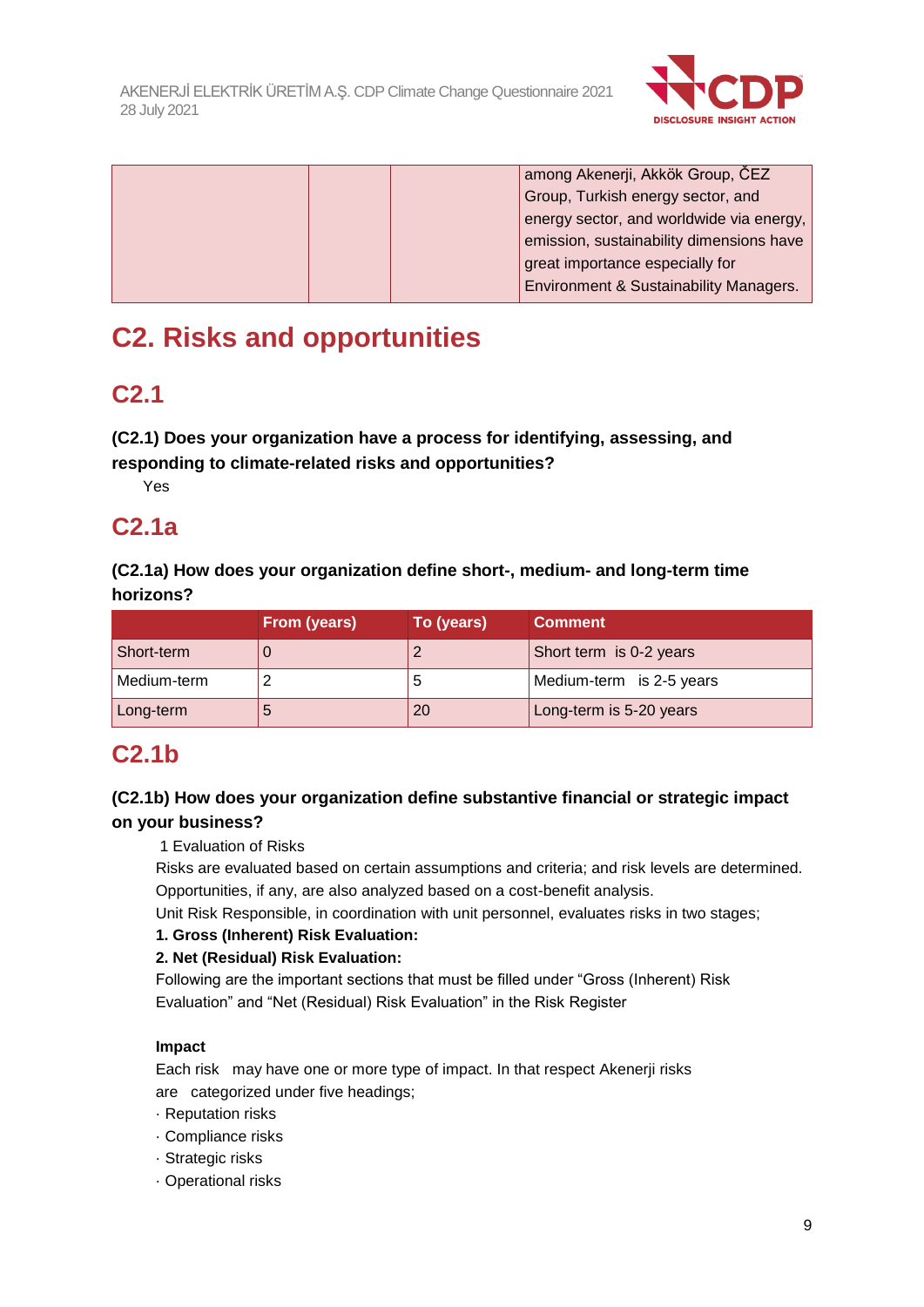

#### · Financial risks

Risk categorization tables in Annex 3 determine which category(ies) a risk belongs to. Scoring for each risk category is done according to the criteria given in Annex 2, using a 5-scale scoring table.

In case a risk impacts more than one category, the highest impact score is taken into consideration while calculating risk level.

#### **Likelihood**

Mathematical value of the probability that a risk may occur. Scoring for Likelihood is done according to the criteria given in Annex 1, using a 5-scale scoring table.

#### **Risk Level**

A number that is the product of Impact and Likelihood values  $Impact X$  Likelihood = Risk Level

#### **Base (notes) for Calculation**

Assumptions used in risk impact and likelihood evaluation, examples and scenarios are explained under this section in the Risk Register.

#### **Existing Controls**

Existing Controls are risk-mitigating activities. All existing risk-mitigating controls for each Akenerji risk are identified and documented in the Risk Register. These may be business processes, procedures, systems, programs, physical infrastructure, trainings, etc.

#### **Cost of Risk**

Cost of risk is the amount of financial loss that Akenerji bears in case a risk occurs. Not all risks leads to financial loss.

**Risk Level are identified according to the risk scores. Risks with score higher than 15 are considered as substantive and for these risks action plans are carried out.**

# **C2.2**

**(C2.2) Describe your process(es) for identifying, assessing and responding to climaterelated risks and opportunities.**

**Value chain stage(s) covered** Direct operations

**Risk management process** Integrated into multi-disciplinary company-wide risk management process

#### **Frequency of assessment**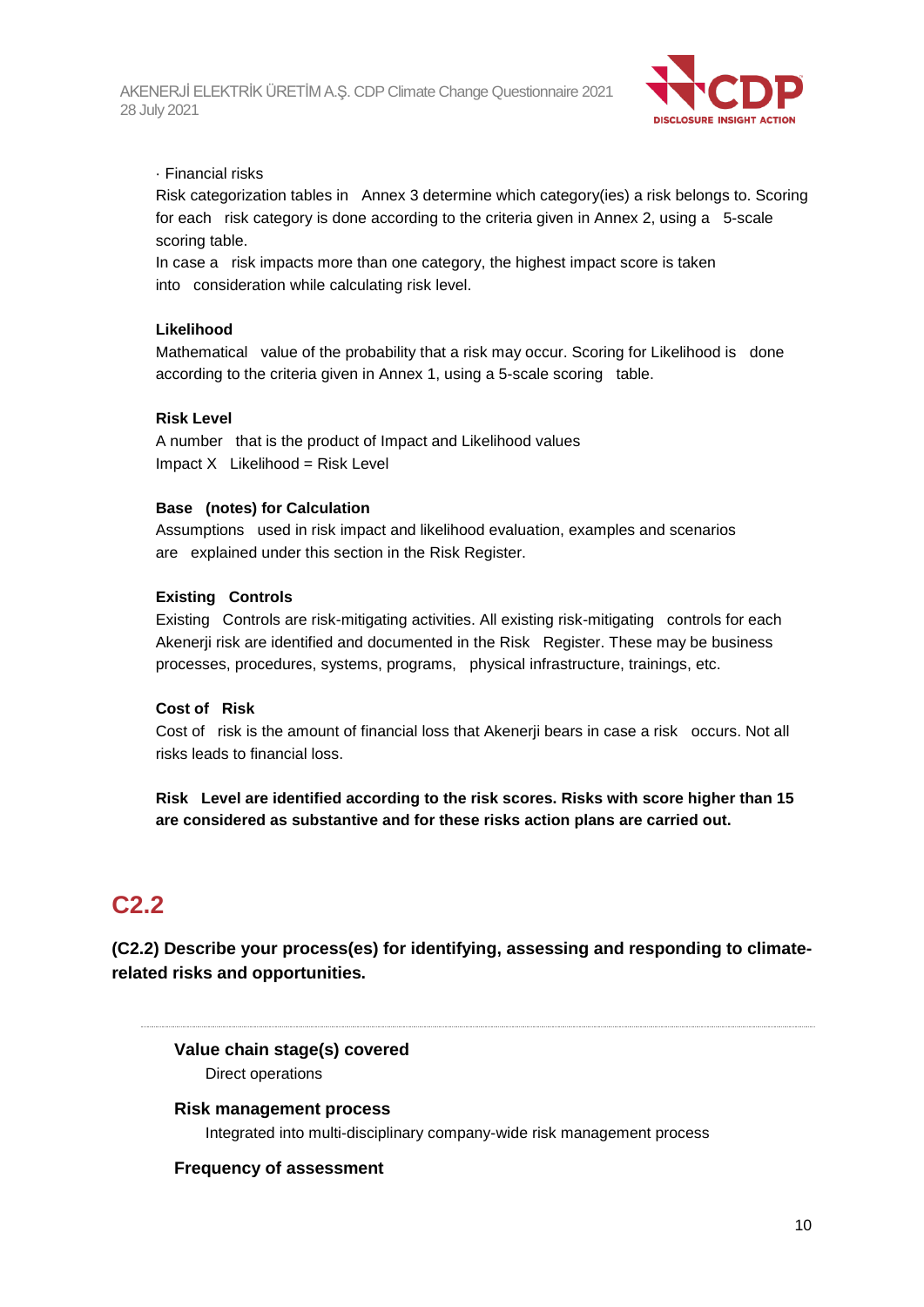

More than once a year

#### **Time horizon(s) covered**

Short-term Medium-term Long-term

#### **Description of process**

Akenerji's ERM process provides a systematic method for effective decision-making and timely response as soon as risks arise including climate-related risks, while establishing the context for risk detection, evaluation, response, reporting and monitoring of risks and opportunities. Akenerji's risk maps are based on each business unit's risk register. These risk registers are reviewed and updated in line within the framework of the ERM process and under the supervision of Business Unit Risk Responsibles. Akenerji ERM scope and framework were established based on the risk appetite and tolerance in analyzing and managing risks coherent with company's targets and business segment; risk assessment criteria; risk categories and the ERM strategy.

Following are taken into consideration while identifying circumstances that may negatively impact company activities:

- Company's main business operations
- Strategic goals
- Physical environment
- Corporate culture
- Employees
- Past experiences (losses or failures)
- External factors
- Findings of audits, etc.

Risks that are identified in the previous stage are evaluated based on certain assumptions and criteria; and risk levels are determined. Opportunities, if any, are also analyzed based on a cost-benefit analysis.

BoD determines what type of risk response should be used by choosing among 5 different response types below, while taking into account the root causes, net risk level and Akenerji risk appetite;

• Accept: Accepting the risk at its existing level

• Avoid: Avoiding the risk by quitting/freezing the activities that expose the company to the risk

• Mitigate: Implementing policies/procedures and risk mitigating controls in order to lower the risk to an acceptable level

• Transfer: Transfer the risk or the activities that expose the company to the risk to a third party

An action plan is designed for each risk response (avoid, mitigate, transfer) other than "Accept."

Within the action plan;

• Describe action: Action plans, in general, are designed by Unit Risk Responsibles and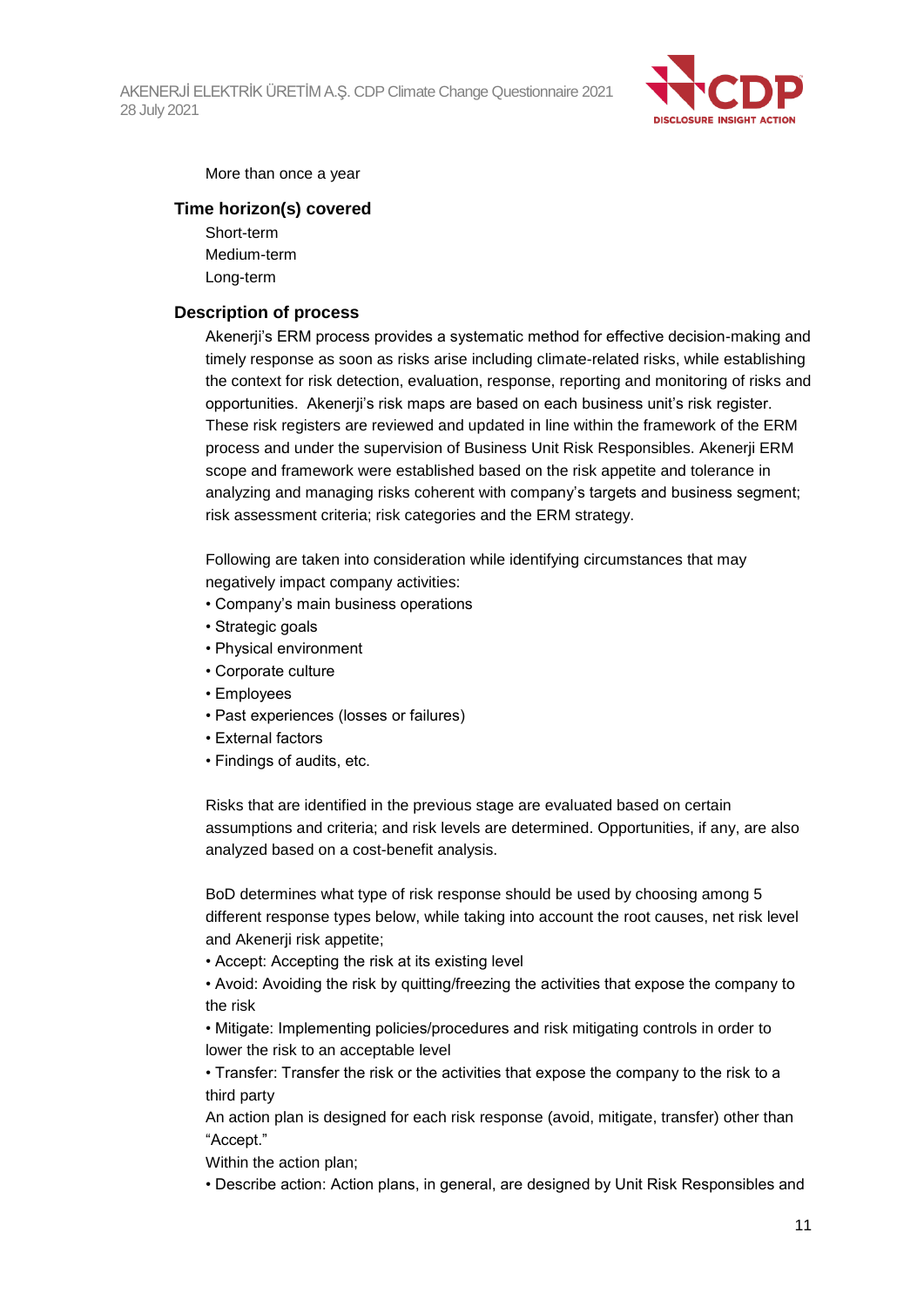

undertaken by the Risk Owner. However, some risks may require RMC's intervention. Also, RMC's contribution is expected when designing action plans for high-level risks. Scope of RMC's contribution to action plan is determined by the level of the relevant risk and based on the table below.

It is considered that Akenerji ERM process is an effective program that meets relevant needs; existiting ERM competencies are improved. Improvement and effectiveness of risk treatment strategies are evaluated and risks are periodically reported.

# **C2.2a**

### **(C2.2a) Which risk types are considered in your organization's climate-related risk assessments?**

|                       |                                 | Relevance & Please explain                                                                                                                                                                                                                                                                                                                                                                                                                                                                                                                                                                                                                                                                                                                                                                                                                                                                                                                                                                                                                                                                                                                                                                                                                                                                                                                                                                                                                                                                                                                                                                                                                                                                                                                                                                                                                                                                                                                                                                                                                                                                                                            |
|-----------------------|---------------------------------|---------------------------------------------------------------------------------------------------------------------------------------------------------------------------------------------------------------------------------------------------------------------------------------------------------------------------------------------------------------------------------------------------------------------------------------------------------------------------------------------------------------------------------------------------------------------------------------------------------------------------------------------------------------------------------------------------------------------------------------------------------------------------------------------------------------------------------------------------------------------------------------------------------------------------------------------------------------------------------------------------------------------------------------------------------------------------------------------------------------------------------------------------------------------------------------------------------------------------------------------------------------------------------------------------------------------------------------------------------------------------------------------------------------------------------------------------------------------------------------------------------------------------------------------------------------------------------------------------------------------------------------------------------------------------------------------------------------------------------------------------------------------------------------------------------------------------------------------------------------------------------------------------------------------------------------------------------------------------------------------------------------------------------------------------------------------------------------------------------------------------------------|
|                       | <b>inclusion</b>                |                                                                                                                                                                                                                                                                                                                                                                                                                                                                                                                                                                                                                                                                                                                                                                                                                                                                                                                                                                                                                                                                                                                                                                                                                                                                                                                                                                                                                                                                                                                                                                                                                                                                                                                                                                                                                                                                                                                                                                                                                                                                                                                                       |
| Current<br>regulation | Relevant,<br>always<br>included | Climate-related regulatory risks are included in Akenerji's ERM system.<br>For example carbon emissions, which are the leading cause of global<br>climate change. The Regulation Concerning Monitoring of Greenhouse<br>Gas Emissions was issued by the Turkish Ministry of Environment and<br>Urbanism (MoEU) and published in the Official Gazette on 25 April<br>2012. It is generally based on the United Nations Framework<br>Convention on Climate Change and the Kyoto Protocol. The purpose of<br>the Regulation is to set forth the principles and procedures for<br>monitoring and reporting of greenhouse gases (GHG) arising from the<br>facilities performing the activities listed in Annex 1 of the Regulation.<br>Akenerji's natural gas CCGT power plant "Erzin" with 904 MW of<br>installed capacity is subject to the Regulation as per Annex 1.<br>Pursuant to Article 6 of the Regulation, operators of the Facilities shall<br>monitor the GHG arising from their Facilities according to the principles<br>set forth in the Regulation, and shall prepare a GHG monitoring plan for<br>this purpose. The operators of the Facilities shall submit their<br>monitoring plan to the Ministry of Environment for approval and<br>registration. Furthermore, as per Article 7 of the Regulation, the<br>operators of such Facilities shall submit an annual GHG report<br>prepared in accordance with the monitoring plan to the MoEU for the<br>GHG emissions observed in the previous calendar year. Both the GHG<br>monitoring plans and the annual GHG reports shall be verified by<br>accredited verification institutions before their submission to the MoEU.<br>The "Greenhouse Gas Monitoring Plan" for the Erzin natural gas CCGT<br>that was prepared within the scope of the Regulations was submitted to<br>and approved by the MoEU. Greenhouse gas emission of Erzin power<br>plant has been monitored and reported (verified by accreditors) monthly<br>in conformity with the Greenhouse Gas Monitoring Plan approved by<br>the Ministry. In Akenerji, the Department of Environment, Quality and |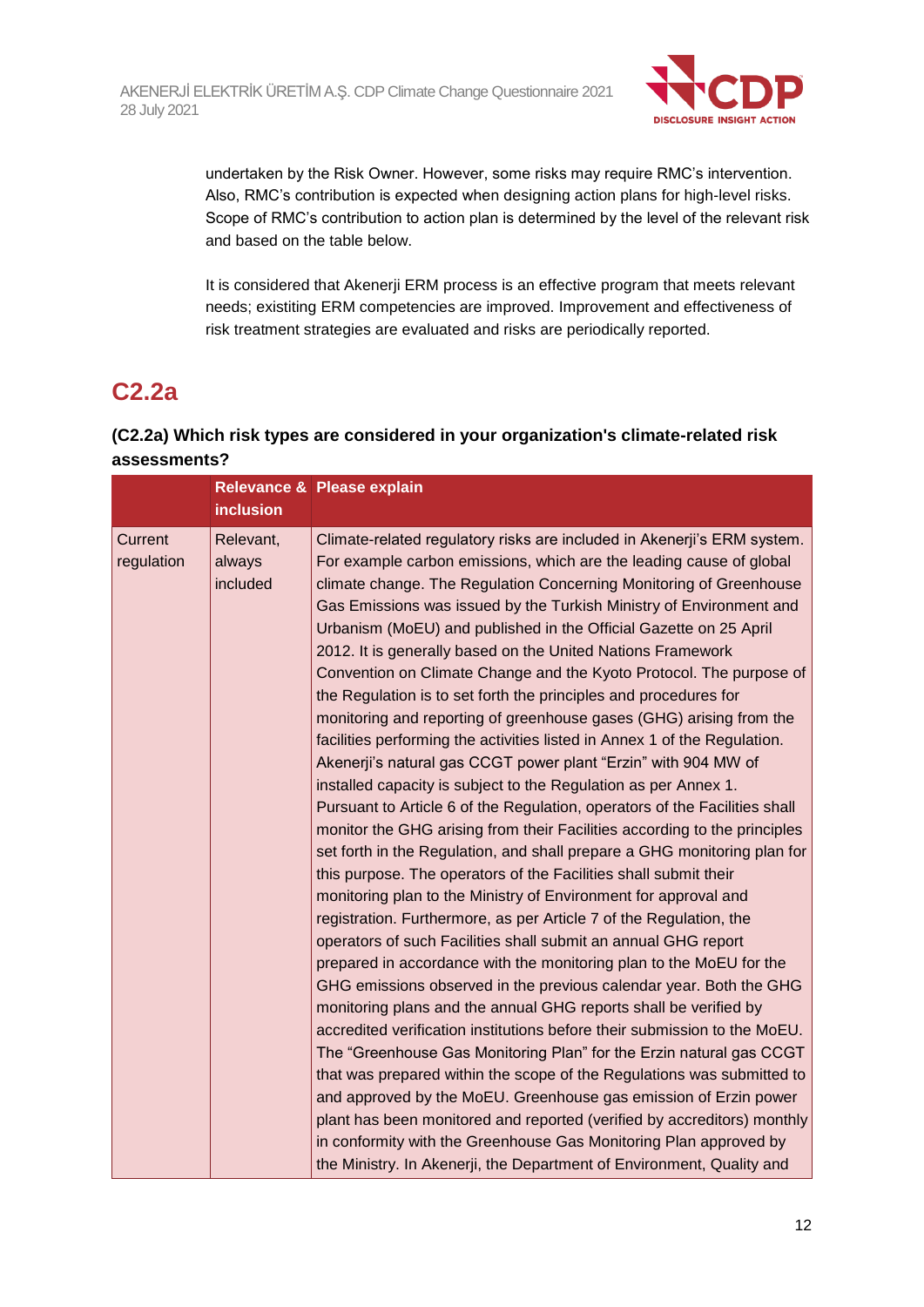

|                        |                                 | OHS is responsible for managing the related processes, therefore the<br>related risk. The related risk has been defined, assessed, continuously<br>being monitored and reported within the framework of Akenerji ERM<br>process through risk registers and other risk reports.                                                                                                                                                                                                                                                                                                                                                                                                                                                                                                                                                                                                                                                                                                                                                                                                                                                                                                                                                                                                                                                                                                                                                                                                                                                                                                                                                                                                                                                                                                                                   |
|------------------------|---------------------------------|------------------------------------------------------------------------------------------------------------------------------------------------------------------------------------------------------------------------------------------------------------------------------------------------------------------------------------------------------------------------------------------------------------------------------------------------------------------------------------------------------------------------------------------------------------------------------------------------------------------------------------------------------------------------------------------------------------------------------------------------------------------------------------------------------------------------------------------------------------------------------------------------------------------------------------------------------------------------------------------------------------------------------------------------------------------------------------------------------------------------------------------------------------------------------------------------------------------------------------------------------------------------------------------------------------------------------------------------------------------------------------------------------------------------------------------------------------------------------------------------------------------------------------------------------------------------------------------------------------------------------------------------------------------------------------------------------------------------------------------------------------------------------------------------------------------|
| Emerging<br>regulation | Relevant,<br>always<br>included | Since the Paris Agreement having entered into force, the global<br>attention is on the implementation. The issue of carbon pricing has<br>gained increased interest as a result of the global agreement. Which is<br>also a subject for Turkey, since Turkey submitted its intended national<br>determined contribution (INDC) in the run-up to the Paris conference<br>pledging intended greenhouse gas (GHG) emissions reductions of up<br>to 21% in 2030 as compared to a business as usual scenario.<br>To support the formulation of Turkey's low carbon development<br>policies, Turkey received a grant from the World Bank Partnership for<br>Market Readiness (PMR). The projects are implemented by the<br>Ministry of Environment and Urbanization (MoEU) through the Climate<br>Change Department (CCD). 1st Phase of the Project completed, and<br>now the project is at the 2nd Phase. Turkey is considering the use of<br>market based instruments such as carbon pricing to reach its climate<br>change mitigation targets as said in the Project's report "Roadmap for<br>the Consideration of Establishment and Operation of a Greenhouse<br>Gas Emissions Trading System in Turkey".<br>Akenerji is closely monitoring the GHG emissions trading system,<br>carbon pricing and other climate-change related regulatory<br>developments such as European Green Deal through consultation with<br>policy makers, attending related events and workshops, etc Carbon<br>pricing and such regulatory changes and their impacts on our business<br>are considered in a separate CO2 scenario analysis. The related risk<br>has been defined, assessed, continuously being monitored and<br>reported within the framework of Akenerji ERM process through risk<br>registers and other risk reports. |
| Technology             | Relevant,<br>always<br>included | Akenerji considers technology in assessing especially strategic and<br>operational risks within the Akenerji ERM process. The electric utility<br>industry is a key player in climate change mitigation. Akenerji evaluates<br>the existing technology of its power plants and closely monitor the<br>technological developments in the market when analyzing options to<br>mitigate GHG emissions by increased efficiency, fuel switching, GHG<br>capture, etc. and considers adaptation strategies to changing climate<br>conditions which could affect the power generation capacities of its<br>power plants.                                                                                                                                                                                                                                                                                                                                                                                                                                                                                                                                                                                                                                                                                                                                                                                                                                                                                                                                                                                                                                                                                                                                                                                                |
| Legal                  | Relevant,<br>always<br>included | Electric utilities sector in Turkey is regulated by the rules created by<br>government/local authorities which the utility companies must adhere to<br>by law. Akenerji ERM system covers compliance assessment to legal<br>risks arising from Akenerji's activities. There are number of regulative<br>arrangements with regards to climate change related legal and<br>regulatory framework, some are already in force (Regulation on the                                                                                                                                                                                                                                                                                                                                                                                                                                                                                                                                                                                                                                                                                                                                                                                                                                                                                                                                                                                                                                                                                                                                                                                                                                                                                                                                                                      |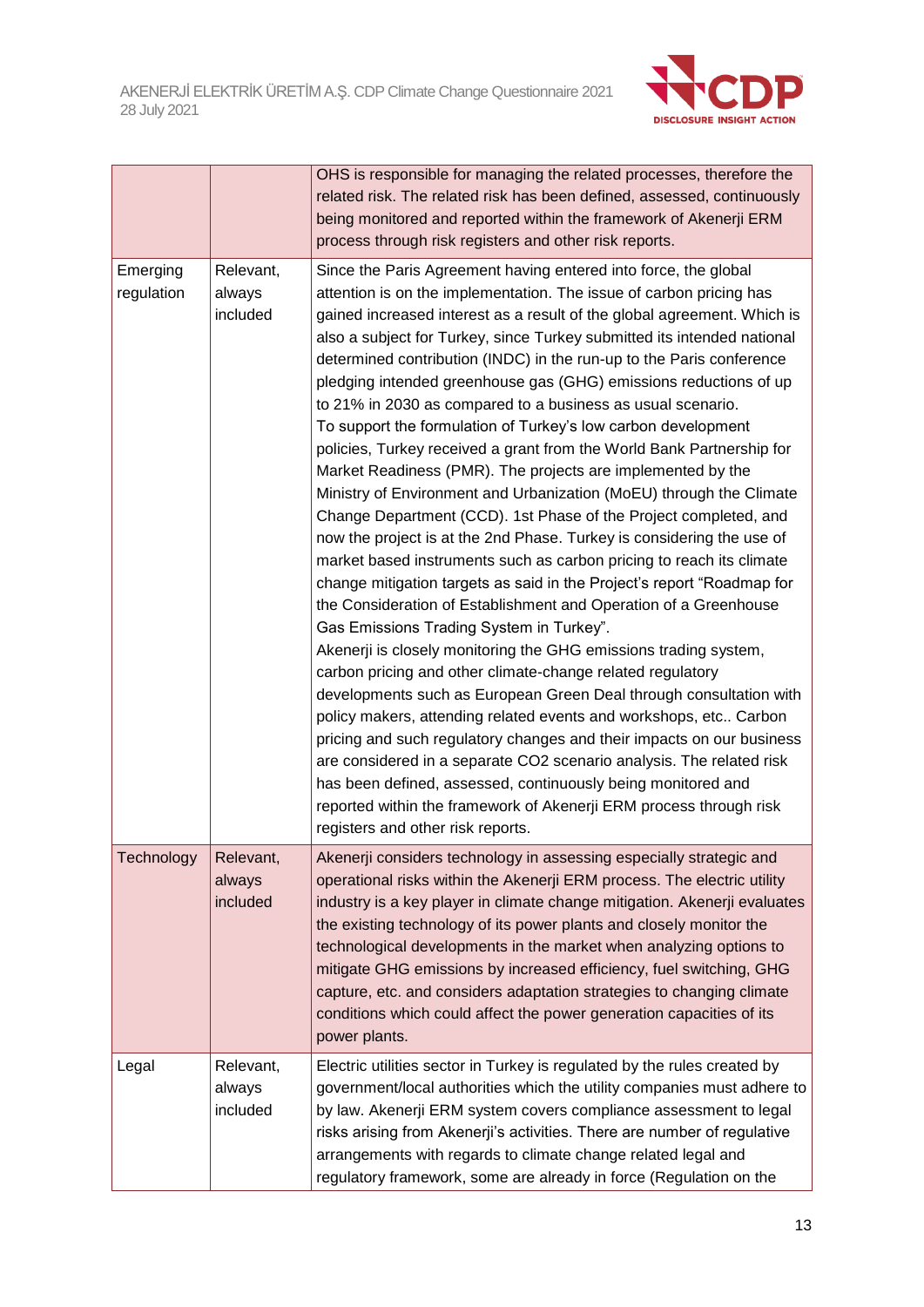

|                     |                                 | Monitoring of GHG Emissions, The Energy Efficiency Law No. 5627,<br>etc.) and some in the pipeline/ at design stage. Akenerji strictly<br>compliance with laws and regulations, committed to sustaining a strong<br>management and control systems and strategies, closely follows the<br>developments in regulatory environment and adapts its strategies<br>accordingly.                                                                                                                                                                                                                                                                                                                                                                                                                                                                                                                              |  |  |
|---------------------|---------------------------------|---------------------------------------------------------------------------------------------------------------------------------------------------------------------------------------------------------------------------------------------------------------------------------------------------------------------------------------------------------------------------------------------------------------------------------------------------------------------------------------------------------------------------------------------------------------------------------------------------------------------------------------------------------------------------------------------------------------------------------------------------------------------------------------------------------------------------------------------------------------------------------------------------------|--|--|
| <b>Market</b>       | Relevant,<br>always<br>included | Climate change and therefore the low-carbon policies together with the<br>developments in technology highly effecting the electricity market, the<br>electricity prices, the electricity demand, customer and competitor<br>behaviors. Akenerji considers climate change related market risks in its<br>strategy and business plan. As an example, long-term electricity price<br>forecasting study and strategic plan study is made every year. Scenario<br>analysis made for commodity price, carbon price, demand and supply<br>forecasting. Climate change related government policies, customer<br>behaviors, technological developments (ex: higher efficiency power<br>plants, etc.) and other risks and/or opportunities are taken into<br>consideration during scenario analysis.                                                                                                              |  |  |
| Reputation          | Relevant,<br>always<br>included | Climate change results in negative impacts to society in different ways.<br>Reputation risk to Akenerji brand is assessed for any event including<br>climate change related events (physical: flood, drought, etc. and<br>transitional). As an example to mitigate flood risk impact to the society,<br>we prioritize the safety and security of the local populations residing<br>within the impact zones of our operations through awareness raising<br>and preservation. This is an example to the actions we take with<br>intentions to prevent and mitigate the environmental and social risks.<br>Our company is committed to fulfill its responsibilities towards its<br>customers, employees, suppliers and business partners, rivals, and the<br>environment and the society.                                                                                                                  |  |  |
| Acute<br>physical   | Relevant,<br>always<br>included | The climate change is deriving severe weather events such as floods,<br>droughts, temperatures well above the seasonal mean temperatures<br>(heat-waves) etc. These events have a direct impact on Akenerji<br>operations and may result in asset damages, operation cuts, reduced<br>efficiency, etc. Akenerji considers acute physical events in risk<br>assessment. Akenerji manages these risks by; - using tools for weather<br>forecasting to predict hydrology to limit the economic and social<br>damage caused by an increasing frequency and intensity of heavy<br>rains, droughts, etc. - monitoring slope stability at some power plants to<br>be able to mitigate erosion and possible damages to the power plant<br>and/or surrounding environment as a result of heavy rains -managing<br>via diversified energy portfolio (hydro, natural gas, wind PPs in different<br>locations) etc. |  |  |
| Chronic<br>physical | Relevant,<br>always<br>included | Akenerji considers also chronic physical events in risk assessment. For<br>example water scarcity, reduced inflow due to reduced precipitation has<br>negative effects on hydropower generation. Akenerji manages these                                                                                                                                                                                                                                                                                                                                                                                                                                                                                                                                                                                                                                                                                 |  |  |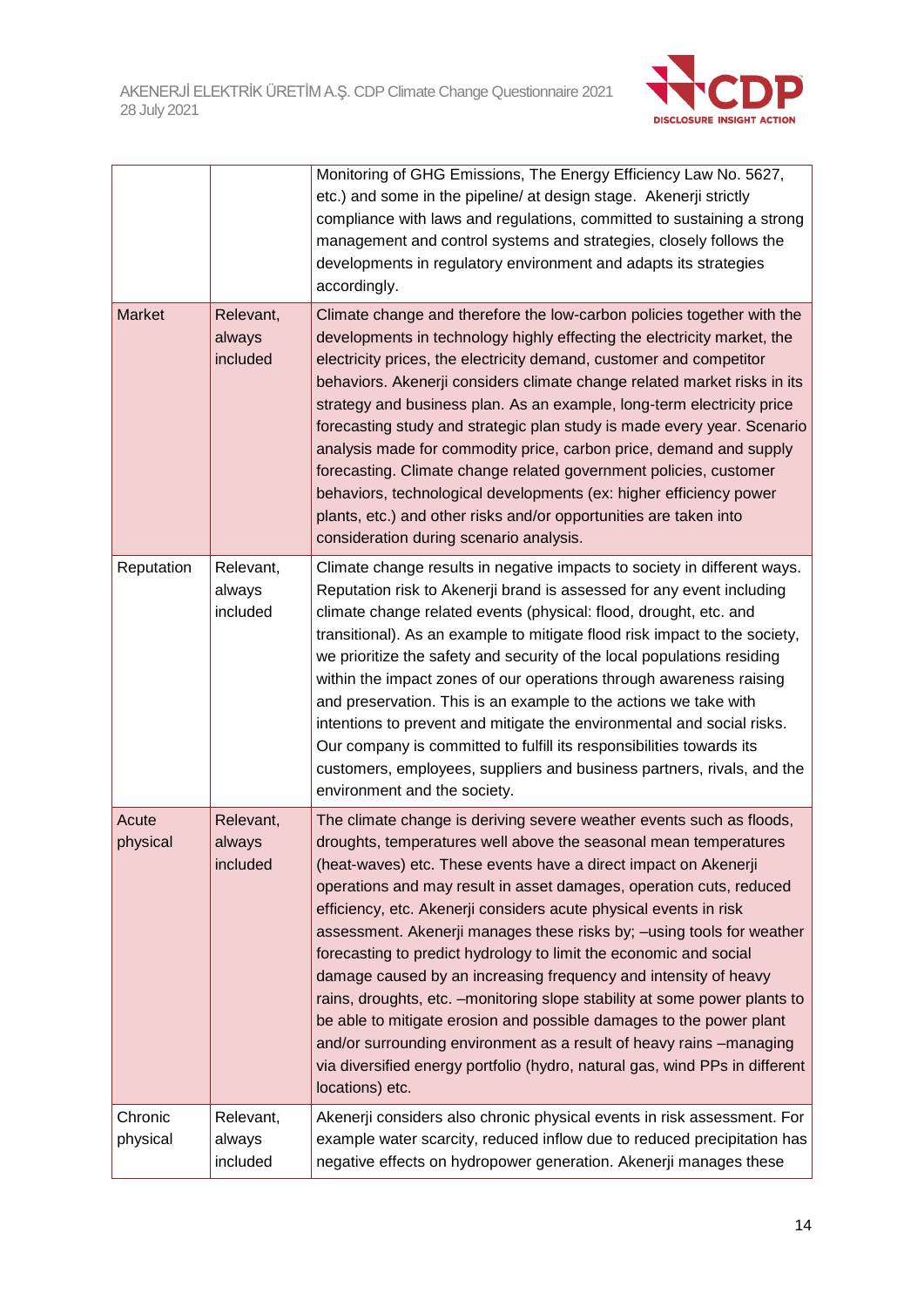

|  | risks by; –using tools for weather forecasting to predict hydrology to |
|--|------------------------------------------------------------------------|
|  | limit the economic loss -use of historical water inflow data, etc. for |
|  | modelling (forecasting) – managing via diversified energy portfolio    |
|  | (hydro, natural gas, wind PPs in different locations) etc.             |

## **C2.3**

**(C2.3) Have you identified any inherent climate-related risks with the potential to have a substantive financial or strategic impact on your business?**

Yes

# **C2.3a**

**(C2.3a) Provide details of risks identified with the potential to have a substantive financial or strategic impact on your business.**

#### **Identifier**

Risk 1

**Where in the value chain does the risk driver occur?** Direct operations

#### **Risk type & Primary climate-related risk driver**

Emerging regulation Carbon pricing mechanisms

#### **Primary potential financial impact**

Increased indirect (operating) costs

#### **Company-specific description**

Within the framework of approximation to UNFCCC; Turkey submitted its intended national determined contribution (INDC) in the run-up to the Paris conference pledging intended greenhouse gas (GHG) emissions reductions of up to 21% in 2030 as compared to a business as usual scenario.

Two policies can be applied that deliver an explicit price on GHG emissions: a tax on GHG emissions and emissions trading.

Turkey develops national emission reduction plan within the framework of EU-ETS Acquis approximation. If Turkey commits to make mitigation, carbon taxes may be introduced to energy intensive sector at the first attempt and this could adversely affect the operational costs of our thermal power plant.

Turkey is also considering the use of market based instruments such as carbon pricing to reach its climate change mitigation targets. An emissions trading system (ETS), sets a limit (or cap) on greenhouse gas (GHG) emissions from installations covered by the system. Installations covered under the ETS need to surrender emissions allowance to cover the total volume of GHG emitted.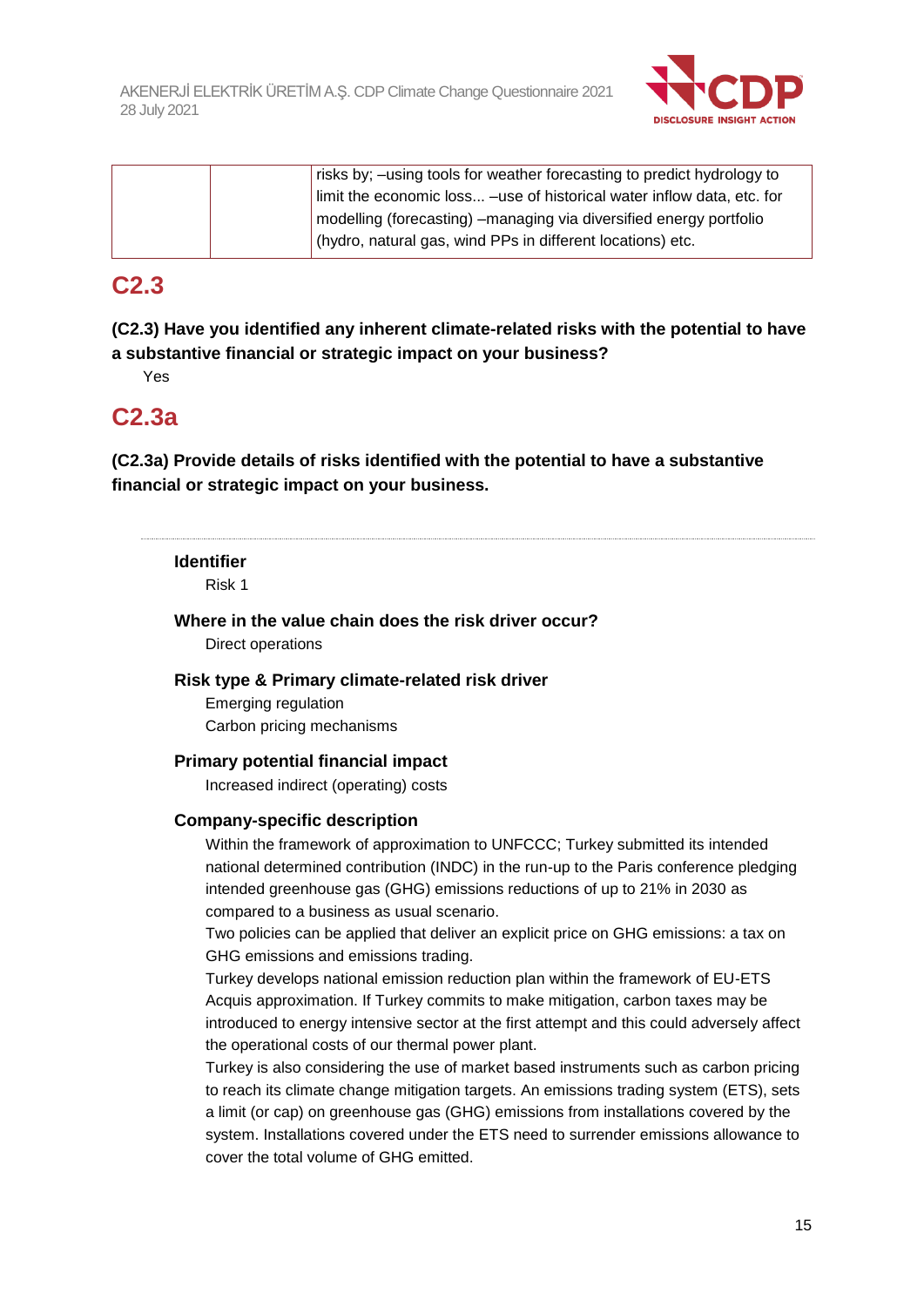

### **Time horizon**

Medium-term

**Likelihood** Very likely

# **Magnitude of impact**

High

### **Are you able to provide a potential financial impact figure?**

Yes, an estimated range

### **Potential financial impact figure (currency)**

**Potential financial impact figure – minimum (currency)** 6,920,530

**Potential financial impact figure – maximum (currency)** 13,841,060

#### **Explanation of financial impact figure**

Carbon emission of all power plants of Akenerji was 1,628,865 tonnes of CO2e in 2017, 1,281,233 tCO2e in 2018, 1,028,695 tCO2e in 2019 and 1,384,106 tCO2e in 2020 which depends on the annual generation.

If it is assumed that a carbon tax of 5 to 10 US\$/tCO2e is introduced to the Turkish market, total tax associated with overall emissions of Akenerji would be around from 6,920,530 to 13,841,060 US\$ for 2020. Therefore, the estimated negative financial impact could be around these values per annum, depending on the price for carbon tax and the annual produced carbon emission.

#### **Cost of response to risk**

#### $\Omega$

#### **Description of response and explanation of cost calculation**

Akenerji closely monitors regulatory changes and seeks ways for adaption before any new regulations get into force. Akenerji is evaluating emission reduction possibilities for long term plans. The strategy may involve in (1) implementing higher efficiency gas turbines, (2) phasing out low efficiency/old natural gas power plant, (3) carbon sequestration and storage and/or (4) investing in renewable energy. (5) carbon offsets by Akenerji's renewable power generation

#### **Comment**

Until the end of 2017, Akenerji has invested around a total of US\$ 700 mio. in renewable energy production.

Akenerji's only thermal power plant of Erzin, which had a total investment cost of US\$ 900 mio., is equiped with high efficiency gas turbines (58%, F type) that is already satsfying European standards.

Akenerji shut-down its low-efficiency old natural gas power plants.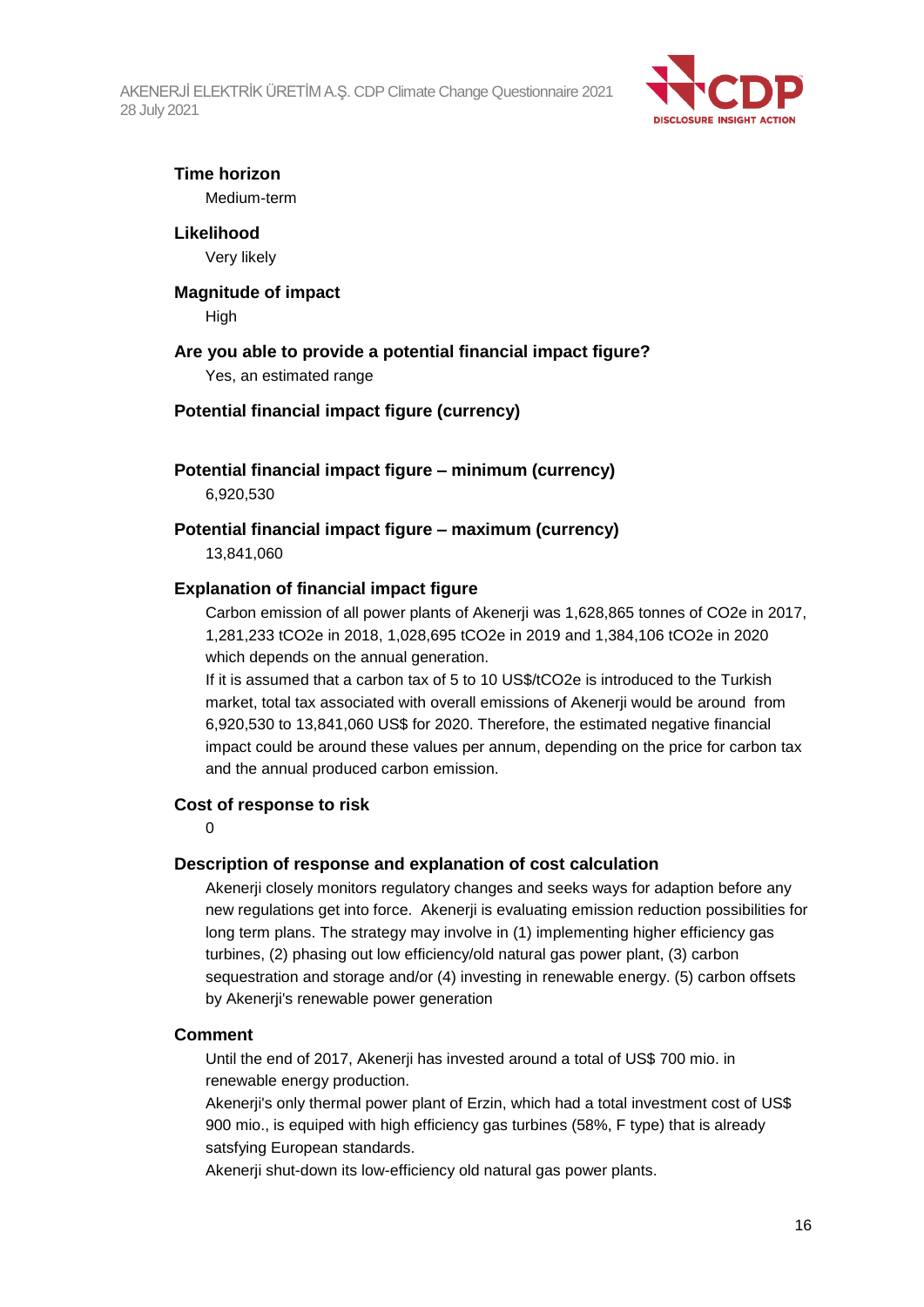

Currently, Akenerji doesn't have any specific cost for the management of this risk. Akenerji is evaluating the possible emission reduction actions to be taken within the long-term.

#### **Identifier**

Risk 2

#### **Where in the value chain does the risk driver occur?**

Direct operations

#### **Risk type & Primary climate-related risk driver**

Emerging regulation Enhanced emissions-reporting obligations

#### **Primary potential financial impact**

Increased direct costs

#### **Company-specific description**

Inline with the studies on National regulation regarding GHG emissions; a law put into force about Mandatory Carbon reporting in Turkey. (Turkish Regulation for Monitoring, Reporting and Verification of Greenhouse Gas Emissions – official journal 28.12.2014 dated and 29219 numbered.)

The purpose of the Regulation is to set forth the principles and procedures for monitoring and reporting of greenhouse gases arising from the facilities performing the activities listed in Annex 1 of the Regulation, which are using energy intensively (Erzin natural gas power plant of Akenerji is covered under Annex 1).

Pursuant to Article 6 of the Regulation, operators of the Facilities shall monitor the GHG arising from their Facilities according to the principles set forth in the Regulation, and shall prepare a GHG monitoring plan for this purpose.

Furthermore, as per Article 7 of the Regulation, the operators of such Facilities shall submit an annual GHG report prepared in accordance with the monitoring plan to the Ministry of Environment by the end of each April for the GHG emissions observed in the previous calendar year. 1st reports submitted in April 2016.

Any failure on reporting obligations results in penalty.

#### **Time horizon**

Short-term

#### **Likelihood**

Exceptionally unlikely

#### **Magnitude of impact**

Low

#### **Are you able to provide a potential financial impact figure?**

Yes, a single figure estimate

#### **Potential financial impact figure (currency)**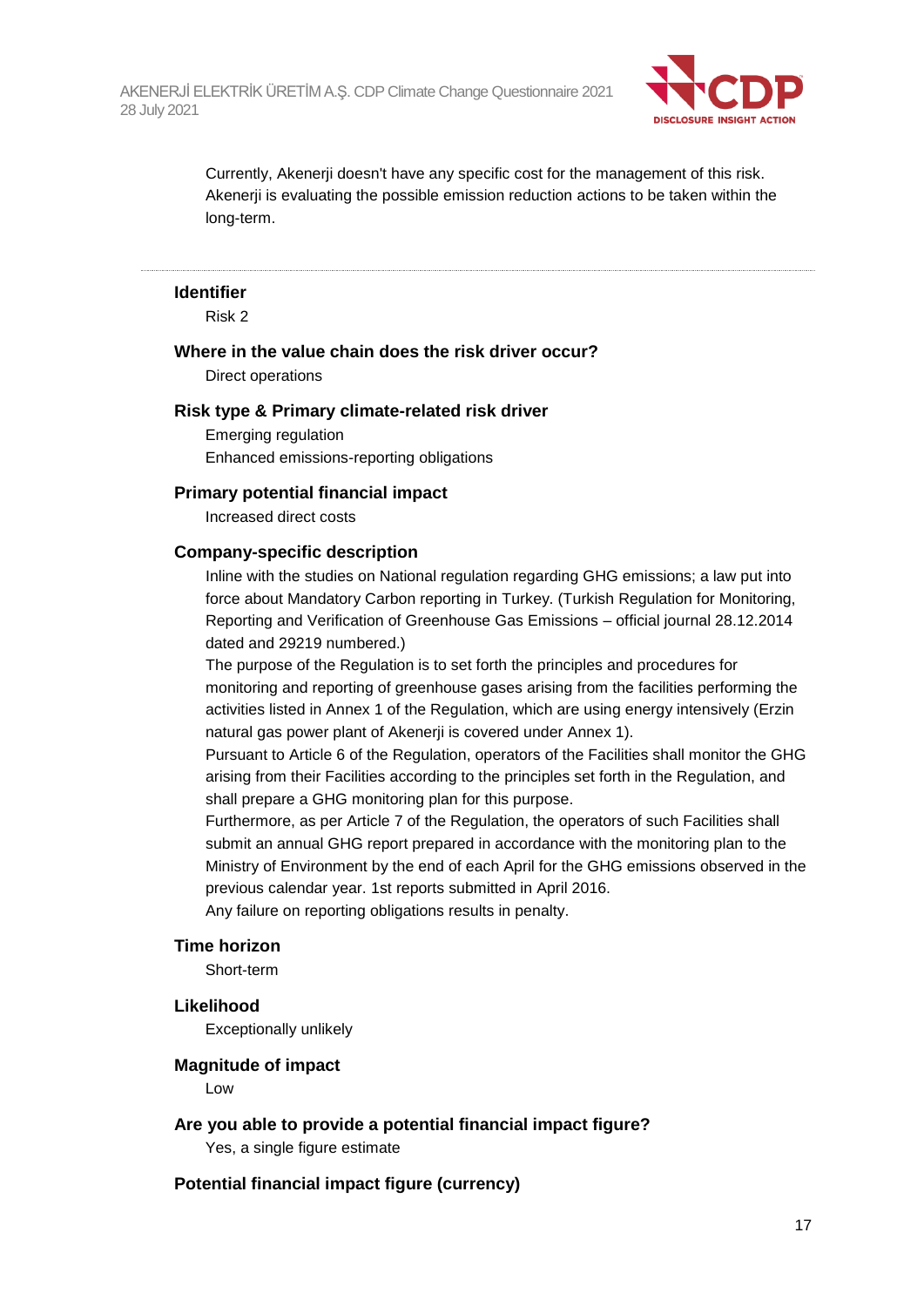

#### 28,000

#### **Potential financial impact figure – minimum (currency)**

#### **Potential financial impact figure – maximum (currency)**

#### **Explanation of financial impact figure**

As a negative financial impact; failure to meet obligations under the Regulation for Monitoring, Reporting and Verification of Greenhouse Gas Emissions could result in a penalty of up to US\$ 28,000 annually per applicable facility according to the regulation and at current rates.

#### **Cost of response to risk**

8,500

#### **Description of response and explanation of cost calculation**

Akenerji submitted its monitoring plan to the related Ministry. Since the Law for Carbon emissions reporting became mandatory in 2015, Akenerji submits an annual GHG report that is prepared in accordance with the monitoring plan to the Ministry of Environment for the GHG emissions observed in the previous calendar year. Both the GHG monitoring plans and the annual GHG reports are verified by accredited verification institutions before their submission to the Ministry of Environment.

#### **Comment**

Akenerji has installed an emission monitoring system to its power plant of Erzin, which is producing electricity from natural gas, to meet with its GHG emissions reporting obligations. The cost of the system was US\$ 814,150.

In addition, Akenerji has to procure services from an accredited verification institution each year to get its monitoring plan and the report verified. As an additional to other operating costs, the cost of such services is ave. US\$ 8,500 per annum.

#### **Identifier**

Risk 3

#### **Where in the value chain does the risk driver occur?**

Direct operations

#### **Risk type & Primary climate-related risk driver**

Chronic physical Changes in precipitation patterns and extreme variability in weather patterns

#### **Primary potential financial impact**

Decreased revenues due to reduced production capacity

#### **Company-specific description**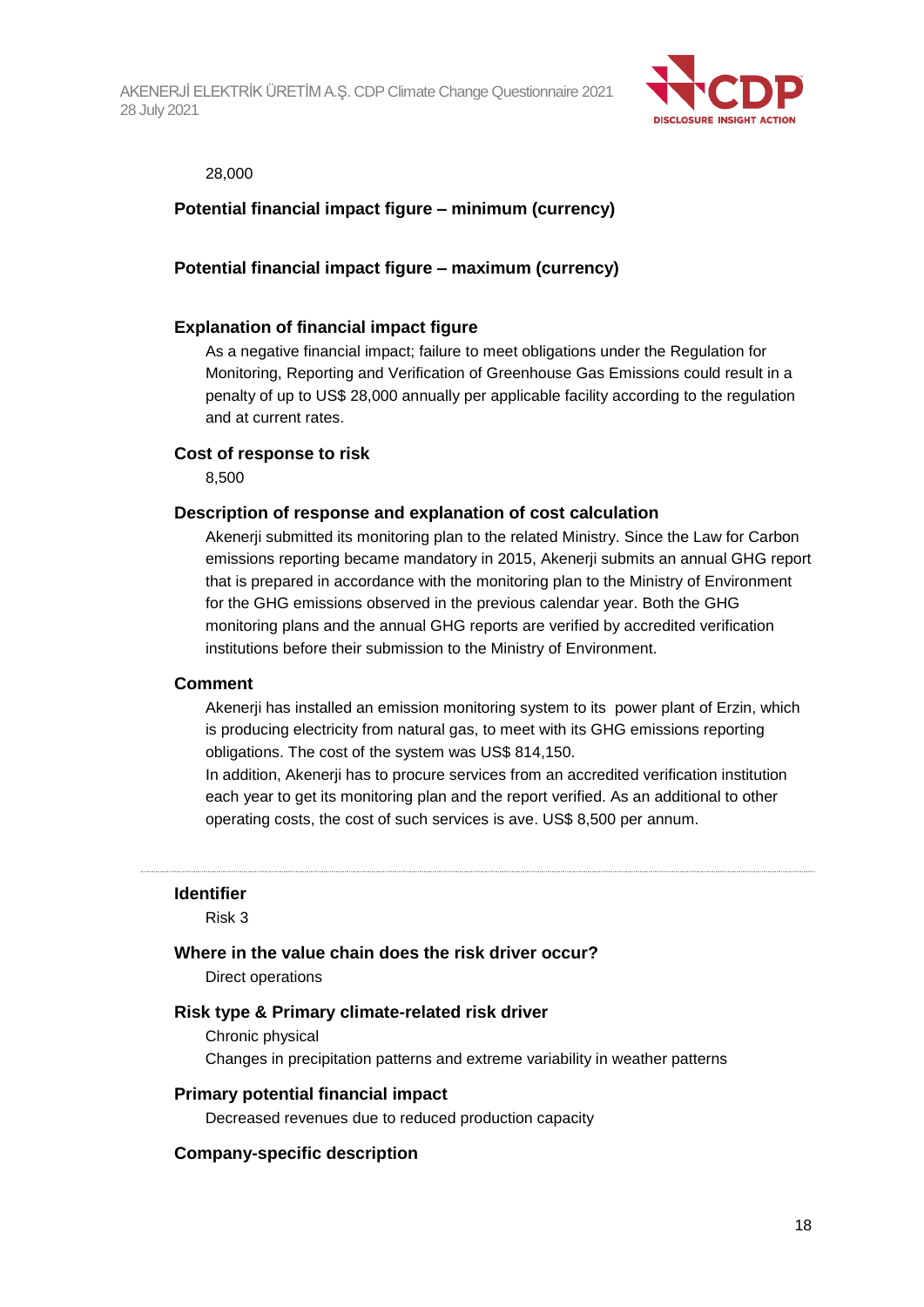

Climate change is a key driver for hydropower. It will cause increased variability of precipitation events which will result in more severe and frequent floods and droughts, seasonal offsets, changes in seasonality, etc. In this risk, as a result of increase in average precipitation (increase in drought seasons) may cause reduced access to water for electricity generation for Akenerji's hydroelectric power plants.

#### **Time horizon**

Medium-term

**Likelihood**

Likely

**Magnitude of impact**

High

### **Are you able to provide a potential financial impact figure?**

Yes, a single figure estimate

### **Potential financial impact figure (currency)**

38,000,000

**Potential financial impact figure – minimum (currency)**

**Potential financial impact figure – maximum (currency)**

#### **Explanation of financial impact figure**

Negative financial implications may change according to the magnitude of the drought, so the effect can not be clearly calculated. The most significant drought happened in year 2014. The revenue loss due to drought for the first 3 months of 2014 was roughly US\$ 38,000,000 when it was compared to the same period of the previous year. (Calculation is based on the differences in hydro generation values for the first three months of 2013 and 2014. The average market price for the first three months is used in the calculation.)

#### **Cost of response to risk**

15,000

#### **Description of response and explanation of cost calculation**

Energy is a vital source for the development of our country and to maintain the modern life style of human beings. Our prior goal is to provide continuous power supply on that purpose. For that reason, we diversify the electricity generation sources by investing in a state of art natural gas combined cycle power plant, which are considered as base load plants for security of supply. Besides, it provides electricity in high emission efficiency according to most of the natural gas power plants.

#### **Comment**

The management of this risk is currently a part of our daily business as we did avaluated within the short-term time horizon. Therefore, apart from the supporting tools for weather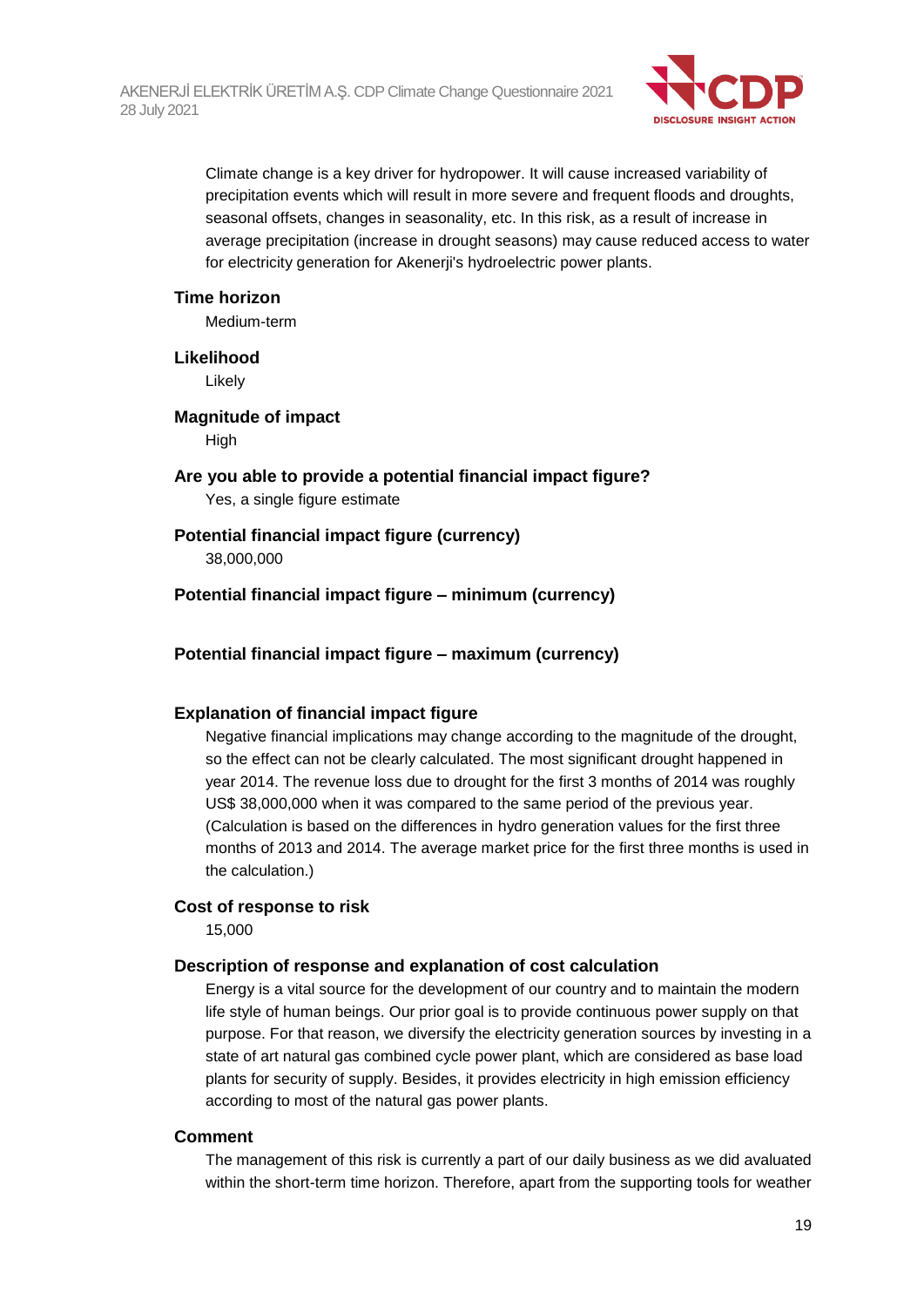

forecasting, which roughly has a cost of US\$ 15,000 pa, there is no other additional cost on top of the current OPEX. However, considering that the patterns are likely to change more in the future, Akenerji is studying the long-term affects of this risk on Akenerji's current assets, and looking for additional tools. Akenerji is also looking for investment opportunities with different energy sources to balance the negative effect of reduced hydro generation.

#### **Identifier**

Risk 4

#### **Where in the value chain does the risk driver occur?**

Direct operations

#### **Risk type & Primary climate-related risk driver**

Acute physical

Increased severity and frequency of extreme weather events such as cyclones and floods

#### **Primary potential financial impact**

Increased capital expenditures

#### **Company-specific description**

Storm, strong wind and strong rain due to climate change may have impacts on all power plants.

As it is explained by the scientists, it is likely that in a warmer climate heavy rainfall will increase and be produced by fewer more intense events. This could lead to longer dry spells and a higher risk of floods. It can damage power generation units and distribution lines of Hydroelectric Power Plants (HEPPs).

Coastal areas are highly dynamic: storms batter, sea levels rise, and land shifts. This already poses problems for the safety (flooding, loss of power, loss of communications, blockage of evacuation routes and equipment malfunction, etc.) of Erzin natural gas power plant, which located near by the sea.

#### **Time horizon**

Long-term

#### **Likelihood**

About as likely as not

#### **Magnitude of impact**

High

#### **Are you able to provide a potential financial impact figure?**

Yes, a single figure estimate

#### **Potential financial impact figure (currency)**

2,000,000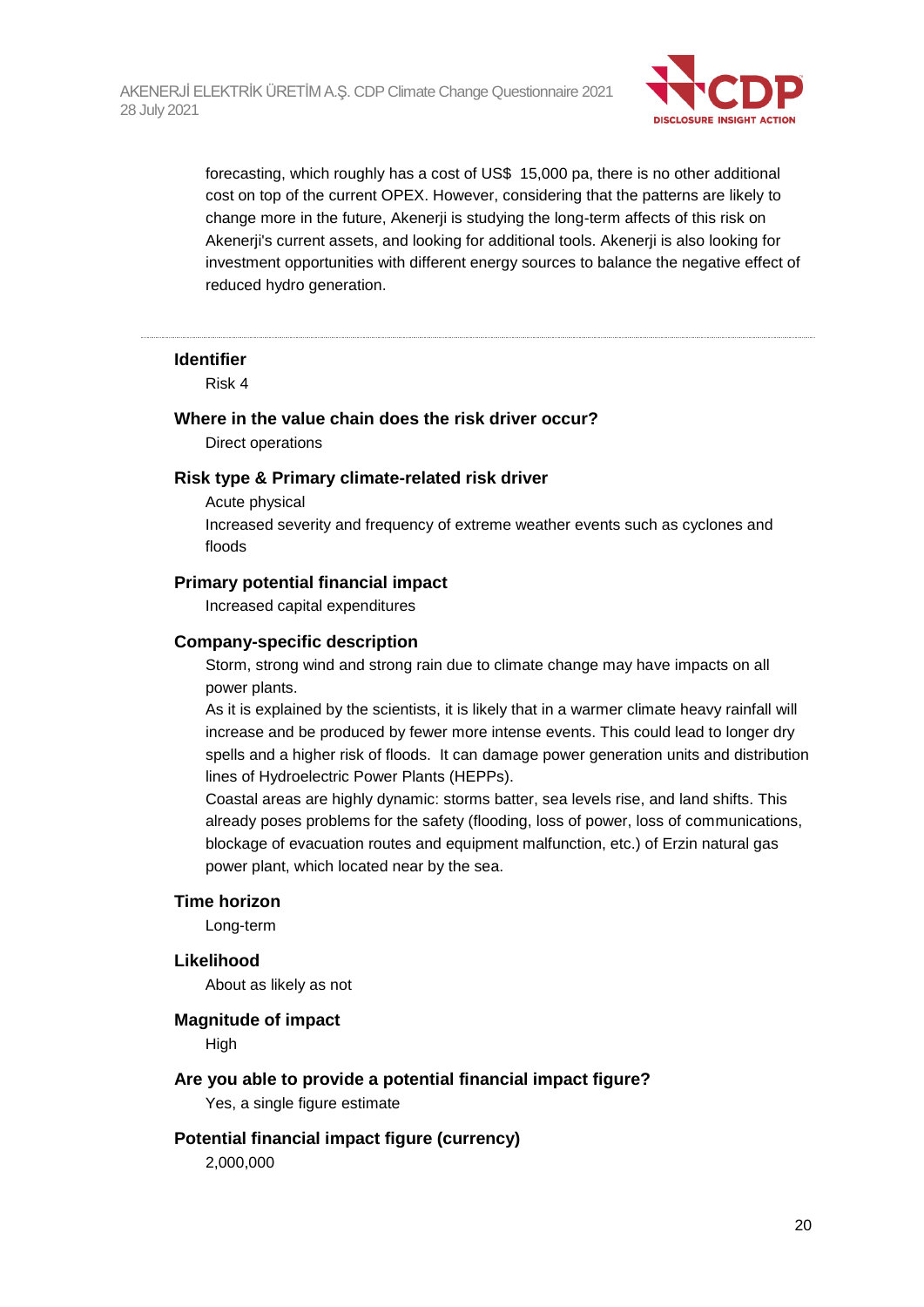

### **Potential financial impact figure – minimum (currency)**

### **Potential financial impact figure – maximum (currency)**

#### **Explanation of financial impact figure**

Financial implications have a broad scale of possibilities depending on the impact. Therefore, both the impact and its financial negative implication can differ according to the magnitude of the damage.

In case of such event, heavy damage on power plants, power distribution lines, loss of power generation due to stopped operation, loss from the electricity sales from assets due to market prices, etc. shall be considered for the financial impact calculations. Although such a case study with exact figures doesn't exist, any cost of such event higher than US\$ 2 mio. can be considered as with high impact.

#### **Cost of response to risk**

0

#### **Description of response and explanation of cost calculation**

Since we can not have a direct control over the such events, Akenerji improves its emergency response capacities, include severe weather events in the insurance of our power plants, etc. Apart form that all our power plants are designed and built in accordance with the long-term historical data of such extreme weather events which is especially important for the dam design, etc. for hydroelectric power plants for flooding. We have a diversified production mix., which are located in different regions of Turkey, which we believe it would diversify the risk.

#### **Comment**

Apart from the insurances, there are no other costs. The insurance cost for the extreme weather events cannot be separetly given than the full cost of the insurance. Therefore, the cost is taken as zero.

We take precautions by evaluating weather forecasts and maximum flow expectations. Besides; continuous maintenance and repairments are driven in the plants.

### **C2.4**

### **(C2.4) Have you identified any climate-related opportunities with the potential to have a substantive financial or strategic impact on your business?**

Yes

### **C2.4a**

**(C2.4a) Provide details of opportunities identified with the potential to have a substantive financial or strategic impact on your business.**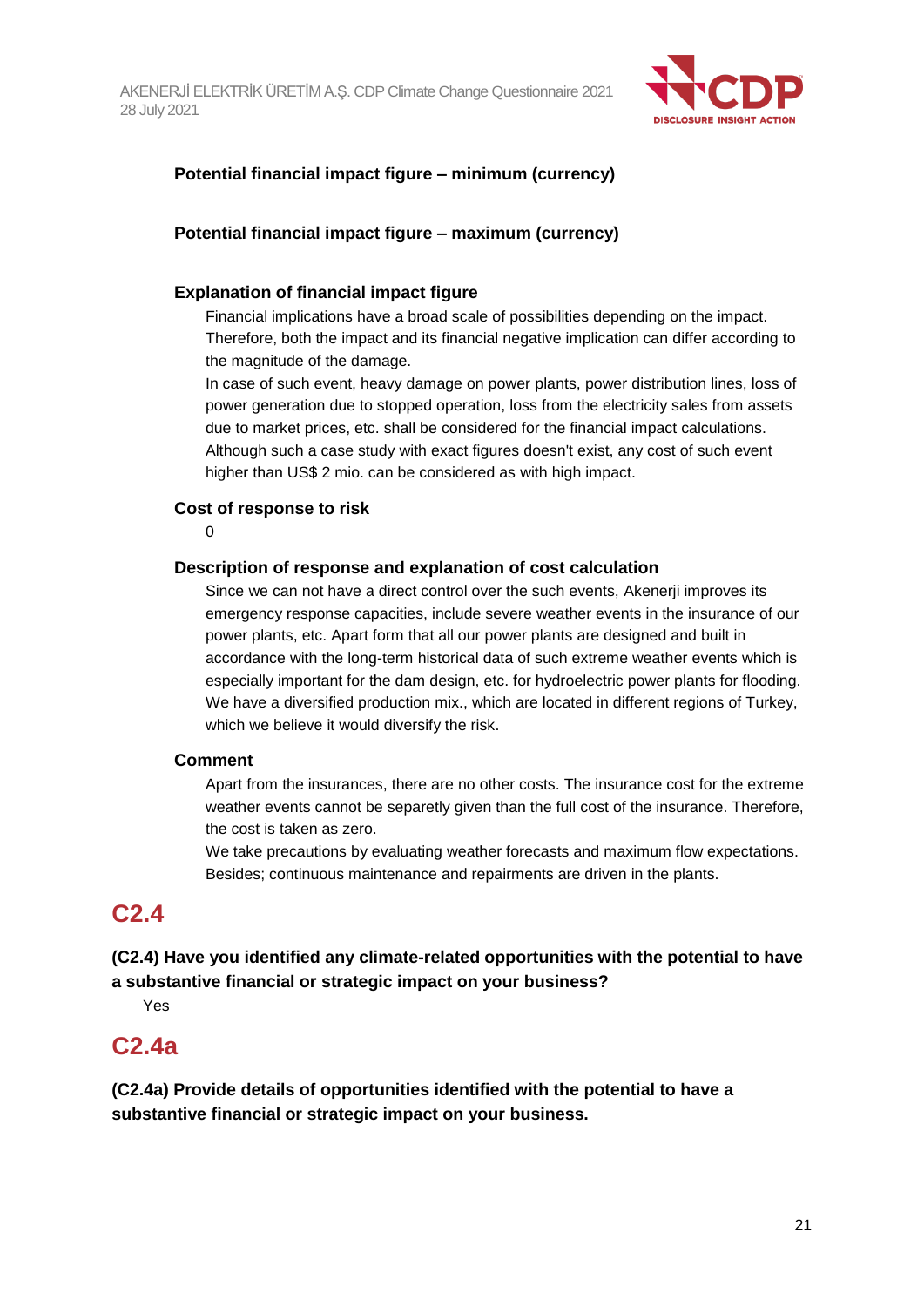

#### **Identifier**

Opp1

#### **Where in the value chain does the opportunity occur?**

Direct operations

#### **Opportunity type**

Products and services

#### **Primary climate-related opportunity driver**

Development and/or expansion of low emission goods and services

#### **Primary potential financial impact**

Increased revenues resulting from increased demand for products and services

#### **Company-specific description**

Turkey develops national emission reduction plan within the framework of EU-ETS Acquis approximation. If Turkey commits to make mitigation, sectoral emission reduction targets may be enforced with a cap system and carbon taxation will be applied. Akenerji's power plants producing renewable energy are in the Carbon registry. Currently, Turkey is in the global voluntary carbon market. The voluntary carbon market relates to transactions in carbon credits that fall outside the compliance schemes created under the Kyoto Protocol. Demand for carbon credits in this market is driven largely by companies that pursue voluntary greenhouse gas emissions targets and intend to demonstrate climate leadership within the industry. Since the market is voluntary, the demand for carbon offsetting, therefore the sale price of the carbon credits are very low. Cap system and/or carbon taxation will have an increasing effect on the demand and the prices. In this case, Akenerji's income from carbon offsetting activities will increase substantially.

#### **Time horizon**

Long-term

# **Likelihood**

Likely

#### **Magnitude of impact**

Medium-low

### **Are you able to provide a potential financial impact figure?** Yes, a single figure estimate

#### **Potential financial impact figure (currency)**

250,000

#### **Potential financial impact figure – minimum (currency)**

**Potential financial impact figure – maximum (currency)**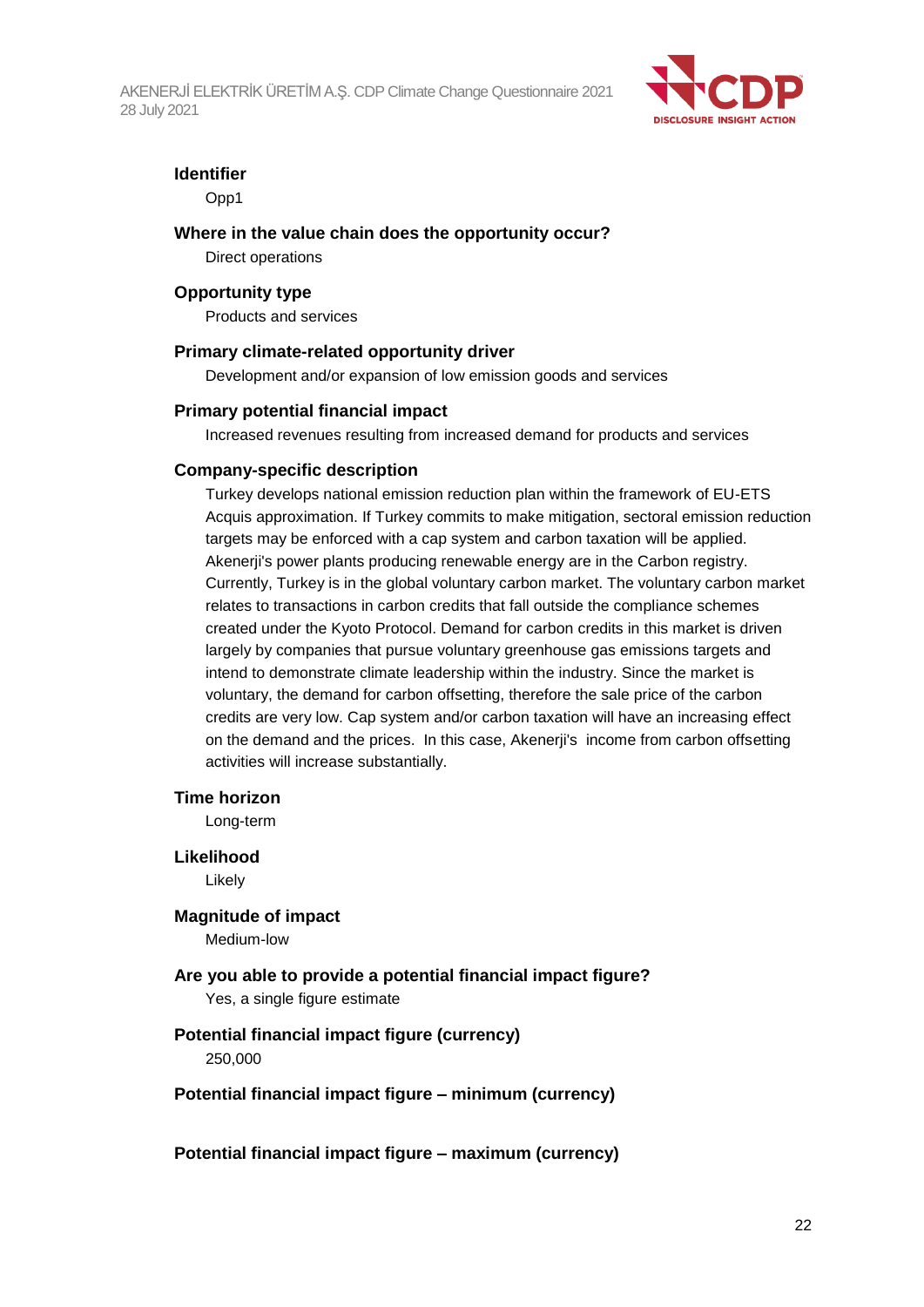

#### **Explanation of financial impact figure**

If we consider that Akenerji sells all its carbon credits produced for each year in the following year, we can expect more than US\$ 333,000 additional income on sale of renewables carbon certificates (assuming that Akenerji plants produces average per year 434,000 tCO2e VCS and 31,000 tCO2e Gold Standard and 280,000 YEK-G (Turkish Renewable Energy Green Certificate)).

#### **Cost to realize opportunity**

72,500

#### **Strategy to realize opportunity and explanation of cost calculation**

We have been the first company to register to the National Carbon Registry (2011) that was launched by the Ministry of Environment and Urbanization to establish voluntary carbon markets and register ongoing projects. They are registered by Verified Carbon Standard (VCS) and Gold Standard (GS) and Turkish Renewable Energy Green Certificate (YEK-G). The carbon assets are sold to customers for offsetting their emissions.

#### **Comment**

Management cost mostly includes the verification and the issuance costs for the certificates. In such scenario as explained above, the cost of verification of 8 projects' generation and issuance cost of 434,000 tCO2e VCS and 31,000 tCO2e Gold Standard and 280,000 for each year, average US\$ 75,000 amounts to a total cost.

#### **Identifier**

Opp2

#### **Where in the value chain does the opportunity occur?**

Direct operations

#### **Opportunity type**

Products and services

#### **Primary climate-related opportunity driver**

Ability to diversify business activities

#### **Primary potential financial impact**

Other, please specify

Better competitive position to reflect shifting consumer preferences, resulting in increased revenues

#### **Company-specific description**

Akenerji is providing energy services to its customers to reduce their electricity consumption which helps them to achieve their energy and environmental goals. Services includes such as energy analysis and audits, energy management, maintenance and operation, monitoring and evaluation of savings, etc. Energy Services also provides project design service, turnkey construction and solar power plant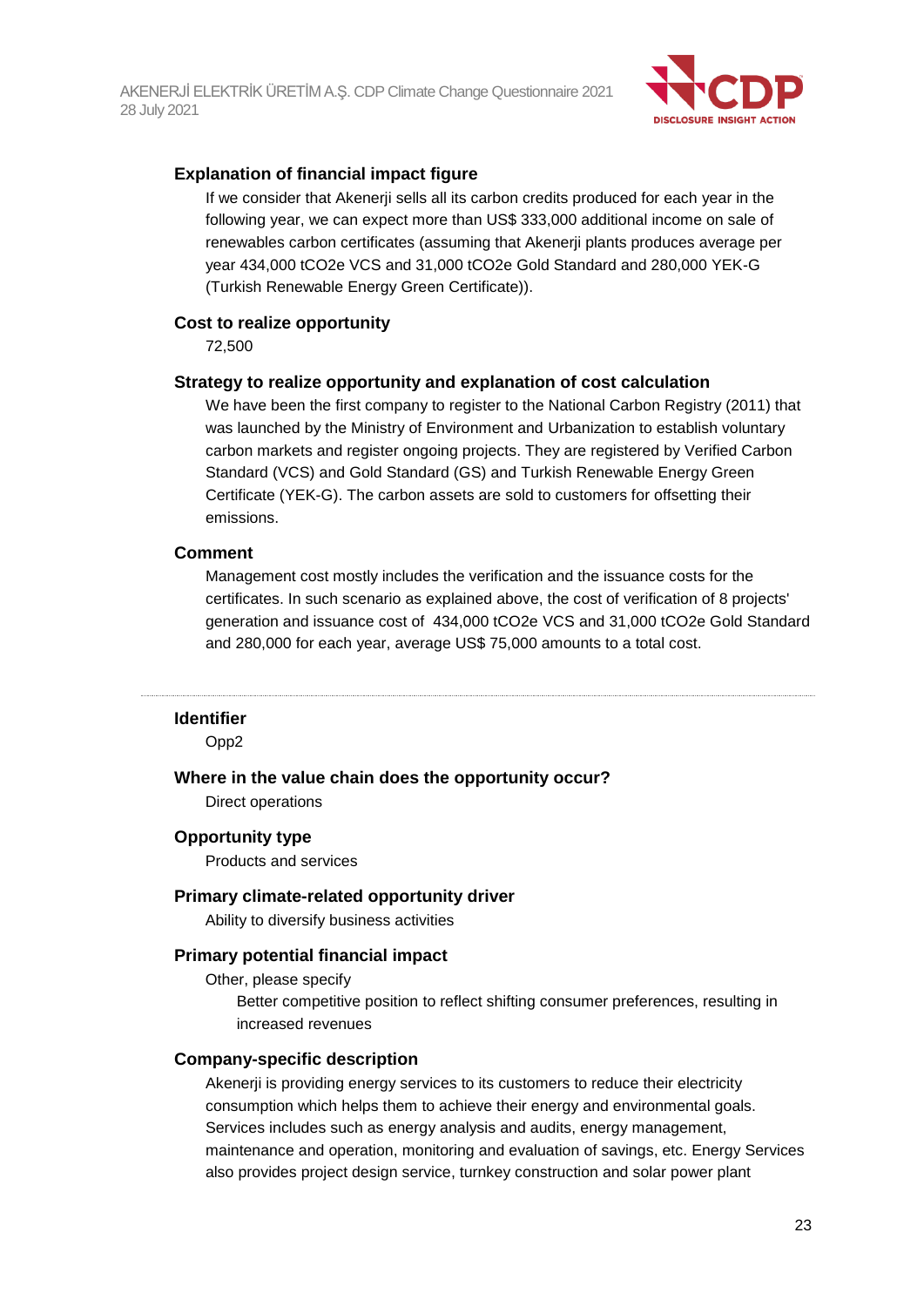

installation, operation and maintenance services with the build-operate-transfer model. Turkey develops national emission reduction plan within the framework of EU-ETS Acquis approximation. If Turkey introduces carbon taxation and/or an emissions trading system (ETS), which sets a limit (or cap) on greenhouse gas (GHG) emissions from installations covered by the system of the companies, the importance of energy efficiency will rise considerably, which will have a positive impact on Akenerji's energy services business.

#### **Time horizon**

Long-term

#### **Likelihood**

Likely

### **Magnitude of impact**

Medium-low

### **Are you able to provide a potential financial impact figure?** No, we do not have this figure

### **Potential financial impact figure (currency)**

**Potential financial impact figure – minimum (currency)**

### **Potential financial impact figure – maximum (currency)**

#### **Explanation of financial impact figure**

Financial impact of the emission reduction precautions cannot be easily determined. We can only say that development of the energy management services sector will gain momentum in Turkey, which will in parallel support Akenerji to develop its Energy Management Services.

#### **Cost to realize opportunity**

#### **Strategy to realize opportunity and explanation of cost calculation**

Akenerji is currently focused on developing its energy services and expanding the business by increasing the number of contracts awarded.

#### **Comment**

Rather than OPEX cost of the related Business Unit, Akenerji doesn't have any addditional costs arisen by these services.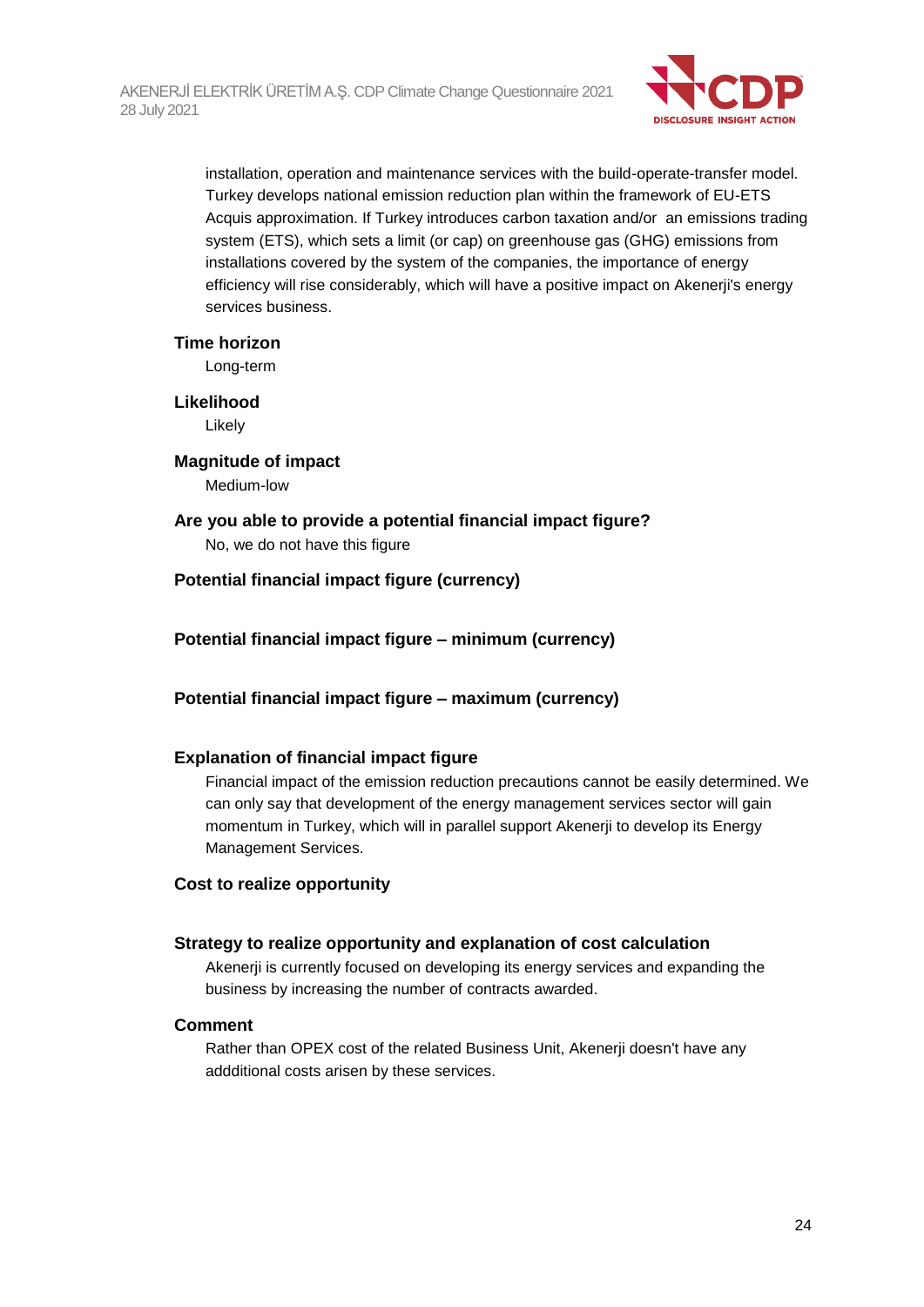

# **C3. Business Strategy**

# **C3.1**

### **(C3.1) Have climate-related risks and opportunities influenced your organization's strategy and/or financial planning?**

Yes, and we have developed a low-carbon transition plan

# **C3.1a**

### **(C3.1a) Is your organization's low-carbon transition plan a scheduled resolution item at Annual General Meetings (AGMs)?**

|     | Is your low-carbon transition plan a scheduled resolution item at AGMs?        | <b>Comment</b> |
|-----|--------------------------------------------------------------------------------|----------------|
| Row | No, but we intend it to become a scheduled resolution item within the next two |                |
|     | vears                                                                          |                |

# **C3.2**

### **(C3.2) Does your organization use climate-related scenario analysis to inform its strategy?**

Yes, qualitative

# **C3.2a**

### **(C3.2a) Provide details of your organization's use of climate-related scenario analysis.**

| <b>Climate-related</b><br>scenarios and<br>models applied | <b>Details</b>                                                                                                                                                                                                                                                                                                                                                                                                                                                                                                                                                                                                                                                                                                                                                                                                                                                                                                                                                                                                                                                                                                                                                                                                                                                                                                 |
|-----------------------------------------------------------|----------------------------------------------------------------------------------------------------------------------------------------------------------------------------------------------------------------------------------------------------------------------------------------------------------------------------------------------------------------------------------------------------------------------------------------------------------------------------------------------------------------------------------------------------------------------------------------------------------------------------------------------------------------------------------------------------------------------------------------------------------------------------------------------------------------------------------------------------------------------------------------------------------------------------------------------------------------------------------------------------------------------------------------------------------------------------------------------------------------------------------------------------------------------------------------------------------------------------------------------------------------------------------------------------------------|
| Other, please<br>specify<br>A2 scenario of<br><b>IPCC</b> | The fifth assessment report of IPCC states that this change is extremely likely<br>due to human activities. Based on different scenarios, climate scientists<br>estimate increases between 1.5 and 4.5 oC by the end of the present century.<br>Akenerji has 9 power plants located in Turkey (Adana, Adıyaman, Bursa,<br>Balikesir, Hatay). And Turkey is one of the countries that could be profoundly<br>affected by the climate change. Akenerji considers climate change impacts to<br>sustain its activities and use climate scenario analysis to assess the impacts.<br>Akenerji use A2 scenario of IPCC. Assessment of climate change impact<br>studies for Turkey are generally based on the A2 scenario of IPCC and that is<br>why we select this scenario. In addition the future climate analysis of Turkey<br>based on CMIP3 simulation that was used in the fourth Assessment Report of<br>IPCC. The projection involves the simulation of the ECHAM5 General<br>Circulation Model. For the wind projections, the northwestern parts of Turkey<br>have the highest wind potentials. It could be said that the wind potential in<br>these areas will increase in the future. The wind speeds in the Marmara region<br>and northwestern parts of Aegean region are projected to increase up to 15% |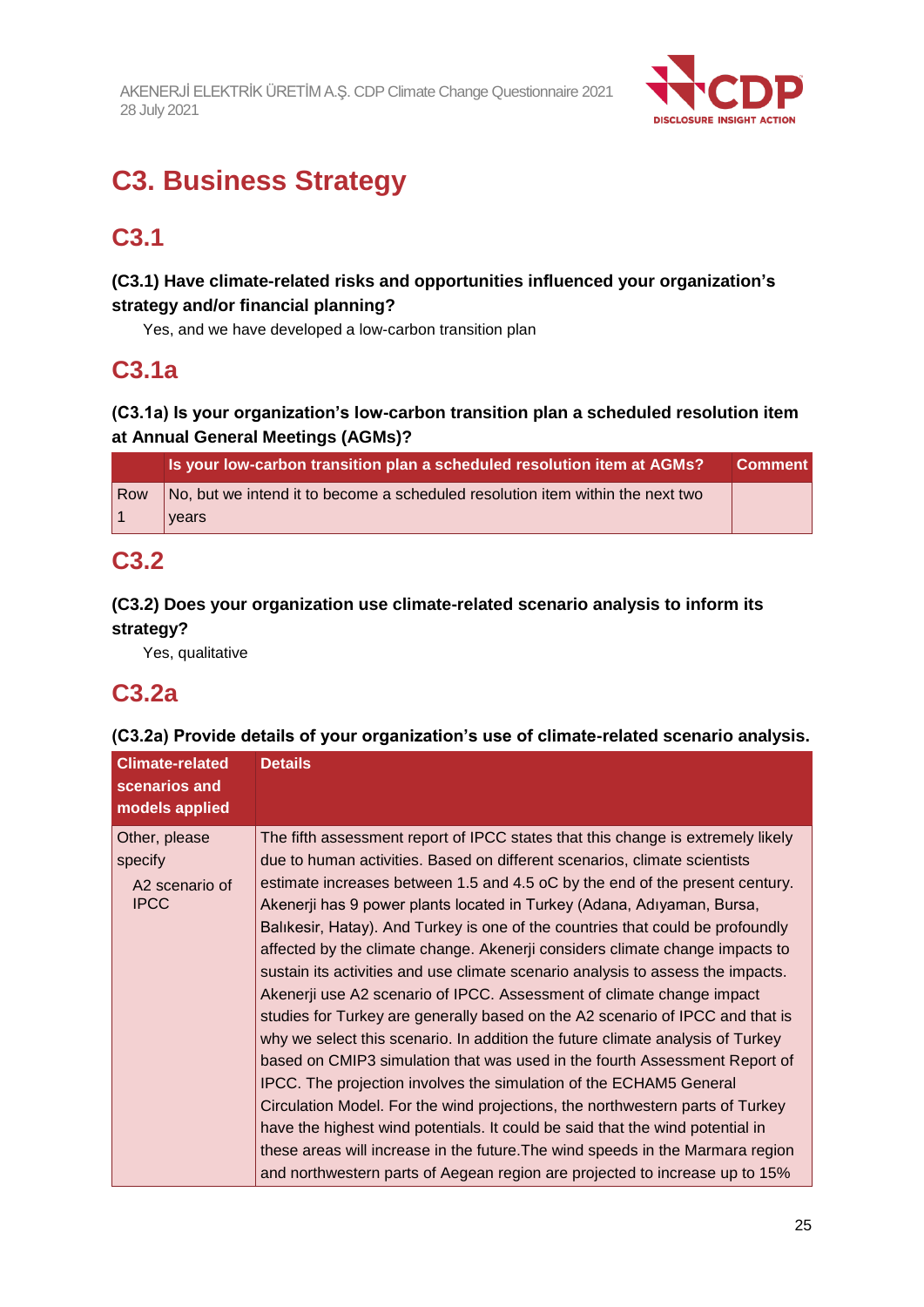

|                                                     | by the mid-century (2041-2070) and up to 20% and more by the end of the<br>century (2071-2099). On the other hand, the wind speeds are simulated to<br>decrease in the eastern parts of Turkey. According to these projections our<br>Ayyıldız power plant is located in Balıkesir and As Akenerji, we continued to be<br>one of the most prominent players in one of the most dynamic sectors of<br>Turkey, the energy sector, again in 2018 with our 30-year experience and<br>knowledge on sources, and we increased our total installed capacity to 1,224<br>MW and increased the share of renewable energy to 26% with the capacity<br>increase in Ayyıldız Wind Power Plant. İn 2016, the investment to increase the<br>installed capacity of Ayyıldız WPP by 88% to reach 28.2 MW was finally<br>completed. This capacity increase of 13.2 MW corresponds to the electricity<br>requirement of 15,000 households and our Ayyıldız WPP has "Gold Standard"<br>certificate within the scope of Greenhouse Emission Reduction.<br>Turkey has a total of 35,000 MW hydroelectricity potential. The present<br>installed power is about 20,000 MW, so it has 15,000 MW more potential to<br>utilize. However, it becomes increasingly difficult to utilize this potential as the<br>constructions of power plants meet with resistance from the public as they carry<br>progressively more threats to the environment. The future climate change<br>projections indicate reductions in water potentials of the major basins of Turkey,<br>such as Euphrates and Tigris, which will adversely affect the power generation<br>from hydraulic resources in the future. Although the fact that Akenerji also has a<br>target for 2023 to invest on 198 MW renewable power plant. Kemah Dam and<br>Hydroelectric Power Plant Kemah HEPP project has particular importance for<br>our company because of the fact that it is the largest hydroelectric power plant<br>in our portfolio with its installed capacity of 198 MW. The investment studies for<br>the plant, with an anticipated electricity generation figure of 560 GWh per year,<br>are still in progress and is foreseen to be commissioned in 2023. |
|-----------------------------------------------------|----------------------------------------------------------------------------------------------------------------------------------------------------------------------------------------------------------------------------------------------------------------------------------------------------------------------------------------------------------------------------------------------------------------------------------------------------------------------------------------------------------------------------------------------------------------------------------------------------------------------------------------------------------------------------------------------------------------------------------------------------------------------------------------------------------------------------------------------------------------------------------------------------------------------------------------------------------------------------------------------------------------------------------------------------------------------------------------------------------------------------------------------------------------------------------------------------------------------------------------------------------------------------------------------------------------------------------------------------------------------------------------------------------------------------------------------------------------------------------------------------------------------------------------------------------------------------------------------------------------------------------------------------------------------------------------------------------------------------------------------------------------------------------------------------------------------------------------------------------------------------------------------------------------------------------------------------------------------------------------------------------------------------------------------------------------------------------------------------------------------------------------------------------------------------------------------------------------|
| Nationally<br>determined<br>contributions<br>(NDCs) | Turkey's National Contribution (INDC) plan is to reduce its emissions by 21%<br>from 2030 BAU level by supporting the shift towards low carbon economy. To<br>achieved this goal Turkey decided to obtain ISO 50001 energy management<br>system certificate As Akenerji, we closely follow the recent updates on climate<br>change mitigation efforts made both nationally and globally. In 2020, Akenerji<br>obtained ISO 50001 Energy Management Systems Certification for all our<br>power plants.<br>The National Energy Efficiency Action Plan to be implemented in the years<br>2017-2023 targeted 14% reduction of Turkey's primary energy consumption in<br>2023. To this end, the plan encompases a total of 55 actions in categories<br>namely buildings and services, energy, transport, industry and technology and<br>agriculture. It is envisaged that a cumulative 23.9 MTEP will be saved by 2023<br>with an investment of USD 10.9 billion. In this context, Akenerji Energy<br>Services maintains its leading and innovative position in the sector with its<br>services and business models, with productivity enhancing projects within the                                                                                                                                                                                                                                                                                                                                                                                                                                                                                                                                                                                                                                                                                                                                                                                                                                                                                                                                                                                                                                                |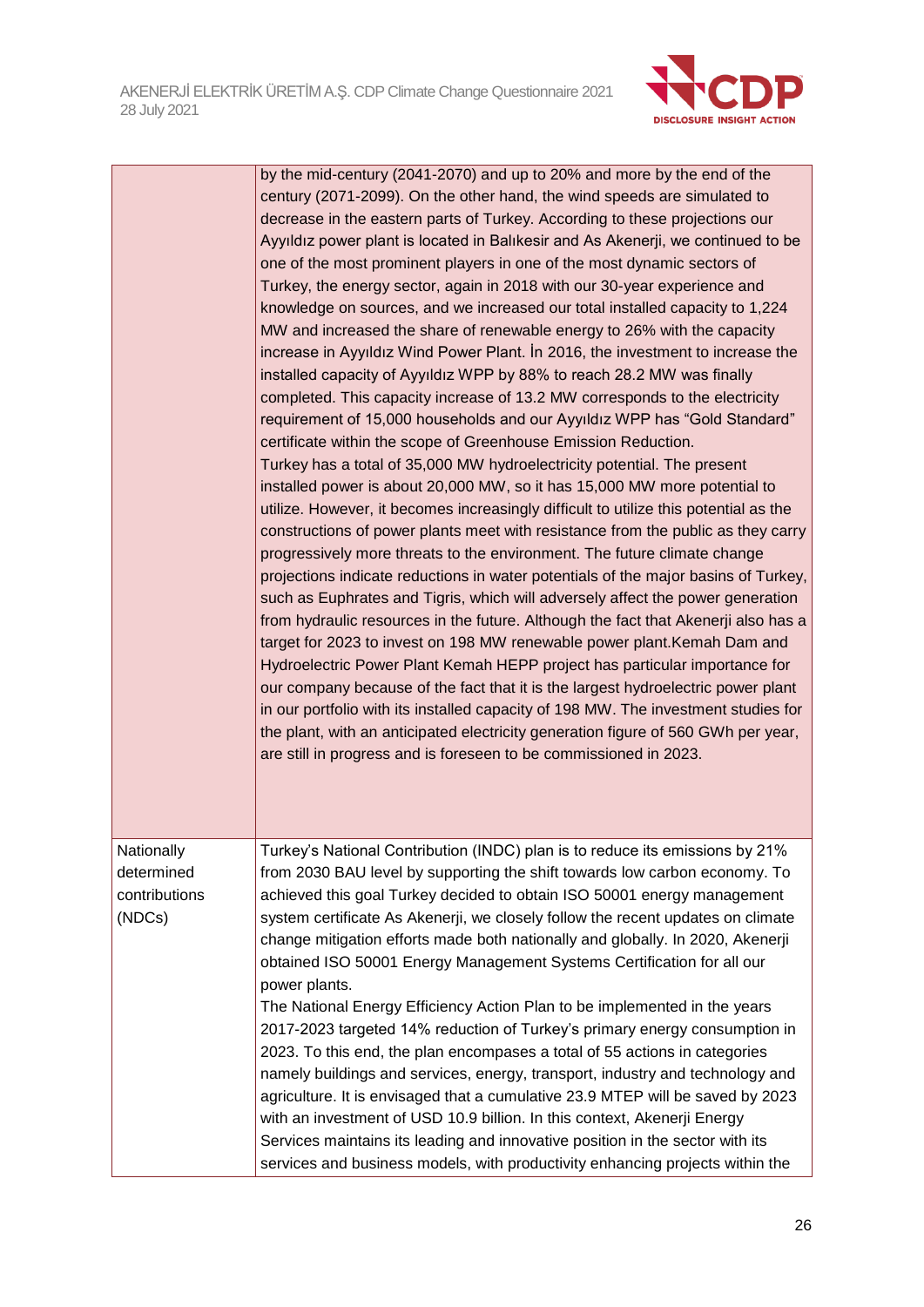

| scope of Turkey's Energy Efficiency Action Plan. In place already are plans to      |
|-------------------------------------------------------------------------------------|
| move the Company's private sector projects that demonstrated high success in        |
| 2019 to the public sector as well in 2020, a result of the negotiations carried out |
| with the Ministry of Energy.                                                        |
| As Akenerji Energy Services, we continued to be the firm that secured highest       |
| rate of energy efficiency in the sector again in 2020 by achieving mean             |
| efficiency values of 35% in electrical energy and 55% in the natural gas through    |
| the projects we have executed since 2015.                                           |
| Also, we offer certified emission reduction certificates from international         |
| institutions that we obtain through our renewable energy investments to our         |
| customers who wish to have carbon neutral electricity. Hereby, we make              |
| contributions to the sustainability targets of our customers who are highly         |
| sensitive to the environment, and who intend to diminish or even "eliminate"        |
| their carbon footprint due to energy consumption etc.                               |
|                                                                                     |

# **C3.3**

### **(C3.3) Describe where and how climate-related risks and opportunities have influenced your strategy.**

|                          | <b>Have climate-related</b><br>risks and<br>opportunities<br>influenced your<br>strategy in this area? | <b>Description of influence</b>                                                                                                                                                                                                                                                                                                                                                                                                                                                                                                                                                                                                                                                                                                                                                                                                                                                                                                                                                                                                                                                                                                                               |
|--------------------------|--------------------------------------------------------------------------------------------------------|---------------------------------------------------------------------------------------------------------------------------------------------------------------------------------------------------------------------------------------------------------------------------------------------------------------------------------------------------------------------------------------------------------------------------------------------------------------------------------------------------------------------------------------------------------------------------------------------------------------------------------------------------------------------------------------------------------------------------------------------------------------------------------------------------------------------------------------------------------------------------------------------------------------------------------------------------------------------------------------------------------------------------------------------------------------------------------------------------------------------------------------------------------------|
| Products and<br>services | Yes                                                                                                    | 1-The Company focuses on producing new ideasand<br>projects that will enhance energy efficiency forindustrial and<br>commercial customers, with energy systems optimization<br>and management services.<br>"Akenerji Energy Services" aims to reduce energy costs<br>and enhance their competitive edge with the wide variety of<br>services on offer, from consultancy<br>to asset management. Proving that efficiency is possible<br>without investments, Akenerji Energy Services has<br>upgraded its innovational service package by offering<br>combined performance security, bringing together research<br>and reporting, analysis and consultancy, project<br>development, financing, maintenance, operation and<br>validation services under a single roof. Energy Services<br>also provides project design service, turnkey construction<br>and solar power plant installation, operation and<br>maintenance services with the build-operate-transfer model.<br>2- In the sector in preventing carbon emission, Akenerji has<br>VCS (Verified Carbon Standard) & Gold Standard & Social<br>Carbon & YEK-G carbon emission reduction certificates in |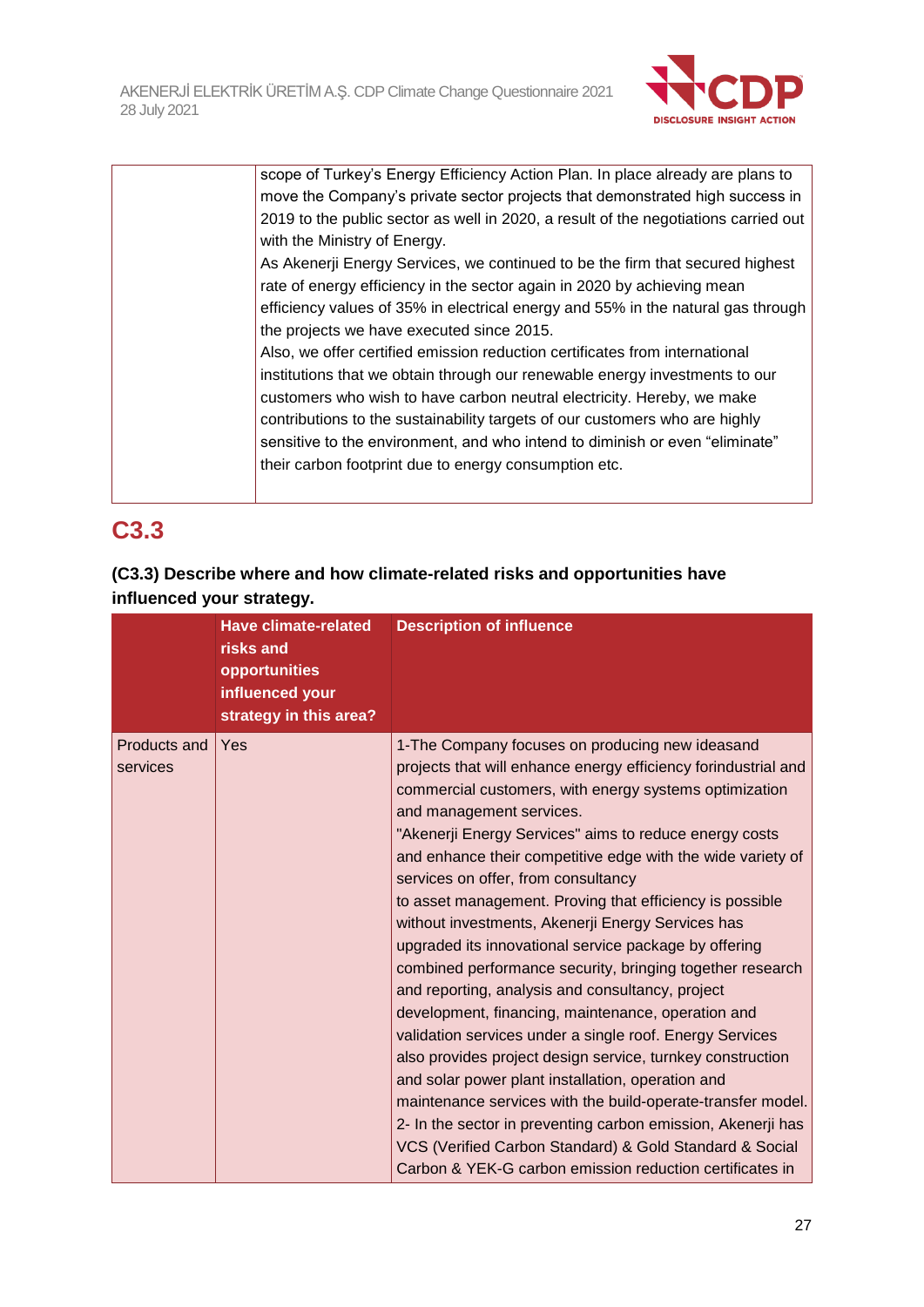

|                                       |           | all renewable power plants where emission reduction<br>certification studies are successfully carried out. These<br>certificates, which are of great importance in the transition<br>process to the low carbon economy, were issued to the<br>AKENERJİ power plants by international organizations<br>(Verra, Gold Standard) with the approval of independent<br>auditors. |
|---------------------------------------|-----------|----------------------------------------------------------------------------------------------------------------------------------------------------------------------------------------------------------------------------------------------------------------------------------------------------------------------------------------------------------------------------|
| Supply chain<br>and/or value<br>chain | Yes       | We continue to contribute to the development of suppliers<br>by actively using the Supplier Performance System. Our<br>targets will include increasing suppliers' resilience to<br>climate-based risks and neutralizing their carbon footprint.                                                                                                                            |
| Investment in<br>R&D                  | <b>No</b> | n/a                                                                                                                                                                                                                                                                                                                                                                        |
| Operations                            | Yes       | Optimization in the operations of our generation portfolio.<br>We try to utilize opportunities in order to raech a balanced<br>generation portfolio in terms of both source and geography.                                                                                                                                                                                 |

# **C3.4**

### **(C3.4) Describe where and how climate-related risks and opportunities have influenced your financial planning.**

|     | <b>Financial planning</b><br>elements that have been<br>influenced | <b>Description of influence</b>                                                                                                                                                                                                                                                                        |
|-----|--------------------------------------------------------------------|--------------------------------------------------------------------------------------------------------------------------------------------------------------------------------------------------------------------------------------------------------------------------------------------------------|
| Row | Revenues<br>Direct costs<br><b>Capital expenditures</b>            | In the long term with the climate-related risks the inflows coming<br>to hydrpower plants are assumed to decrease. Hence decreasing<br>the revenues.<br>For the sustainability and optimization of renewable generation a<br>specific amount of CAPEX has been allocated in the financial<br>planning. |
|     |                                                                    | In the context of climate-related opportunities we generate<br>revenues and have direct costs for the operations of Energy<br>Services and for the activities in the Voluntary Carbon Offset<br>market.                                                                                                |

# **C3.4a**

### **(C3.4a) Provide any additional information on how climate-related risks and opportunities have influenced your strategy and financial planning (optional).**

in 2020, Akenerji is established Sustainability Strategic Planning Committe which is in management level, is inclueded all department managers to improve system and prepare long term strategic targets and goals and committee had training about How to Prepare Sustainability Strategic Plan and will work to achieve UN Sustainable Development Goals and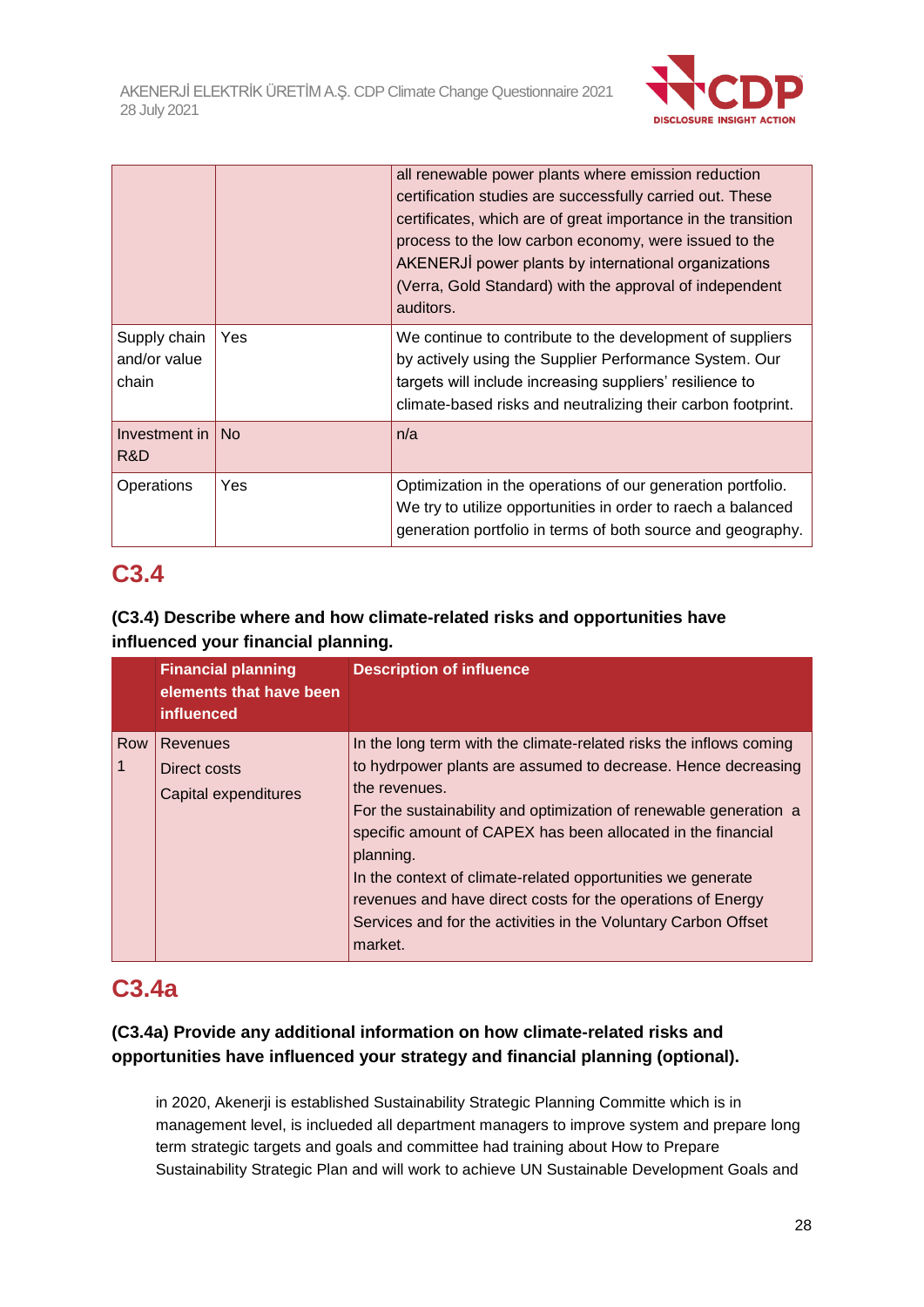

Green Deal. Our goal is to produce energy for a better life. Within this frame of reference, we have integrated the United Nations (UN) Sustainable Development Goals (SDG) into our business processes and identified 6, 13 and 14 SDGs. We also contribute to social development through our social responsibility projects.

# **C4. Targets and performance**

# **C4.1**

**(C4.1) Did you have an emissions target that was active in the reporting year?** Intensity target

# **C4.1b**

**(C4.1b) Provide details of your emissions intensity target(s) and progress made against those target(s).**

**Target reference number** Int 1

**Year target was set** 2018

**Target coverage** Company-wide

### **Scope(s) (or Scope 3 category)**

Scope 1+2 (location-based)

**Intensity metric**

Metric tons CO2e per megawatt hour (MWh)

### **Base year**

2017

### **Intensity figure in base year (metric tons CO2e per unit of activity)** 1,635,860

**% of total base year emissions in selected Scope(s) (or Scope 3 category) covered by this intensity figure**

99.98

**Target year** 2035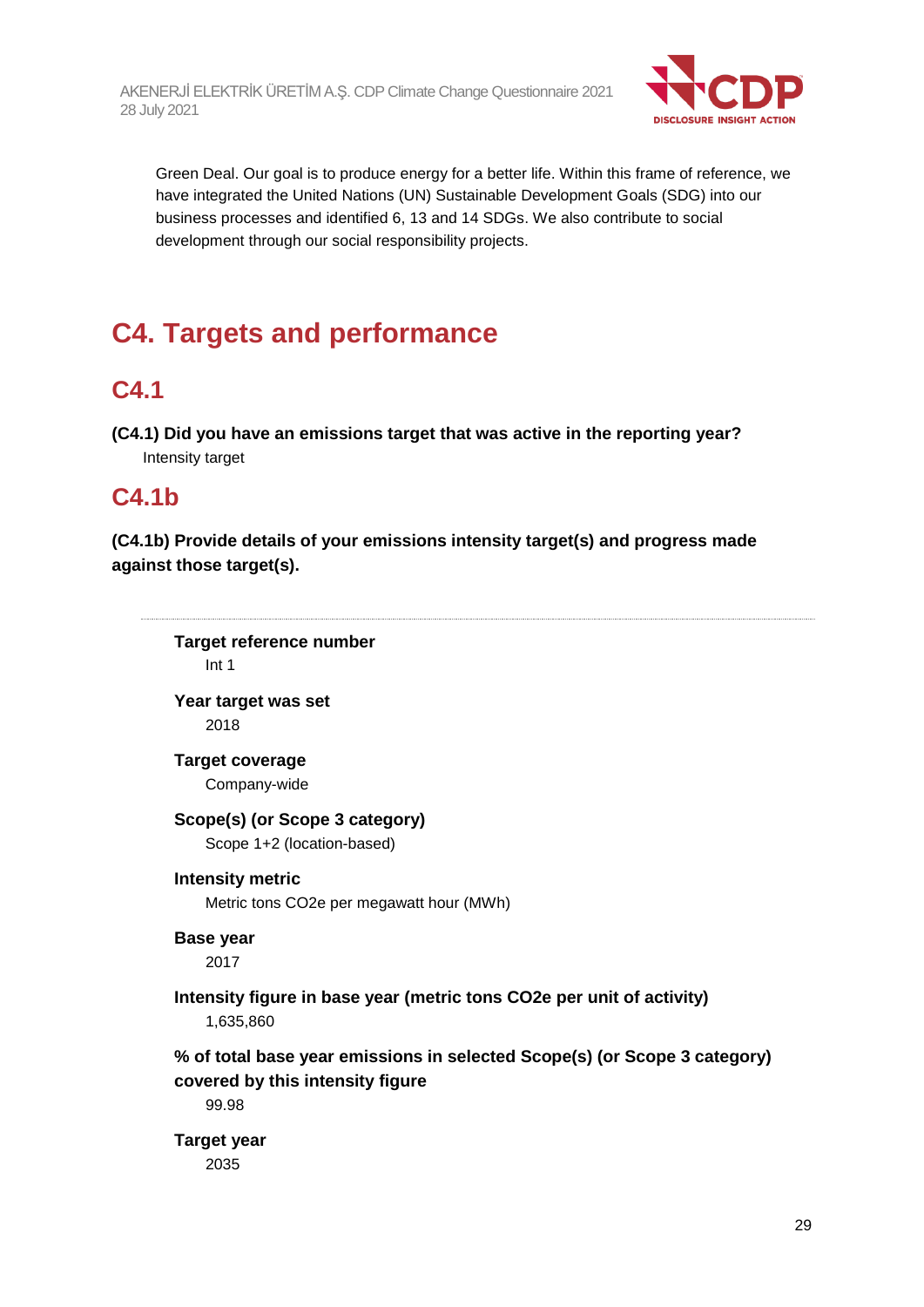

#### **Targeted reduction from base year (%)** 50

### **Intensity figure in target year (metric tons CO2e per unit of activity) [autocalculated]**

817,930

### **% change anticipated in absolute Scope 1+2 emissions** 36

- **% change anticipated in absolute Scope 3 emissions** 42
- **Intensity figure in reporting year (metric tons CO2e per unit of activity)** 1,384,106
- **% of target achieved [auto-calculated]** 30.7794065507

#### **Target status in reporting year** Underway

**Is this a science-based target?** No, but we anticipate setting one in the next 2 years

### **Target ambition**

### **Please explain (including target coverage)**

In 2017, Scope 1+2 accounted for 1,635,860 tCO2e and in 2020, Scope 1+2 accounted for 1,384,106 tCO2e, it means we have achieved a 30.8 % reduction against the 2017 baseline.

# **C4.2**

**(C4.2) Did you have any other climate-related targets that were active in the reporting year?**

No other climate-related targets

### **C4.3**

**(C4.3) Did you have emissions reduction initiatives that were active within the reporting year? Note that this can include those in the planning and/or implementation phases.**

Yes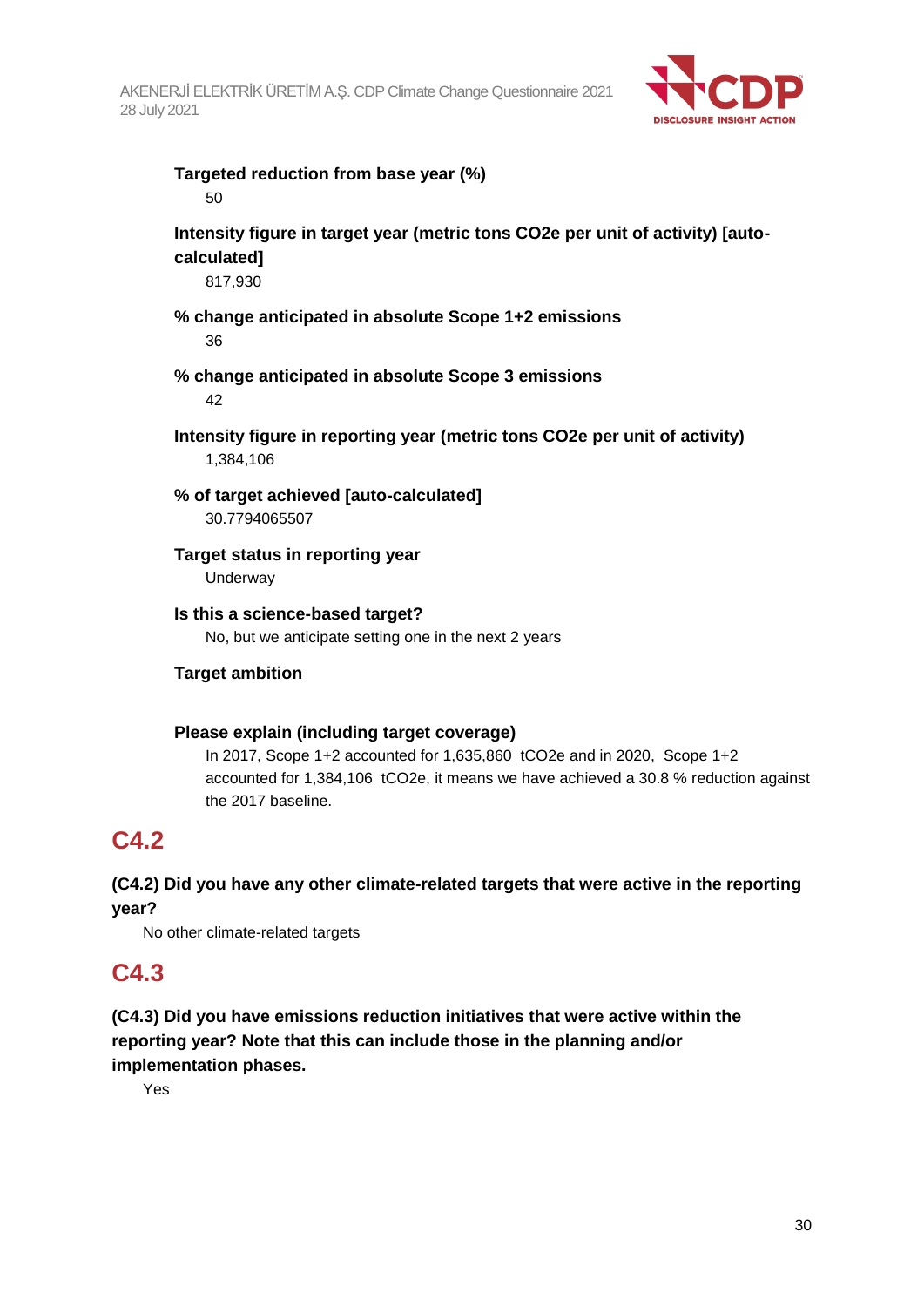

# **C4.3a**

### **(C4.3a) Identify the total number of initiatives at each stage of development, and for those in the implementation stages, the estimated CO2e savings.**

|                                   | Number of<br><b>initiatives</b> | Total estimated annual CO2e savings in metric<br>tonnes CO2e (only for rows marked *) |
|-----------------------------------|---------------------------------|---------------------------------------------------------------------------------------|
| Under investigation               |                                 | 223,658                                                                               |
| To be implemented*                |                                 | 0                                                                                     |
| Implementation<br>commenced*      |                                 | O                                                                                     |
| Implemented*                      | 6                               | 124.9                                                                                 |
| Not to be implemented $ 0\rangle$ |                                 | 0                                                                                     |

# **C4.3b**

**(C4.3b) Provide details on the initiatives implemented in the reporting year in the table below.**



Energy efficiency in buildings Lighting

**Estimated annual CO2e savings (metric tonnes CO2e)**

124.9

### **Scope(s)**

Scope 2 (location-based)

### **Voluntary/Mandatory**

Voluntary

#### **Annual monetary savings (unit currency – as specified in C0.4)** 25,000

### **Investment required (unit currency – as specified in C0.4)** 9,500

### **Payback period**

4-10 years

### **Estimated lifetime of the initiative**

3-5 years

#### **Comment**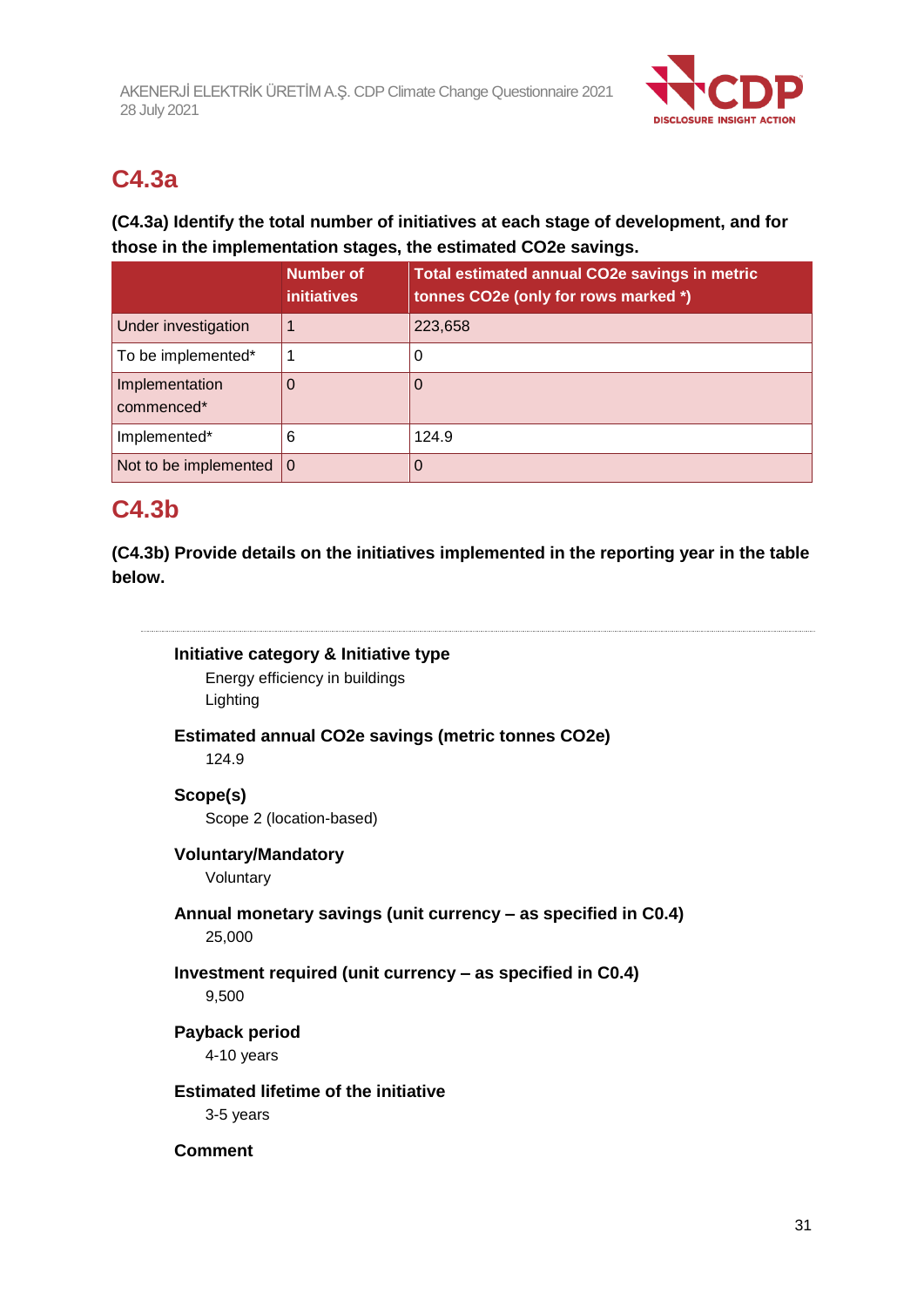

According to our 2020 Energy Management Awareness Work all of our power plants were converted to LED for energy efficiency. Necessary infrastructure was set up to use solar energy in suitable places, and hot water heating was done with the energy obtained from solar power. Efforts to reduce fuel consumption in vehicles will continue with economical driving training.

#### **Initiative category & Initiative type**

**Transportation** Company fleet vehicle replacement

#### **Estimated annual CO2e savings (metric tonnes CO2e)**

196

**Scope(s)** Scope 1

### **Voluntary/Mandatory**

Voluntary

**Annual monetary savings (unit currency – as specified in C0.4)** 3,626

**Investment required (unit currency – as specified in C0.4)**

### **Payback period**

4-10 years

#### **Estimated lifetime of the initiative**

3-5 years

#### **Comment**

We will have chosen electrical/hibrit cars instead of motor/gasoline cars.

# **C4.3c**

### **(C4.3c) What methods do you use to drive investment in emissions reduction activities?**

| <b>Method</b>                                        | <b>Comment</b>                                                                                                                                                                                                                                                                    |
|------------------------------------------------------|-----------------------------------------------------------------------------------------------------------------------------------------------------------------------------------------------------------------------------------------------------------------------------------|
| <b>Financial optimization</b><br>calculations        | Many emissions reduction activities, especially those related to energy<br>efficiency, (for example, our automatic lighting controls) can have a<br>strong ROI.                                                                                                                   |
| Compliance with regulatory<br>requirements/standards | There are increasing numbers of regulations that Akenerji needs to<br>comply with. We have to comply with current MRV Regulation in<br>Turkey (enforced in 2014), which involves monitoring and reporting<br>GHG emissions from our thermal power plant. Also, we are required by |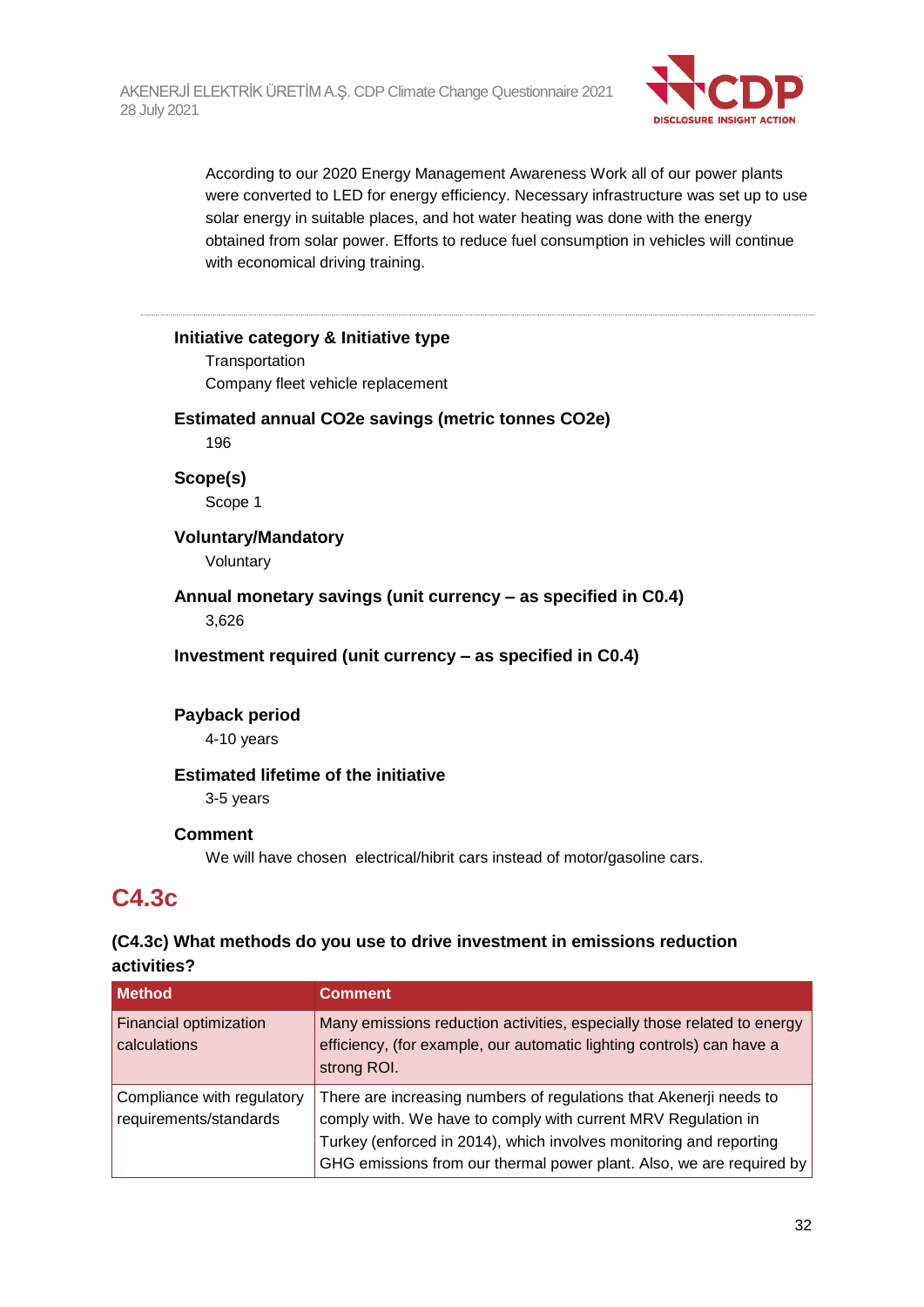

|                                                | Turkish law to recycle waste oil from our power plants.<br>Reporting and verification of the greenhouse gas emissions for years<br>2017,2018, 2019 and 2020 under ISO 14064 was completed.                                                                                                                                                                                                                           |
|------------------------------------------------|----------------------------------------------------------------------------------------------------------------------------------------------------------------------------------------------------------------------------------------------------------------------------------------------------------------------------------------------------------------------------------------------------------------------|
| Employee engagement                            | Akenerji runs capacity building and awareness raising activities among<br>the employees regarding environmental sustainability, climate change,<br>energy efficiency and energy efficient office practices among all<br>employees every year.                                                                                                                                                                        |
| Internal<br>incentives/recognition<br>programs | Monetary based performance evaluations are available for relevant<br>employees in charge of project development, project implementation<br>and corporate environmental sustainability. Also, environmental<br>improvement suggestion system is implemented among the<br>employees, which allow them to have monetary awards for<br>suggestions for increasing environmental performance of the company.              |
| Dedicated budget for<br>energy efficiency      | Main source of both our overall and Scope 1 emissions are our Erzin<br>NGCCPP. As Akenerji, we put great importance on energy and<br>emission reduction activities. Therefore, we invested in establishing a<br>state of art high efficient natural gas combined cycle power plant<br>named as Erzin NGCCPP. Even though it has a state of art<br>technology, we are continuously working to improve the efficiency. |

# **C4.5**

**(C4.5) Do you classify any of your existing goods and/or services as low-carbon products or do they enable a third party to avoid GHG emissions?**

Yes

# **C4.5a**

**(C4.5a) Provide details of your products and/or services that you classify as lowcarbon products or that enable a third party to avoid GHG emissions.**

### **Level of aggregation**

Group of products

### **Description of product/Group of products**

1-Renewable Energy: The Company has gone onto reshape its generation strategies to squeeze maximum benefit from renewable energy sources, and has continued operations oriented towards the necessary measures. One after the other, Akenerji has put 7 hydroelectric plants and 1 wind power plant into operation. As a result, 320 MW, which corresponds to 26% of Akenerji's installed power, is supplied from renewable sources as of 2020 year-end. Akenerji also evaluates the capacity increase opportunities in existing plants, The investment process was initiated in 2016 in order to boost the installed power in Ayyıldız Wind Power Plant to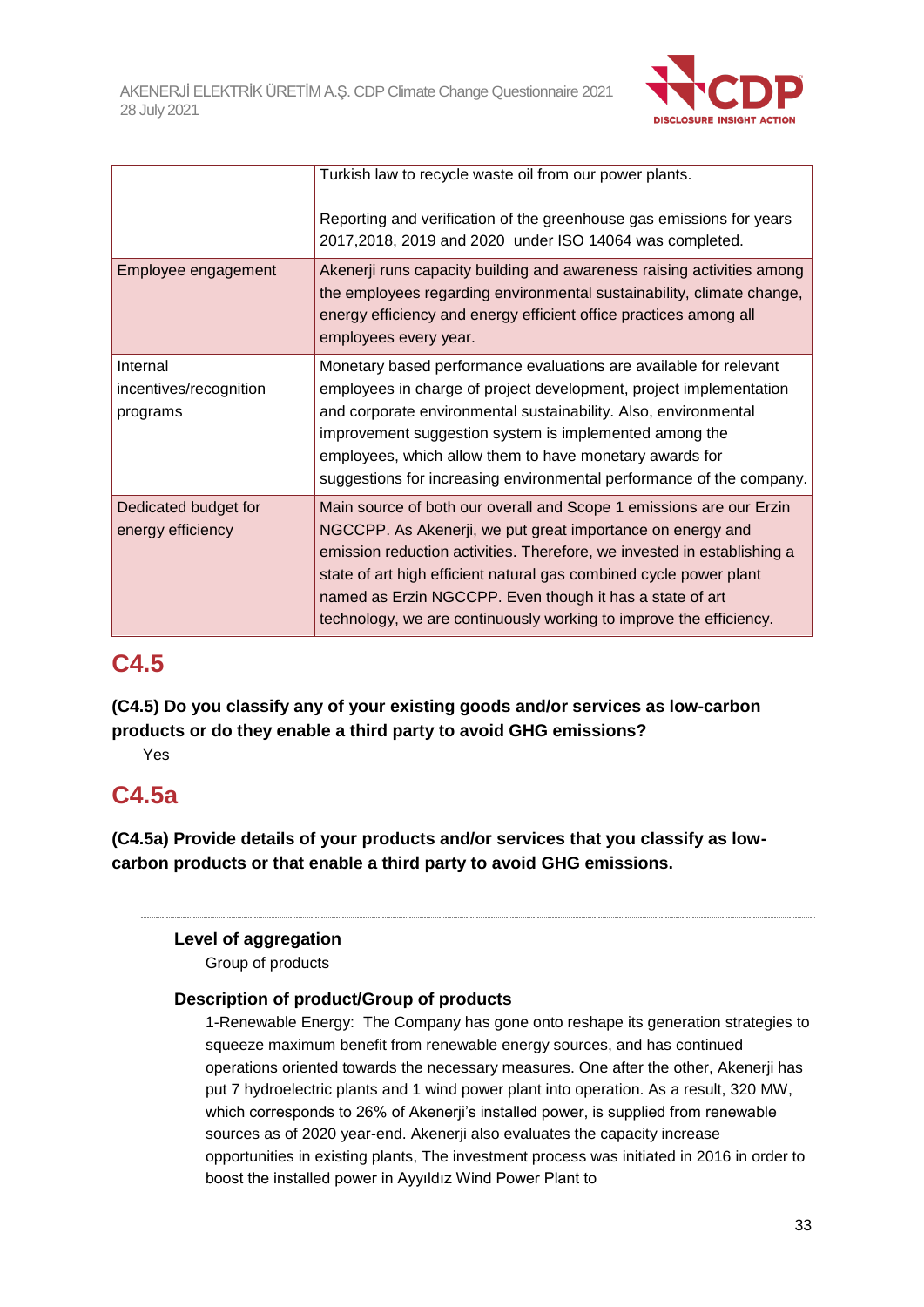

28.2 MW from 15 MW. This growth of 13.2 MW was achieved and the plant was commissioned in 2017. Akenerji continues to conduct market research on projects with high capacity utilization and profitability for wind and solar energy to include in its portfolio.

2-Carbon-neutral Certifications: We offer internationally-approved emission reduction certifications to customers through our renewable energy investments. These certifications enable companies to become carbon-neutral in terms of the electricity they consume. This solution helps environmentally responsive companies that would like to mitigate or diminish to "zero" carbon footprints resulting from electricity consumption and other processes.

3-Energy Services: Akenerji Energy Services aims to reduce energy costs and enhance their competitive edge with the wide variety of services on offer, from consultancy to asset management. Along with the efficiency-enhancing project consultancy and turnkey application projects offered to industrial facilities, the investment-free and guaranteed energy efficiency services offered to commercial buildings, presents guaranteed working models that are suitable for the structure of the enterprise and that will provide maximum profit for both parties. Akenerji Energy Services continued to provide the highest energy efficiency in its sector in 2020 with an average energy efficiency of 35% in electric energy and an average of 55% in natural gas. This was achieved with the projects it carried out since 2015 without incurring any additional investment. In addition to our efficiency, we have also added value to the plants in which we are active by extending the longevity of equipment and lowering operational maintenance costs.

#### **Are these low-carbon product(s) or do they enable avoided emissions?**

Low-carbon product and avoided emissions

### **Taxonomy, project or methodology used to classify product(s) as low-carbon or to calculate avoided emissions**

Other, please specify

Renewable Energy Generation, Verified Carbon Standard (VCS), Gold Standard (GS) and Energy Services for Efficiency

#### **% revenue from low carbon product(s) in the reporting year**

67

#### **Comment**

1-Our renewable energy power plant installed capacity equals to 26% of our total generation portfolio.

2-We register certificates from the energy we generate from renewable sources. They are our low carbon products. We have been the first company to register to the National Carbon Registry (2011) that was launched by the Ministry of Environment and Urbanization to establish voluntary carbon markets and register ongoing projects. They are registered by Verified Carbon Standard (VCS) and Gold Standard (GS). 3-Akenerji Energy Services continued to provide the highest energy efficiency in its sector in 2020 with an average energy efficiency of 35% in electric energy and an average of 55% in natural gas. This was achieved with the projects it carried out since 2015 without incurring any additional investment.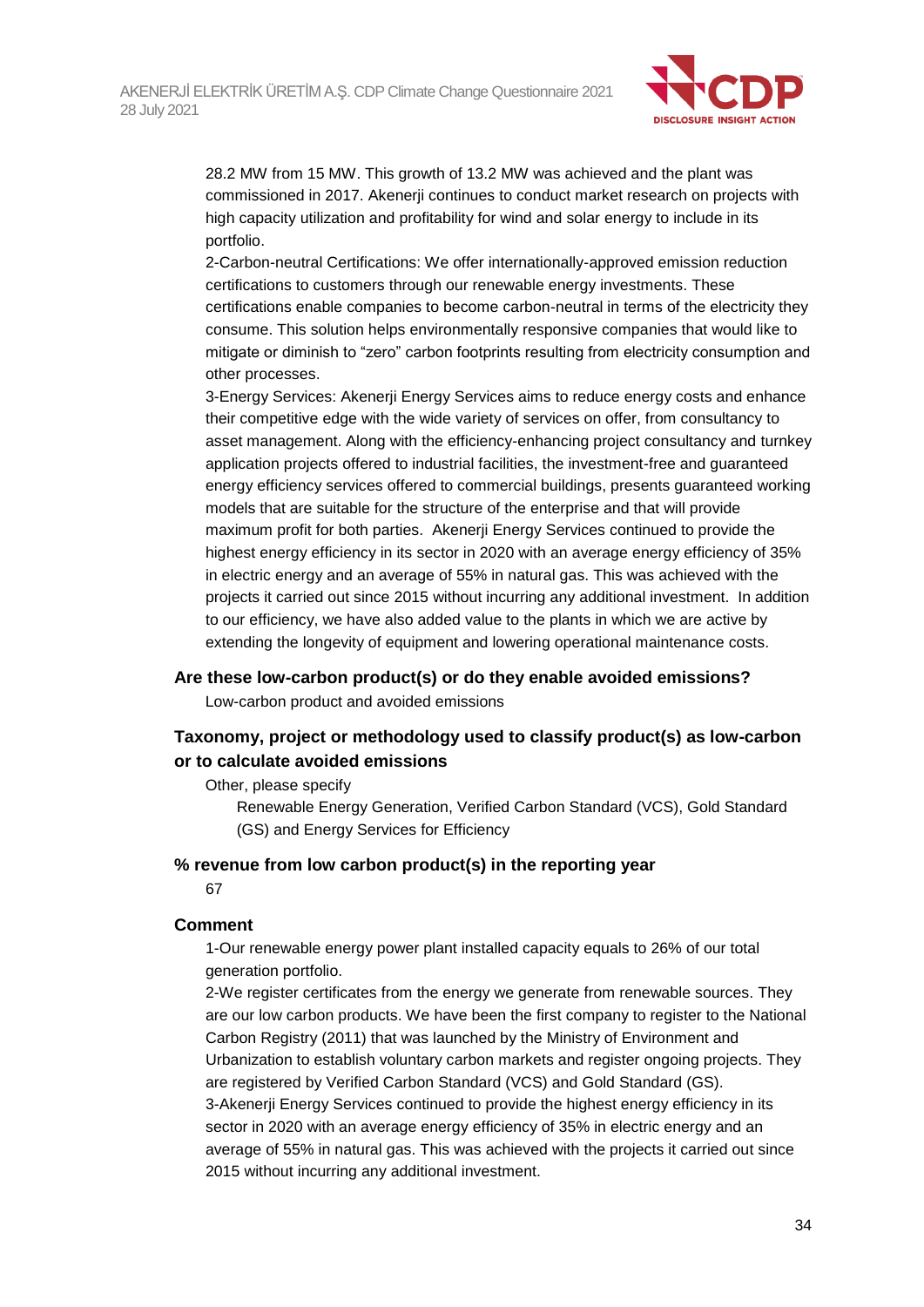

# **C-EU4.6**

### **(C-EU4.6) Describe your organization's efforts to reduce methane emissions from your activities.**

in Erzin NGCCGT, as a preventive maintenance, we checked the leaks in the pipelines with an ultrasonic detector and we have not detected any leaks until now so we control methan leak monthly checks.

Our methane emission sources are;

-LPG cylinder at kitchen to cook

-Gas detector enstrument

-Chromotograph calibration enstrument

As we look purhasing invoices to find the amount of the CH4 we used, we do not buy any CH4 sources so we do not use it in our power plants in 2020.

For example, we do not cook ourselves because we have a contract with the contractor food company. We have LPG in kitchen for emergency situations as if the contractor firm could not manage to get meal.

# **C5. Emissions methodology**

# **C5.1**

**(C5.1) Provide your base year and base year emissions (Scopes 1 and 2).**

### **Scope 1**

# **Base year start**

January 1, 2020

#### **Base year end**

December 31, 2020

#### **Base year emissions (metric tons CO2e)**

1,384,106

#### **Comment**

We are an electricity generation company which operates both thermal and renewable power plants. Our 99% of our overall emissions are sourced from Scope 1 emissions from thermal power plants.

#### **Scope 2 (location-based)**

**Base year start**

January 1, 2020

**Base year end**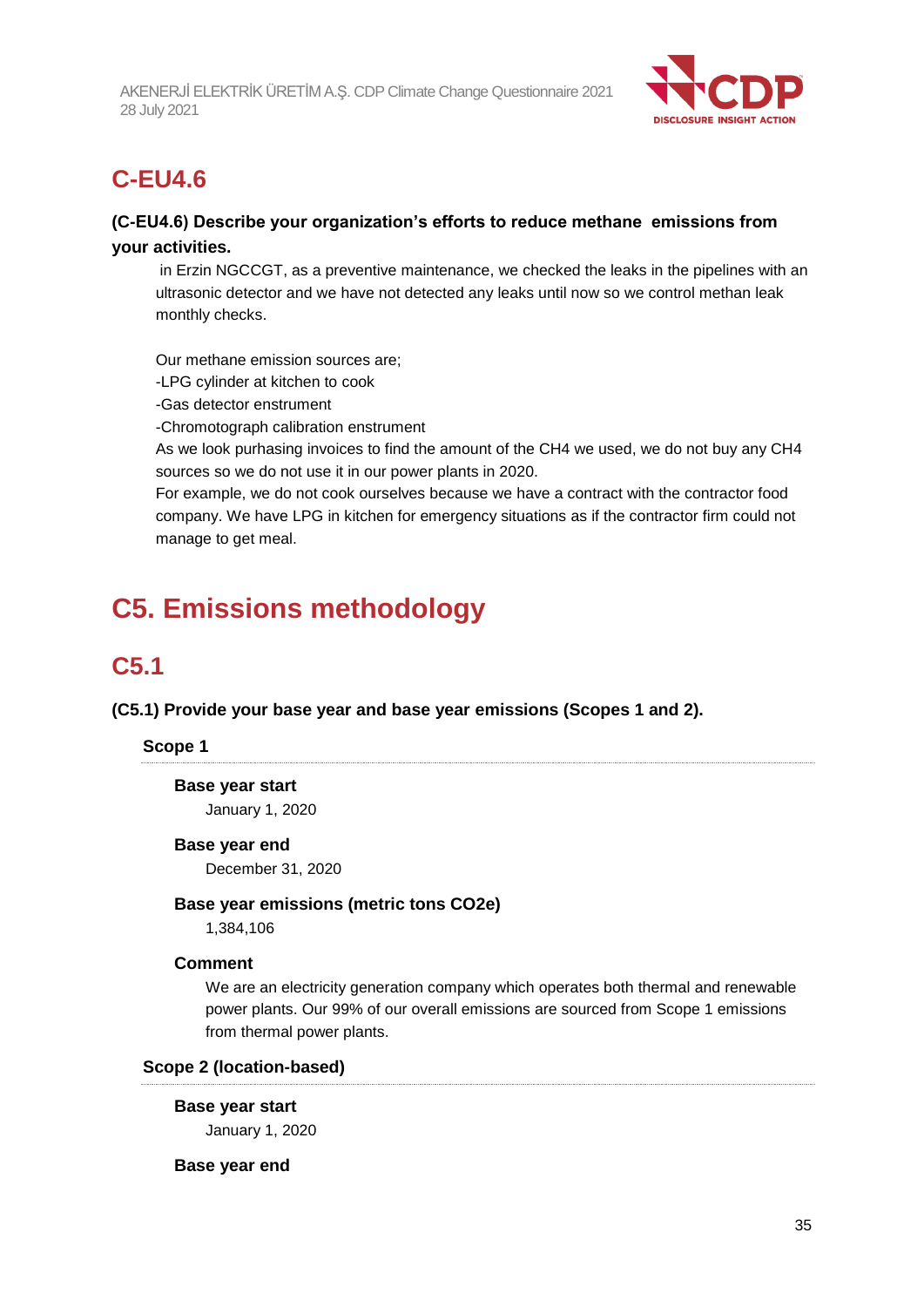

December 31, 2020

#### **Base year emissions (metric tons CO2e)**

9,571.3

#### **Comment**

We use electricity from the grid, other than the electricity we generate.

#### **Scope 2 (market-based)**

#### **Base year start**

January 1, 2020

#### **Base year end**

December 31, 2020

#### **Base year emissions (metric tons CO2e)**

 $\Omega$ 

#### **Comment**

We have no operations where we are able to access electricity supplier emissions factors or residual emissions factors and are unable to report a Scope 2, market-based figure

### **C5.2**

### **(C5.2) Select the name of the standard, protocol, or methodology you have used to collect activity data and calculate emissions.**

IPCC Guidelines for National Greenhouse Gas Inventories, 2006 ISO 14064-1 The Greenhouse Gas Protocol: A Corporate Accounting and Reporting Standard (Revised Edition)

# **C6. Emissions data**

# **C6.1**

**(C6.1) What were your organization's gross global Scope 1 emissions in metric tons CO2e?**

**Reporting year**

**Gross global Scope 1 emissions (metric tons CO2e)** 1,384,106

#### **Start date**

January 1, 2020

#### **End date**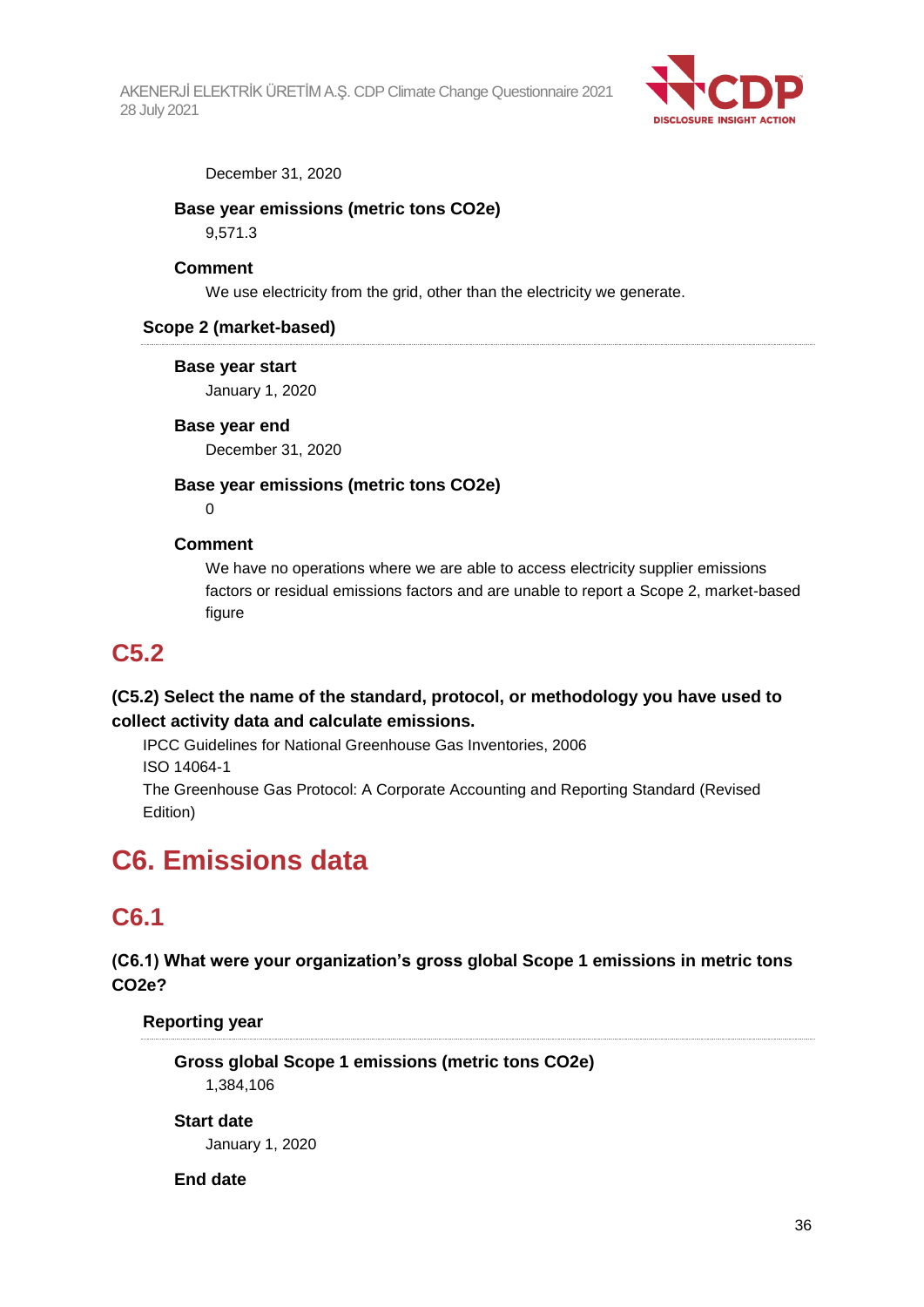

December 31, 2020

#### **Comment**

The data covers the GHG emissions of all the facilities located in İstanbul, Adana, Adıyaman, Bursa, Hatay and Balıkesir.

#### **Past year 1**

#### **Gross global Scope 1 emissions (metric tons CO2e)**

1,028,695

#### **Start date**

January 1, 2019

#### **End date**

December 31, 2019

#### **Comment**

The data covers the GHG emissions of all the facilities located in İstanbul, Adana, Adıyaman, Bursa, Hatay and Balıkesir.

### **Past year 2**

#### **Gross global Scope 1 emissions (metric tons CO2e)**

1,281,286

#### **Start date**

January 1, 2018

#### **End date**

December 31, 2018

#### **Comment**

Greenhouse gas emissions generated from operations are presented in ton CO2 equivalent. Almost all of the Scope 1 greenhouse gas emissions are from natural gas burned in the natural gas power plant. In addition, diesel and gasoline fuels consumed by company rental-cars, and natural gas and fuel oil used for heating in the premises are causing Scope 1 emissions even in small quantities. The emission performance from Erzin NGCCPP, which is the only natural gas power plant operating in 2018 and which constitutes almost all of the Scope 1 emissions, is satisfactory. Our emissions were 1,628,616 metric tons CO2e for Scope 1 in 2017 and 1,281,093 metric tons CO2e for Scope 1 in 2018, because of decreasing the electricity generation by 15.7% in comparison to the last year. So we reduced our emissions 347.523 metric tons CO2e for Scope 1 in the comparision with the previous year. However, if we calculate our intensity which is 0,327 tCO2e/MWh which means 1.8% increase of emissions.

## **C6.2**

**(C6.2) Describe your organization's approach to reporting Scope 2 emissions.**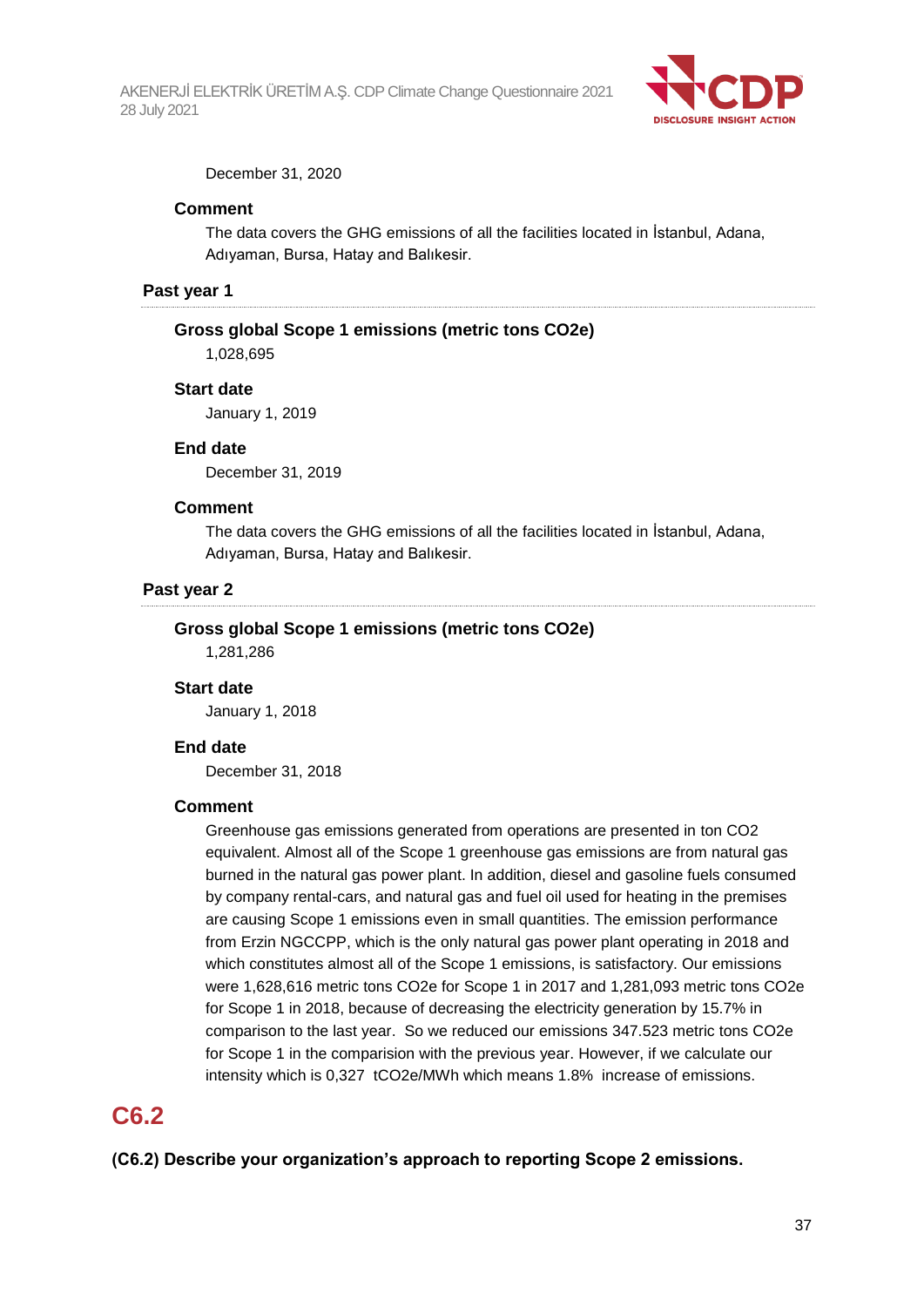

#### **Row 1**

#### **Scope 2, location-based**

We are reporting a Scope 2, location-based figure

#### **Scope 2, market-based**

We have no operations where we are able to access electricity supplier emission factors or residual emissions factors and are unable to report a Scope 2, market-based figure

#### **Comment**

We use electricity from the grid, other than the electricity we generate. Scope 2 emissions are derived from the electricity used in the Head Quarters in Istanbul and from the electricity purchased from the outside, which is consumed in the plants.

## **C6.3**

## **(C6.3) What were your organization's gross global Scope 2 emissions in metric tons CO2e?**

#### **Reporting year**

**Scope 2, location-based** 9,571.2

## **Start date**

January 1, 2020

#### **End date**

December 31, 2020

#### **Comment**

We use electricity from the grid, other than the electricity we generate. Scope 2 emissions are derived from the electricity used in the Head Quarters in Istanbul and from the electricity purchased from the outside, which is consumed in the plants. The decrease in the Scope 2 emissions is resulting from the decrease in the amount of electricity purchased in 2020 due to more generation than last year at Erzin natural gas plant.

#### **Past year 1**

#### **Scope 2, location-based**

11,132

#### **Start date**

January 1, 2019

#### **End date**

December 31, 2019

#### **Comment**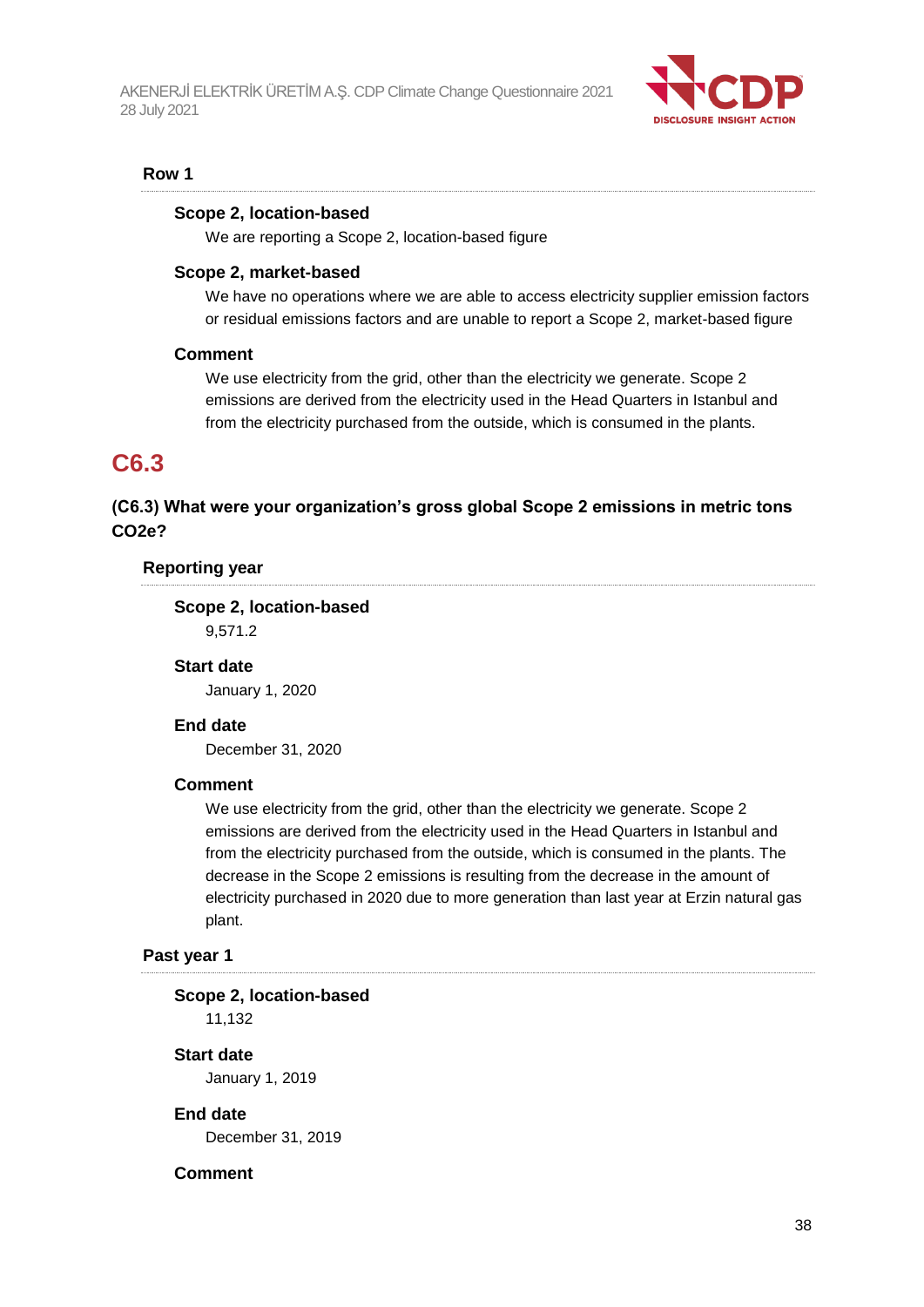

We use electricity from the grid, other than the electricity we generate. Scope 2 emissions are derived from the electricity used in the Head Quarters in Istanbul and from the electricity purchased from the outside, which is consumed in the plants. The increase in the Scope 2 emissions is resulting from the increase in the amount of electricity purchased in 2019 due to the low generation at Erzin natural gas plant.

### **Past year 2**

## **Scope 2, location-based**

9,662

## **Start date**

January 1, 2018

## **End date**

December 31, 2018

## **Comment**

We use electricity from the grid, other than the electricity we generate. Scope 2 emissions are derived from the electricity used in the Head Quarters in Istanbul and from the electricity purchased from the outside, which is consumed in the plants. The decrease in the Scope 2 emissions is resulting from the decrease in the amount of electricity purchased in 2017 due to the high generation at Erzin natural gas plant.

## **C6.4**

**(C6.4) Are there any sources (e.g. facilities, specific GHGs, activities, geographies, etc.) of Scope 1 and Scope 2 emissions that are within your selected reporting boundary which are not included in your disclosure?**

Yes

## **C6.4a**

**(C6.4a) Provide details of the sources of Scope 1 and Scope 2 emissions that are within your selected reporting boundary which are not included in your disclosure.**

### **Source**

Fugitive refrigerant GHGs from cooling systems.

## **Relevance of Scope 1 emissions from this source**

Emissions are relevant but not yet calculated

- **Relevance of location-based Scope 2 emissions from this source** No emissions excluded
- **Relevance of market-based Scope 2 emissions from this source (if applicable)** Emissions are not relevant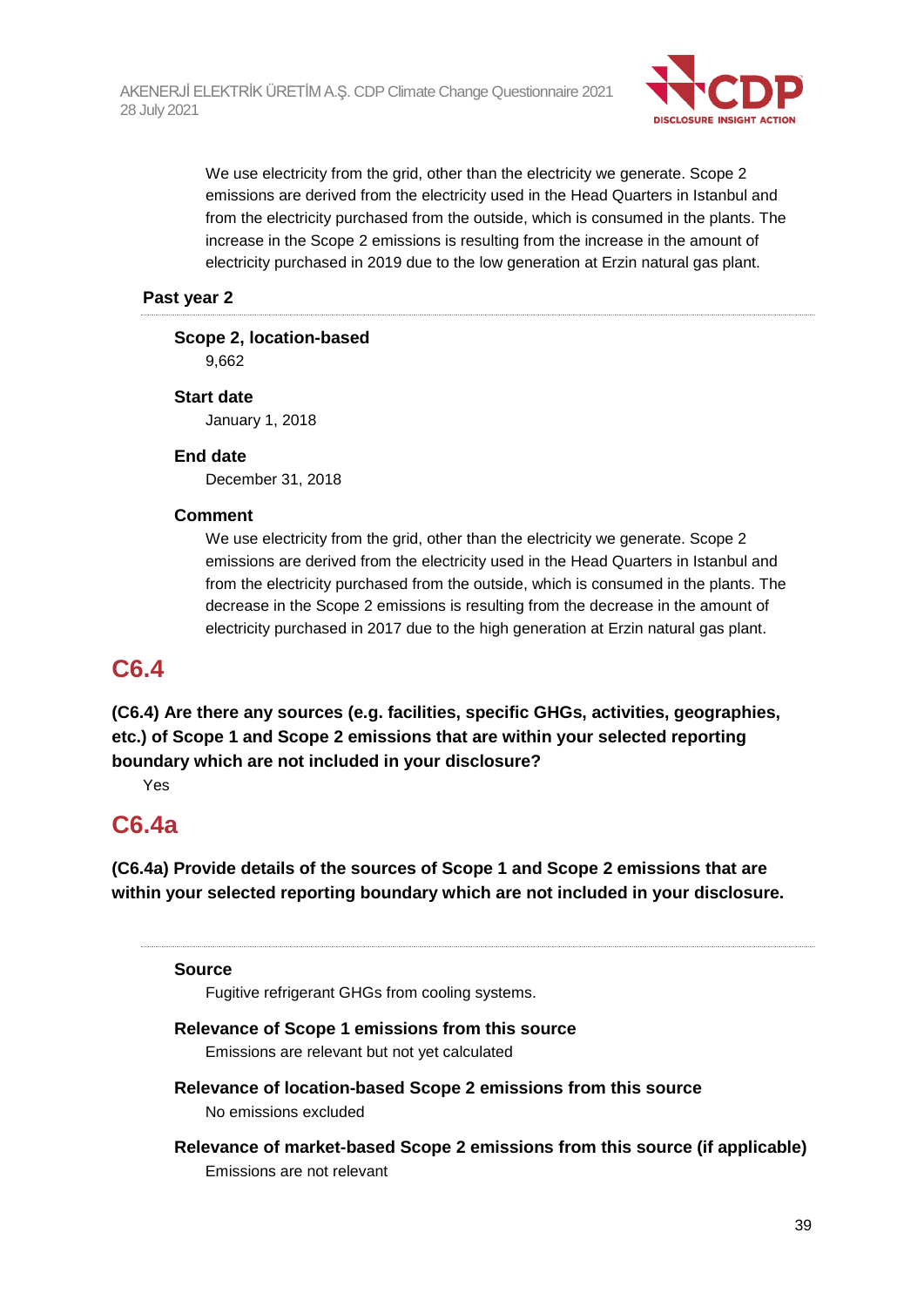

### **Explain why this source is excluded**

We included the refrigerant GHGs from cooling systems at our Erzin NGCCPP. Emissions sourcing from refrigerants of cooling systems at our other premises are excluded for three reasons: (1) they are not likely to be a significant source of total scope 1 emissions (less than 1%), (2) there is no reliable method for accurate activity data, and (3) estimation of this source is considered inaccurate.

#### **Source**

Fugitive GHG emissions from fire extinguishers.

#### **Relevance of Scope 1 emissions from this source**

Emissions are relevant but not yet calculated

**Relevance of location-based Scope 2 emissions from this source**

No emissions excluded

**Relevance of market-based Scope 2 emissions from this source (if applicable)** Emissions are not relevant

#### **Explain why this source is excluded**

We included the fugitive GHGs from fire extinguishers at our Erzin NGCCPP. Emissions sourcing from fire extinguishers at our other premises are excluded particularly for two reasons: (1) they are not likely to be a significant source of total scope 1 emissions (less than 1%), (2) there is inadequate work and budget source to gather.

## **C6.5**

## **(C6.5) Account for your organization's gross global Scope 3 emissions, disclosing and explaining any exclusions.**

#### **Purchased goods and services**

#### **Evaluation status**

Relevant, not yet calculated

#### **Please explain**

According to ISO 14064 GHG Reporting and Verification Standard, the datas will be calculated next years.

#### **Capital goods**

#### **Evaluation status**

Relevant, not yet calculated

#### **Please explain**

Life Cycle Assessment is not extensively used in Turkey, therefore at the moment it is so difficult to calculate those emissions.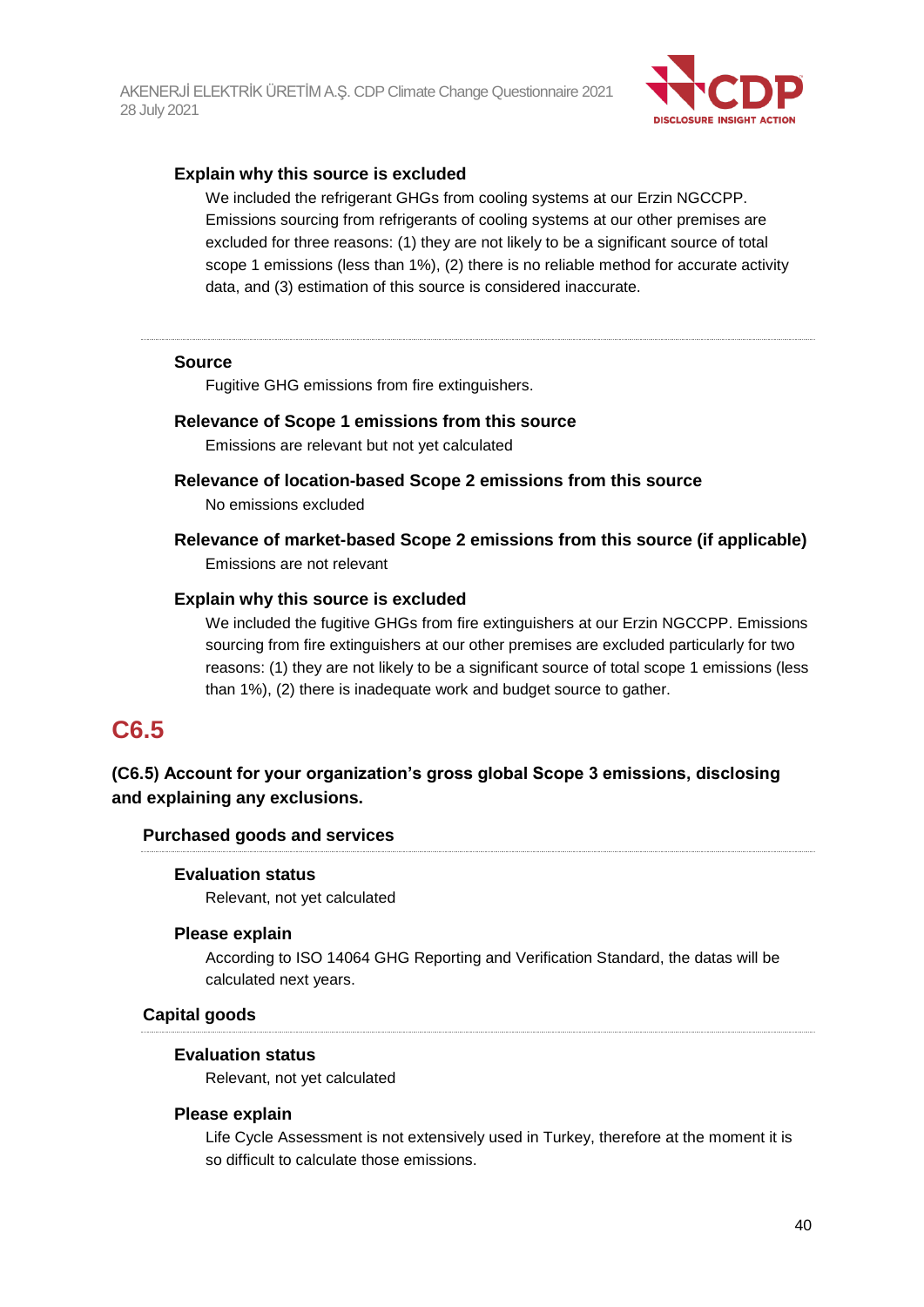

### **Fuel-and-energy-related activities (not included in Scope 1 or 2)**

#### **Evaluation status**

Relevant, calculated

#### **Metric tonnes CO2e**

319

### **Emissions calculation methodology**

At RMS, where the pressure of Natural Gas is regulated during NG supply to Erzin NGCCPP.

### **Percentage of emissions calculated using data obtained from suppliers or value chain partners**

100

#### **Please explain**

We are willing to enlarge and improve our GHG Inventory system, as a result of this we calculated the GHGs sourced from the RMS (Station to regulate the pressure of Natural Gas during NG supply to Erzin NGCCPP.

#### **Upstream transportation and distribution**

#### **Evaluation status**

Relevant, not yet calculated

#### **Please explain**

According to ISO 14064 GHG Reporting and Verification Standard , the datas will be calculated next years.

#### **Waste generated in operations**

#### **Evaluation status**

Relevant, not yet calculated

#### **Please explain**

According to ISO 14064 GHG Reporting and Verification Standard , the datas will be calculated next years.

### **Business travel**

#### **Evaluation status**

Relevant, not yet calculated

#### **Please explain**

According to ISO 14064 GHG Reporting and Verification Standard , the datas will be calculated next years.

#### **Employee commuting**

#### **Evaluation status**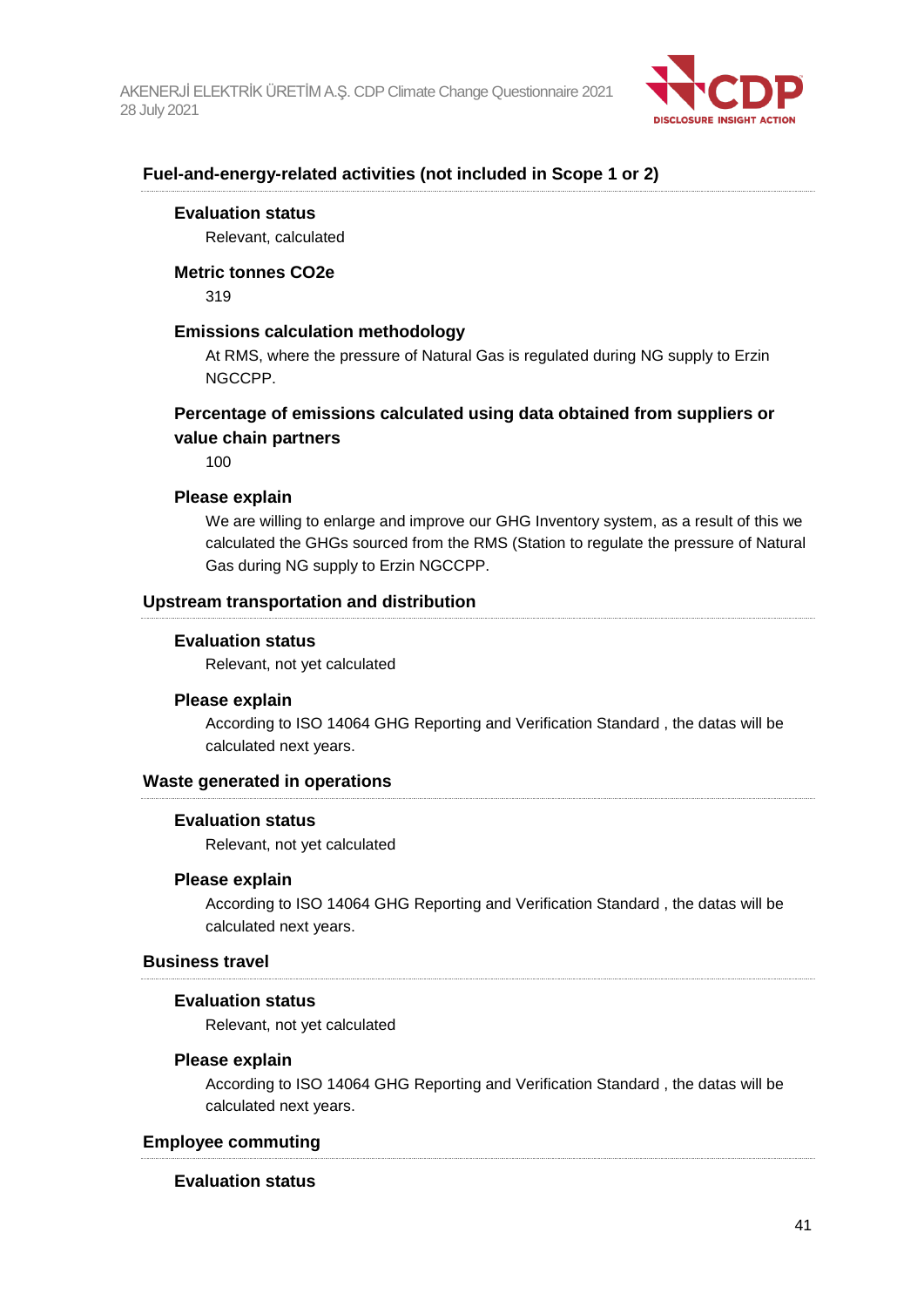

Relevant, not yet calculated

### **Please explain**

According to ISO 14064 GHG Reporting and Verification Standard , the datas will be calculated next years.

#### **Upstream leased assets**

#### **Evaluation status**

Not relevant, explanation provided

### **Please explain**

We do not have upstream leased assets in 2020.

### **Downstream transportation and distribution**

#### **Evaluation status**

Relevant, not yet calculated

#### **Please explain**

According to ISO 14064 GHG Reporting and Verification Standard , the datas will be calculated next years.

### **Processing of sold products**

#### **Evaluation status**

Not relevant, explanation provided

#### **Please explain**

not relevant

### **Use of sold products**

#### **Evaluation status**

Not relevant, explanation provided

#### **Please explain**

There is no use of sold products

#### **End of life treatment of sold products**

#### **Evaluation status**

Not relevant, explanation provided

#### **Please explain**

There is no end of life treatment of sold products

### **Downstream leased assets**

#### **Evaluation status**

Not relevant, explanation provided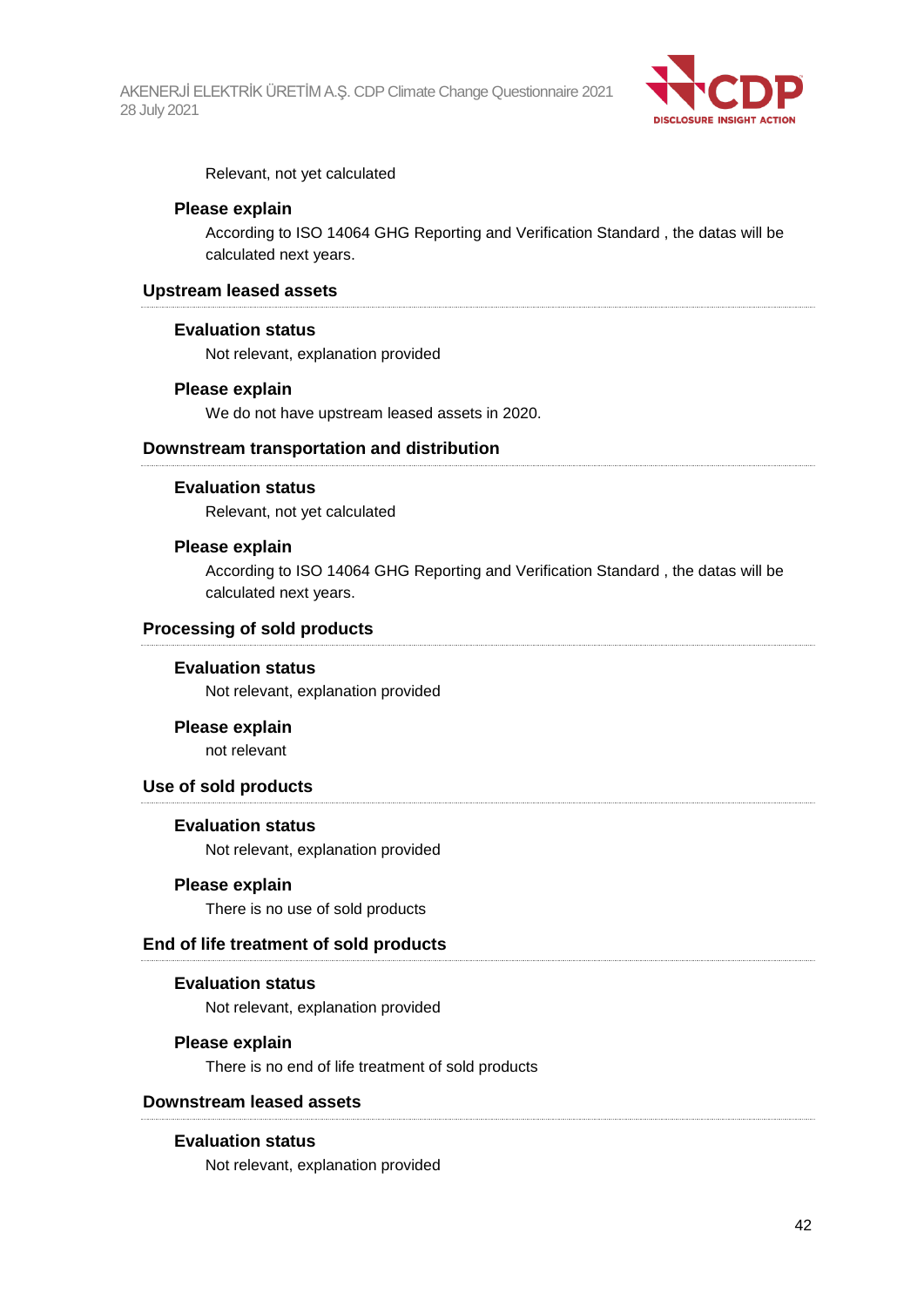

### **Please explain**

We do not have downstream leased assets in 2020

### **Franchises**

#### **Evaluation status**

Not relevant, explanation provided

### **Please explain**

We do not have franchises.

### **Investments**

**Evaluation status**

Not relevant, explanation provided

### **Please explain**

We do not have investments.

### **Other (upstream)**

**Evaluation status** Not relevant, explanation provided

### **Please explain**

We have no other upstream emissions.

### **Other (downstream)**

### **Evaluation status**

Not relevant, explanation provided

#### **Please explain**

We have no other downstream emissions.

## **C6.7**

**(C6.7) Are carbon dioxide emissions from biogenic carbon relevant to your organization?**

No

## **C6.10**

**(C6.10) Describe your gross global combined Scope 1 and 2 emissions for the reporting year in metric tons CO2e per unit currency total revenue and provide any additional intensity metrics that are appropriate to your business operations.**

**Intensity figure**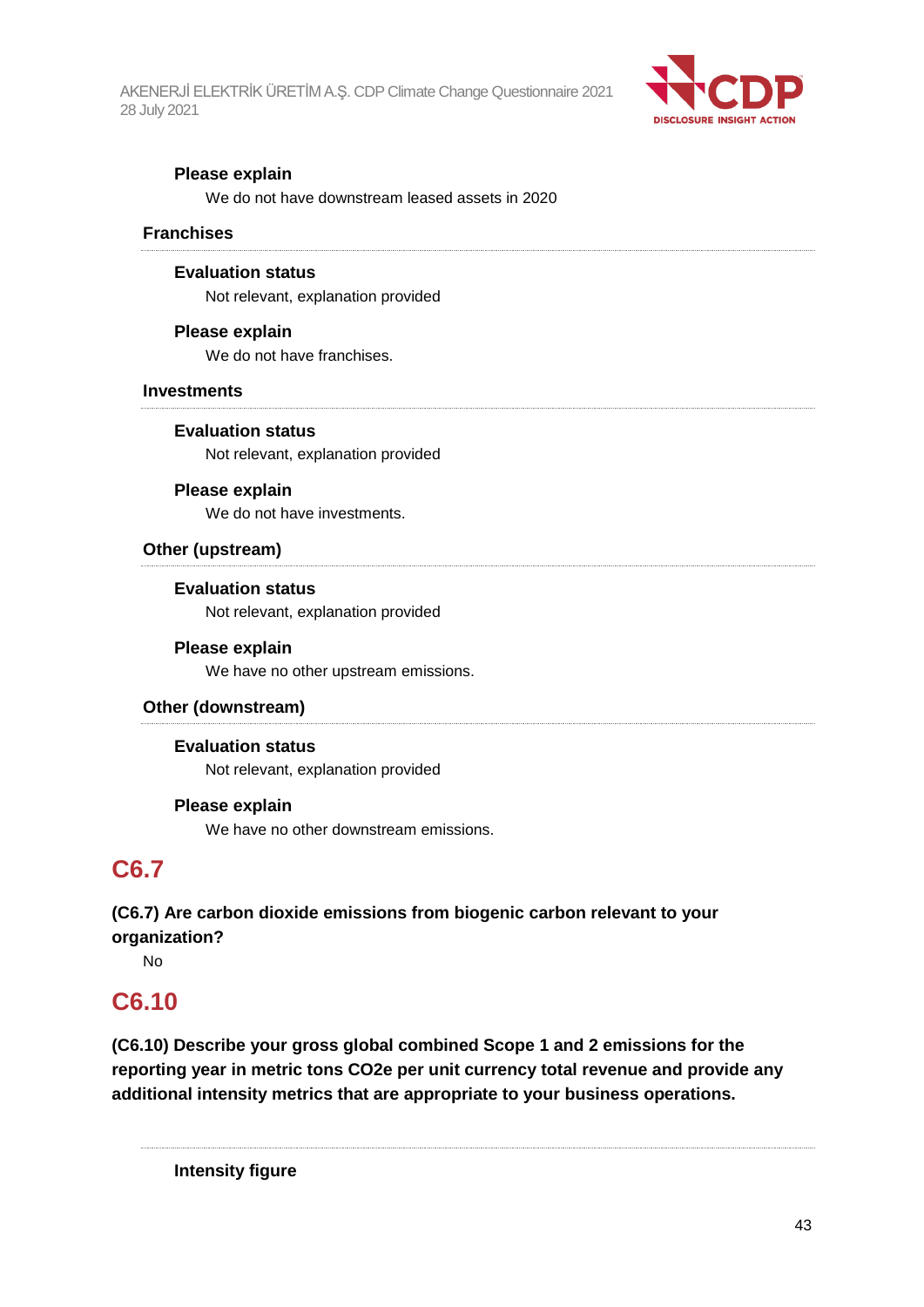

#### 0.29

## **Metric numerator (Gross global combined Scope 1 and 2 emissions, metric tons CO2e)**

1,393,678

#### **Metric denominator**

megawatt hour generated (MWh)

#### **Metric denominator: Unit total**

4,693,273

### **Scope 2 figure used**

Location-based

**% change from previous year** 14

### **Direction of change**

Increased

### **Reason for change**

Our emissions were 1,393,678 metric tons CO2e for Scope 1+2 in 2020 and 1,039,827 metric tons CO2e for Scope 1+2 in 2019, because of increasing the electricity generation in comparison to the last year. If we calculate our intensity which is 0,26 tCO2e/MWh in 2019 and 0,29 tCO2e/MWh in 2020 which means 14 % increased in the comparision with the previous year.

### **Intensity figure**

0.0055

## **Metric numerator (Gross global combined Scope 1 and 2 emissions, metric tons CO2e)**

1,393,678

#### **Metric denominator** unit total revenue

## **Metric denominator: Unit total**

253,789,849.81

### **Scope 2 figure used**

Location-based

## **% change from previous year**

70

#### **Direction of change** Increased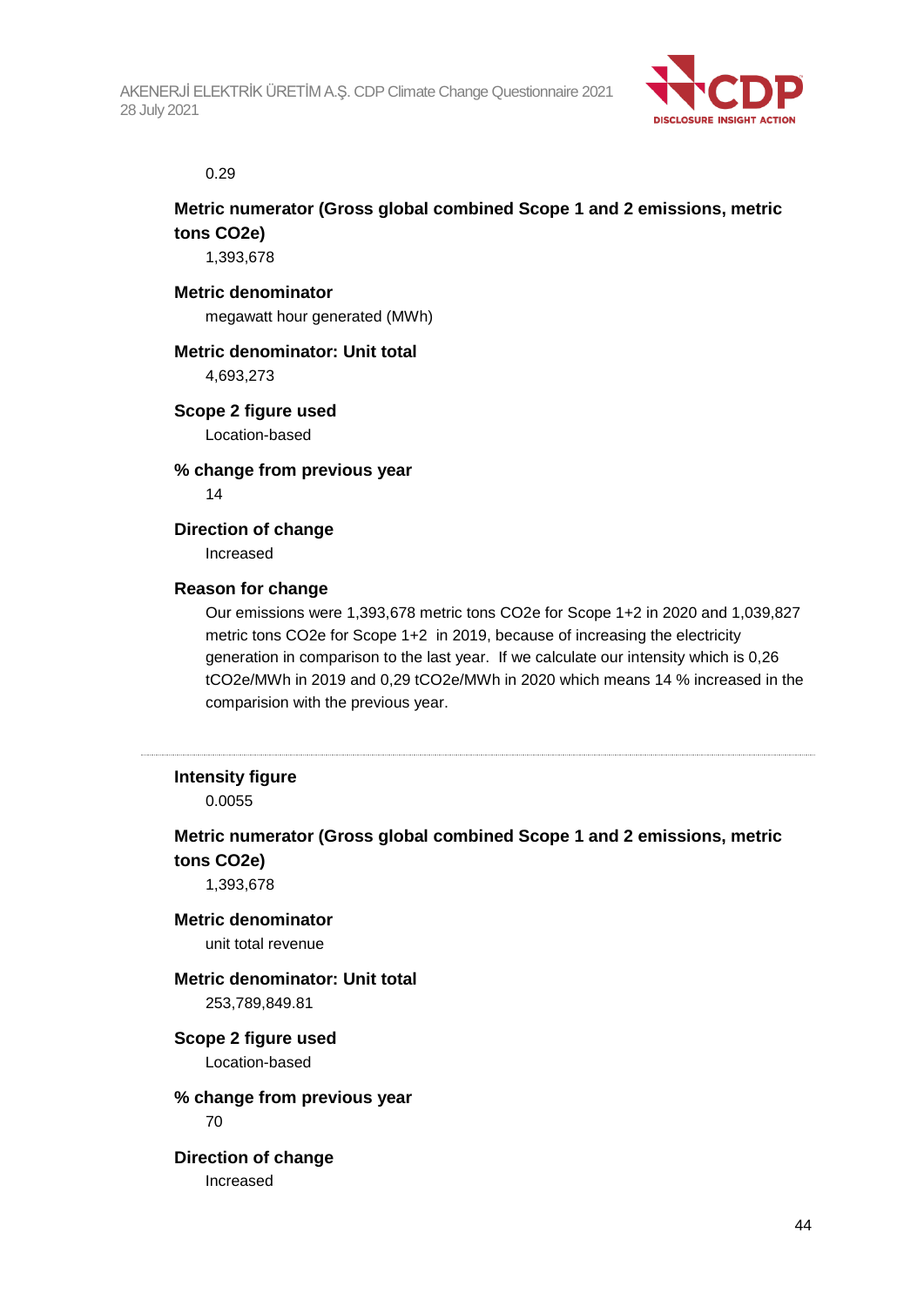

## **Reason for change**

Although the gross global combined Scope 1 and 2 emissions increased by 25.4 % in 2020 compared to 2019, the total revenue of Akenerji decreased by 21.28 %. So, the intensity increased 70%.

## **C7. Emissions breakdowns**

## **C7.1**

**(C7.1) Does your organization break down its Scope 1 emissions by greenhouse gas type?**

Yes

## **C7.1a**

**(C7.1a) Break down your total gross global Scope 1 emissions by greenhouse gas type and provide the source of each used greenhouse warming potential (GWP).**

| Greenhouse<br>gas | Scope 1 emissions (metric tons of GWP Reference<br>CO <sub>2</sub> e) |                                                            |
|-------------------|-----------------------------------------------------------------------|------------------------------------------------------------|
| CO <sub>2</sub>   | 1,382,804.6                                                           | <b>IPCC Fourth Assessment Report (AR4 -</b><br>$100$ year) |
| CH4               | 773.1                                                                 | <b>IPCC Fourth Assessment Report (AR4 -</b><br>$100$ year) |
| <b>N2O</b>        | 528.4                                                                 | <b>IPCC Fourth Assessment Report (AR4 -</b><br>$100$ year) |

## **C-EU7.1b**

**(C-EU7.1b) Break down your total gross global Scope 1 emissions from electric utilities value chain activities by greenhouse gas type.**

|                                       | <b>Gross Scope</b><br>1 CO <sub>2</sub><br>emissions<br>(metric tons<br>CO <sub>2</sub> ) | <b>Gross Scope</b><br>1 methane<br>emissions<br>(metric tons<br><b>CH4)</b> | <b>Gross Scope</b><br><b>1 SF6</b><br>emissions<br>(metric tons<br>SF <sub>6</sub> ) | <b>Total gross</b><br>Scope 1<br>emissions<br>(metric tons<br><b>CO2e)</b> | <b>Comment</b>                                                 |
|---------------------------------------|-------------------------------------------------------------------------------------------|-----------------------------------------------------------------------------|--------------------------------------------------------------------------------------|----------------------------------------------------------------------------|----------------------------------------------------------------|
| <b>Fugitives</b>                      | 98                                                                                        | $\Omega$                                                                    | $\Omega$                                                                             | 98                                                                         | <b>Fugitives releases</b><br>: CO2                             |
| Combustion<br>(Electric<br>utilities) | 1,382,525.6                                                                               | 772                                                                         | 0                                                                                    | 1,383,297.6                                                                | combustion within<br>the company's<br>boundary: CO2<br>and CH4 |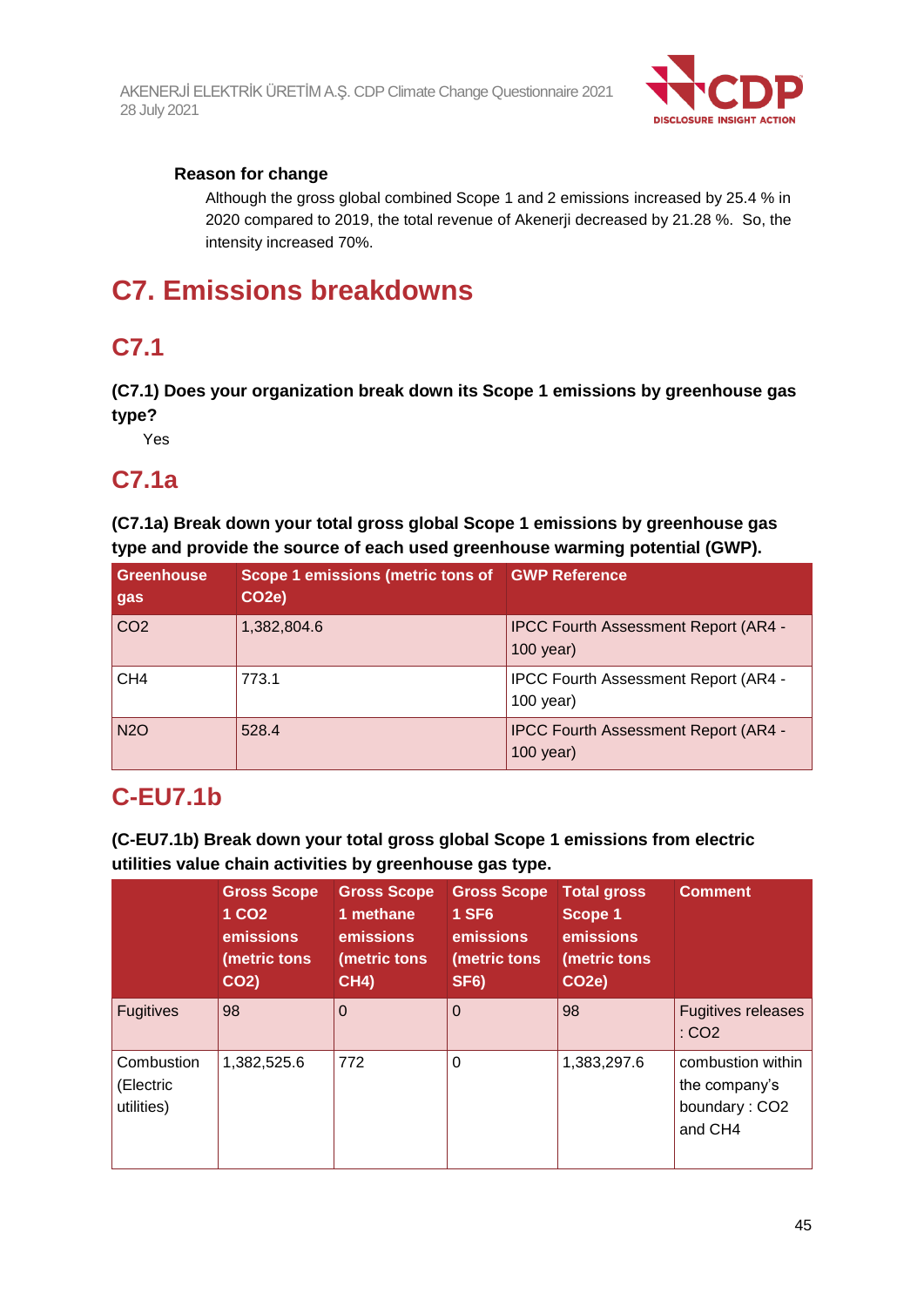

| Combustion<br>(Gas utilities)                  | $\Omega$ | O   | $\Omega$ | $\overline{0}$ | We do not have<br>gas utilities under<br>our control. It is<br>calculated at our<br>Scope 3<br>emissions. |
|------------------------------------------------|----------|-----|----------|----------------|-----------------------------------------------------------------------------------------------------------|
| Combustion<br>(Other)                          | 181.1    | 1.2 | $\Omega$ | 182.3          | Vehicle-based<br>combustion                                                                               |
| Emissions not $ 0 $<br>elsewhere<br>classified |          | 0   | $\Omega$ | $\Omega$       | There is no other<br>emissions                                                                            |

## **C7.2**

## **(C7.2) Break down your total gross global Scope 1 emissions by country/region.**

| <b>Country/Region</b> | Scope 1 emissions (metric tons CO2e) |
|-----------------------|--------------------------------------|
| Turkey                | 1,384,106                            |

## **C7.3**

## **(C7.3) Indicate which gross global Scope 1 emissions breakdowns you are able to provide.**

By facility By activity

## **C7.3b**

## **(C7.3b) Break down your total gross global Scope 1 emissions by business facility.**

| <b>Facility</b>     | <b>Scope 1 emissions (metric tons CO2e)</b> | Latitude | Longitude |
|---------------------|---------------------------------------------|----------|-----------|
| <b>Erzin NGCCPP</b> | 1,383,894                                   | 36       | 36        |
| <b>Bulam HEPP</b>   | 6.84                                        | 43       | 42        |
| <b>Burc HEPP</b>    | 12.36                                       | 38       | 38        |
| Feke 1 HEPP         | 7.53                                        | 37       | 35        |
| Feke 2 HEPP         | 11.83                                       | 37       | 35        |
| Gökkaya HEPP        | 17.89                                       | 37       | 36        |
| Himmetli HEPP       | 14.26                                       | 37       | 35        |
| <b>Uluabat HEPP</b> | 20.4                                        | 40       | 28        |
| <b>Ayyıldız WPP</b> | 12.27                                       | 40       | 27        |
| Akhan Head Office   | 69.16                                       | 41       | 28        |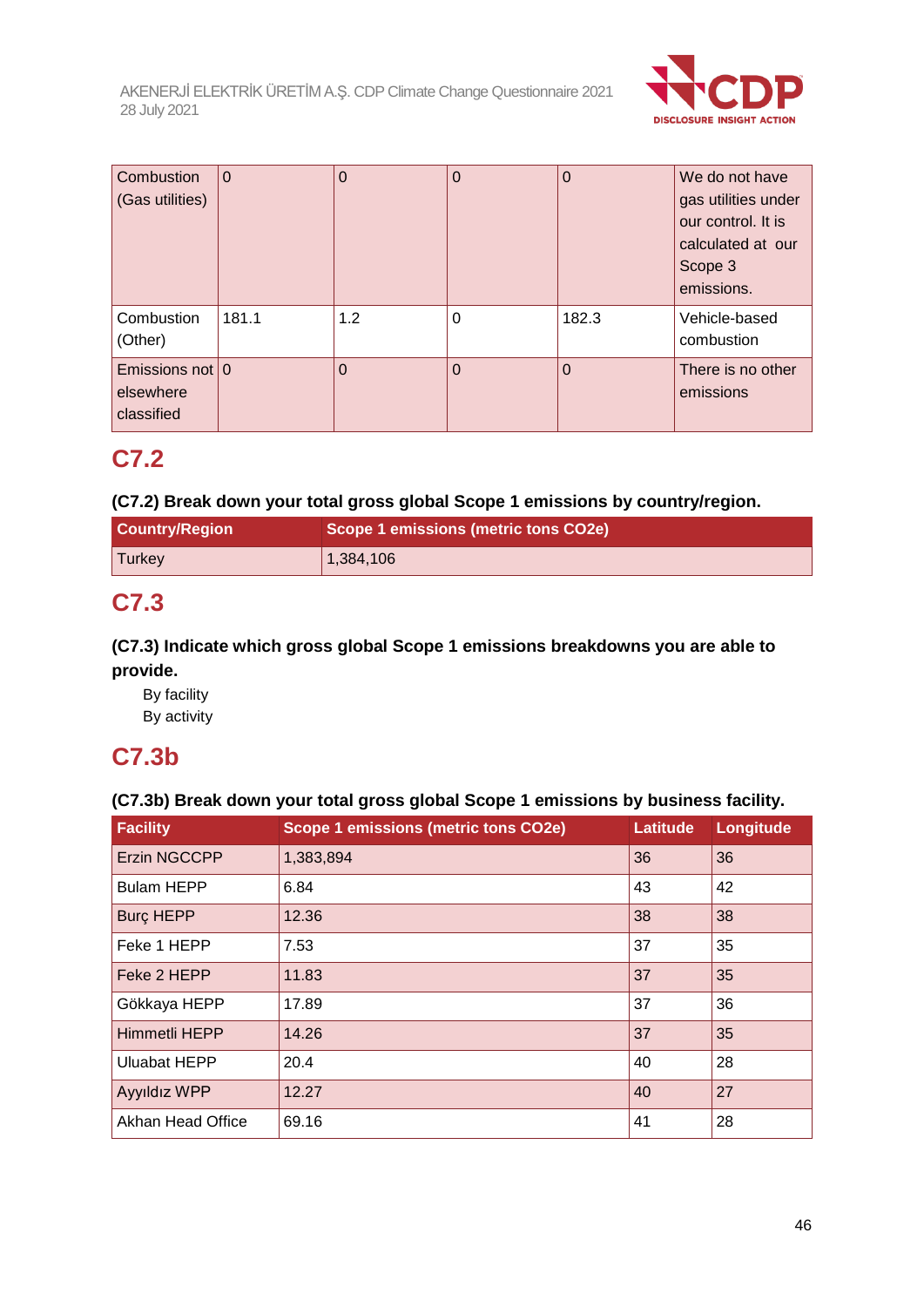

## **C7.3c**

## **(C7.3c) Break down your total gross global Scope 1 emissions by business activity.**

| <b>Activity</b>                   | Scope 1 emissions (metric tons CO2e) |
|-----------------------------------|--------------------------------------|
| <b>Combustion at Power Plants</b> | 1,383,297.6                          |
| Combustion at offices             | 0                                    |
| Vehicle-based combustion          | 182.3                                |
| Fugitive gases                    | 98                                   |

## **C-CE7.4/C-CH7.4/C-CO7.4/C-EU7.4/C-MM7.4/C-OG7.4/C-ST7.4/C-TO7.4/C-TS7.4**

**(C-CE7.4/C-CH7.4/C-CO7.4/C-EU7.4/C-MM7.4/C-OG7.4/C-ST7.4/C-TO7.4/C-TS7.4) Break down your organization's total gross global Scope 1 emissions by sector production activity in metric tons CO2e.**

|                                       | <b>Gross Scope 1</b><br>emissions, metric tons<br>CO <sub>2e</sub> | <b>Comment</b>                                                                                                         |
|---------------------------------------|--------------------------------------------------------------------|------------------------------------------------------------------------------------------------------------------------|
| <b>Electric utility</b><br>activities | 1,383,894                                                          | Our 99% of our overall emissions are sourced from<br>Scope 1 emissions from thermal power plant Erzin<br><b>NGCCPP</b> |

## **C7.9**

**(C7.9) How do your gross global emissions (Scope 1 and 2 combined) for the reporting year compare to those of the previous reporting year?**

Increased

## **C7.9a**

**(C7.9a) Identify the reasons for any change in your gross global emissions (Scope 1 and 2 combined), and for each of them specify how your emissions compare to the previous year.**

|                        | Change in<br>emissions<br>(metric<br>tons CO2e) | οf<br>change | <b>Direction Emissions</b><br>value<br>(percentage) | <b>Please explain calculation</b>                                              |
|------------------------|-------------------------------------------------|--------------|-----------------------------------------------------|--------------------------------------------------------------------------------|
| Change in<br>renewable | 163.9                                           | Increased    | 11.91                                               | For our renewable energy consumption,<br>last year 163.90 tCO2e were increased |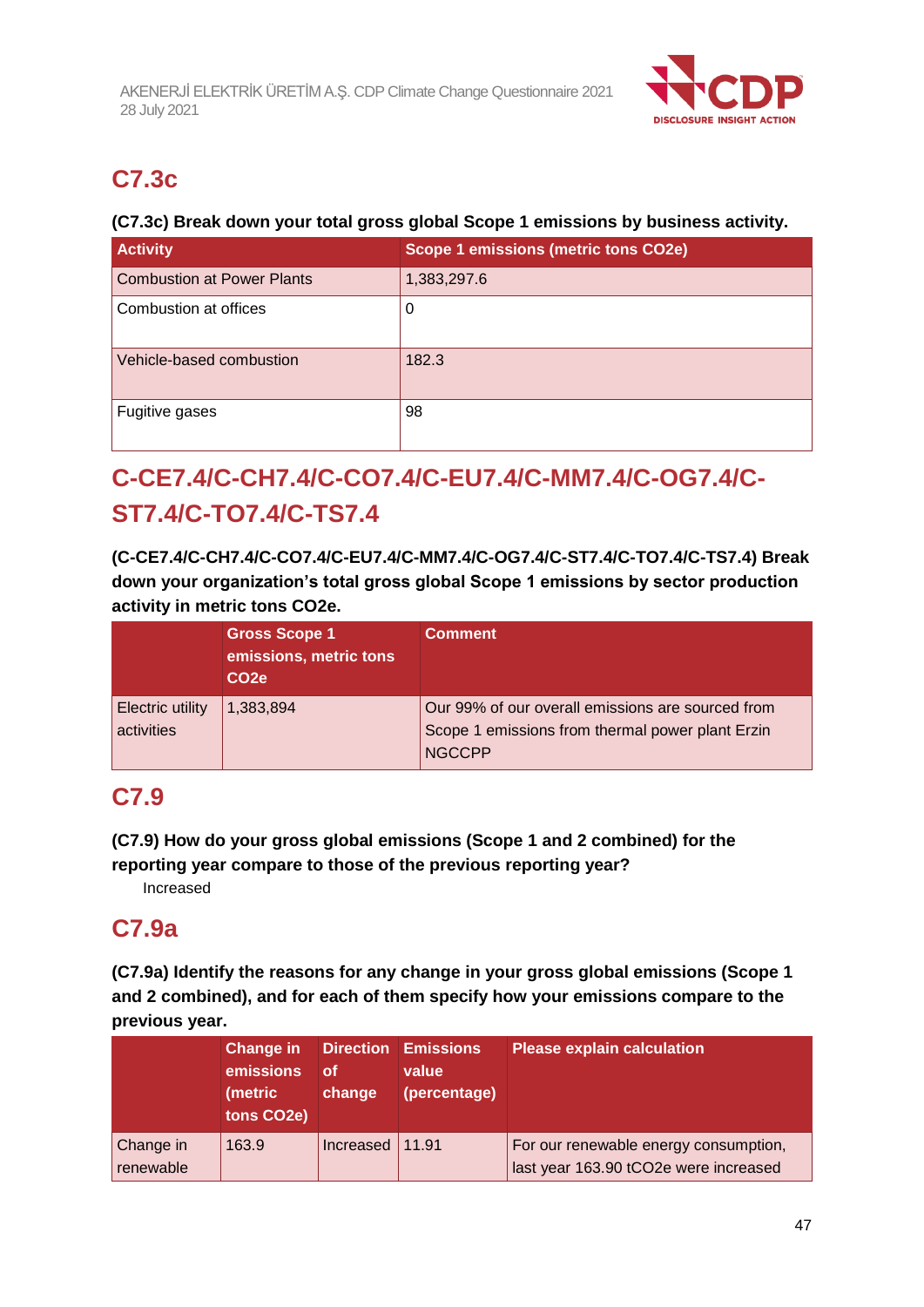

| energy<br>consumption                            |                |                     |                | and our total scope 1 and location based<br>scope 2 emissions in the previous year<br>was 1375.91 therefore we arrived at<br>11.91% through<br>(163.90/1375.91)*100=11.91%                                                                                     |
|--------------------------------------------------|----------------|---------------------|----------------|----------------------------------------------------------------------------------------------------------------------------------------------------------------------------------------------------------------------------------------------------------------|
| Other<br>emissions<br>reduction<br>activities    | $\overline{0}$ | <b>No</b><br>change | $\overline{0}$ | We do not have other emissions reduction<br>activities                                                                                                                                                                                                         |
| <b>Divestment</b>                                | $\overline{0}$ | <b>No</b><br>change | $\mathbf 0$    | No divestments are made in 2020                                                                                                                                                                                                                                |
| Acquisitions                                     | $\mathbf 0$    | <b>No</b><br>change | $\overline{0}$ | No acquistions are made in 2020                                                                                                                                                                                                                                |
| <b>Mergers</b>                                   | $\overline{0}$ | <b>No</b><br>change | $\overline{0}$ | No mergers are made in 2020                                                                                                                                                                                                                                    |
| Change in<br>output                              | 353.851        | Increased           | 25.4           | The total scope 1 and scope 2 emissions<br>was increased 353.851 metric tons CO2e<br>according to the previous year, total scope<br>1 and scope 2 is 1,393,677 metric tons<br>CO2e for 2020, therefore we arrived at<br>24.15%<br>(353.851/1,393,677)*100=25.4 |
| Change in<br>methodology                         | $\overline{0}$ | <b>No</b><br>change | $\overline{0}$ | The same methodology (ISO 14064-1) has<br>been used for three years.                                                                                                                                                                                           |
| Change in<br>boundary                            | $\mathbf 0$    | <b>No</b><br>change | $\mathbf 0$    | there is no change in boundary.                                                                                                                                                                                                                                |
| Change in<br>physical<br>operating<br>conditions | $\overline{0}$ | <b>No</b><br>change | $\overline{0}$ | No change is resulted from change in<br>physical operating conditions.                                                                                                                                                                                         |
| Unidentified                                     | $\mathbf 0$    | <b>No</b><br>change | $\mathbf 0$    | There is no unidentified reason for change.                                                                                                                                                                                                                    |
| Other                                            | $\overline{0}$ | <b>No</b><br>change | $\overline{0}$ | There is no unidentified reason for change.                                                                                                                                                                                                                    |

## **C7.9b**

**(C7.9b) Are your emissions performance calculations in C7.9 and C7.9a based on a location-based Scope 2 emissions figure or a market-based Scope 2 emissions figure?**

Location-based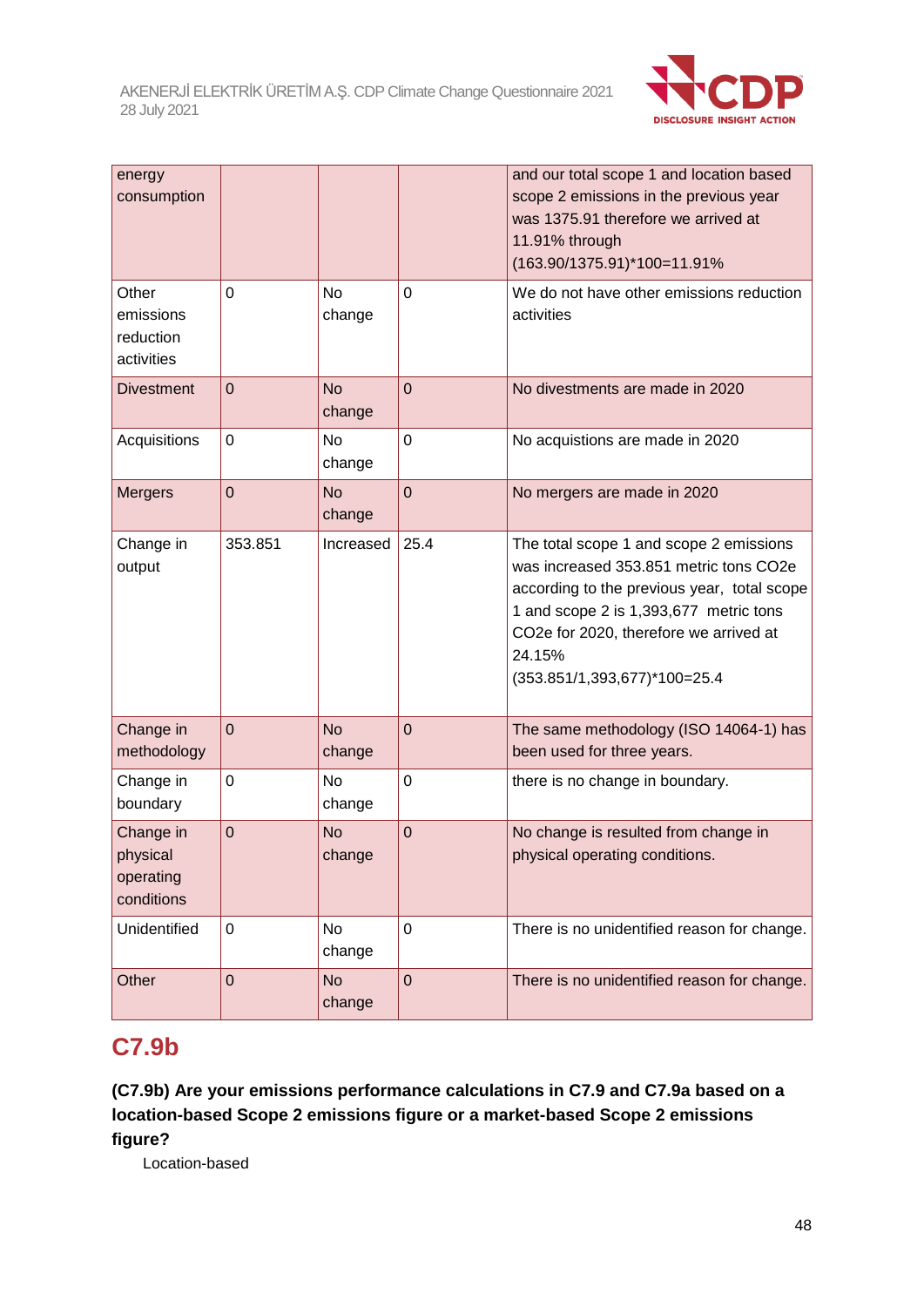

## **C8. Energy**

## **C8.1**

## **(C8.1) What percentage of your total operational spend in the reporting year was on energy?**

More than 95% but less than or equal to 100%

## **C8.2**

## **(C8.2) Select which energy-related activities your organization has undertaken.**

|                                                       | Indicate whether your organization undertook this energy-<br>related activity in the reporting year |
|-------------------------------------------------------|-----------------------------------------------------------------------------------------------------|
| Consumption of fuel (excluding<br>feedstocks)         | <b>Yes</b>                                                                                          |
| Consumption of purchased or<br>acquired electricity   | Yes                                                                                                 |
| Consumption of purchased or<br>acquired heat          | <b>No</b>                                                                                           |
| Consumption of purchased or<br>acquired steam         | <b>No</b>                                                                                           |
| Consumption of purchased or<br>acquired cooling       | <b>No</b>                                                                                           |
| Generation of electricity, heat,<br>steam, or cooling | Yes                                                                                                 |

## **C8.2a**

## **(C8.2a) Report your organization's energy consumption totals (excluding feedstocks) in MWh.**

|                                                        | <b>Heating</b><br>value               | <b>MWh</b> from<br>renewable<br><b>sources</b> | <b>MWh from non-</b><br>renewable<br><b>sources</b> | <b>Total (renewable</b><br>and non-<br>renewable) MWh |
|--------------------------------------------------------|---------------------------------------|------------------------------------------------|-----------------------------------------------------|-------------------------------------------------------|
| Consumption of fuel<br>(excluding feedstock)           | Unable to<br>confirm<br>heating value | 0                                              | 832.84                                              | 832.84                                                |
| Consumption of<br>purchased or acquired<br>electricity |                                       | 0                                              | 19,898.36                                           | 19,898.36                                             |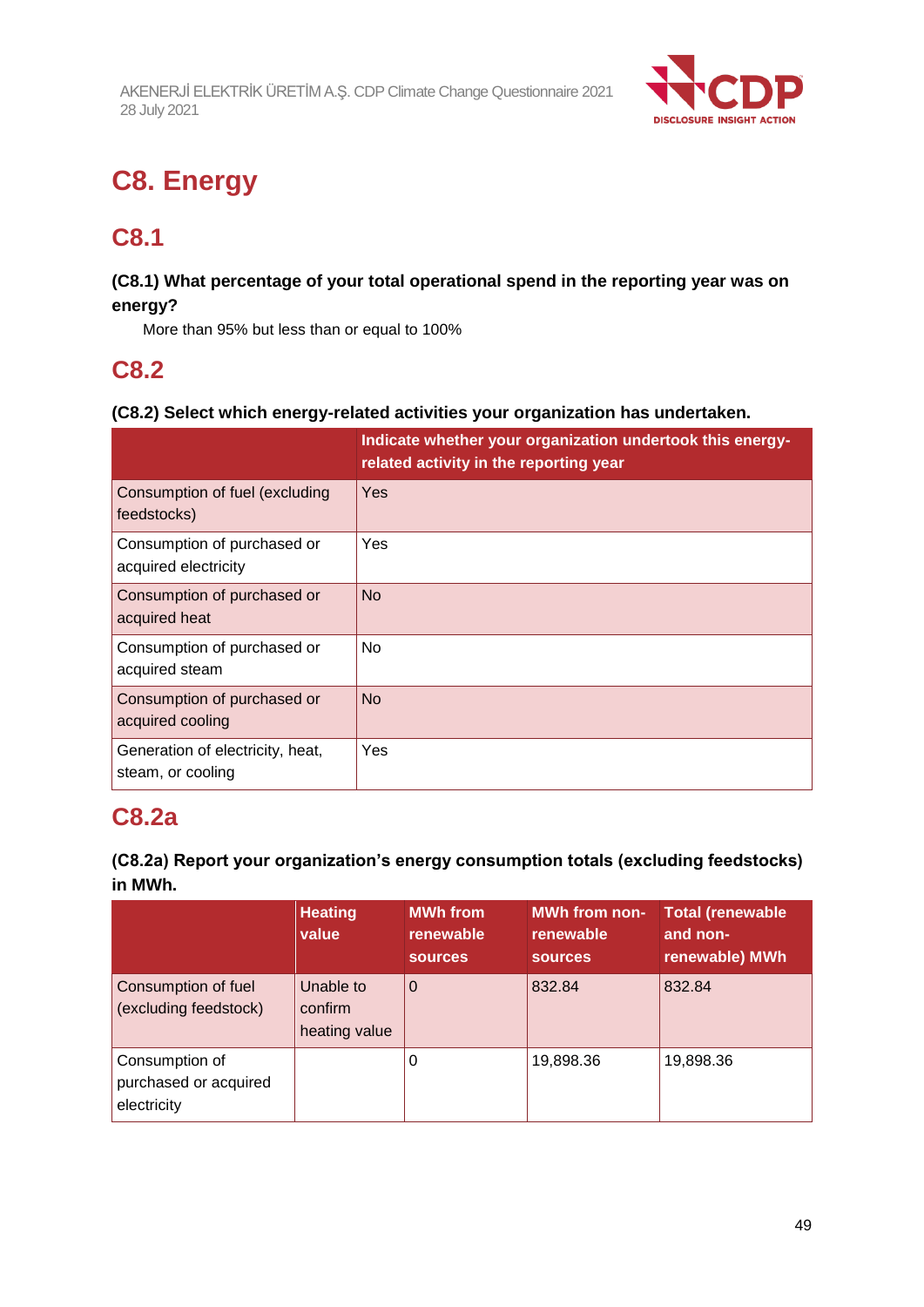

| Consumption of self- | 1,149.9 |          | 1,149.9  |
|----------------------|---------|----------|----------|
| generated non-fuel   |         |          |          |
| renewable energy     |         |          |          |
| <b>Total energy</b>  | 1,149.9 | 20,731.2 | 21,881.1 |
| consumption          |         |          |          |

## **C8.2b**

## **(C8.2b) Select the applications of your organization's consumption of fuel.**

|                                                            | Indicate whether your organization undertakes this<br>fuel application |
|------------------------------------------------------------|------------------------------------------------------------------------|
| Consumption of fuel for the generation of<br>electricity   | Yes                                                                    |
| Consumption of fuel for the generation of<br>heat          | No                                                                     |
| Consumption of fuel for the generation of<br>steam         | <b>No</b>                                                              |
| Consumption of fuel for the generation of<br>cooling       | <b>No</b>                                                              |
| Consumption of fuel for co-generation or<br>tri-generation | <b>No</b>                                                              |

## **C8.2c**

**(C8.2c) State how much fuel in MWh your organization has consumed (excluding feedstocks) by fuel type.**

**Fuels (excluding feedstocks)** Natural Gas **Heating value** LHV (lower heating value) **Total fuel MWh consumed by the organization** 3,822,324.2 **MWh fuel consumed for self-generation of electricity** 0 **MWh fuel consumed for self-generation of heat** 0 **Emission factor** 55.86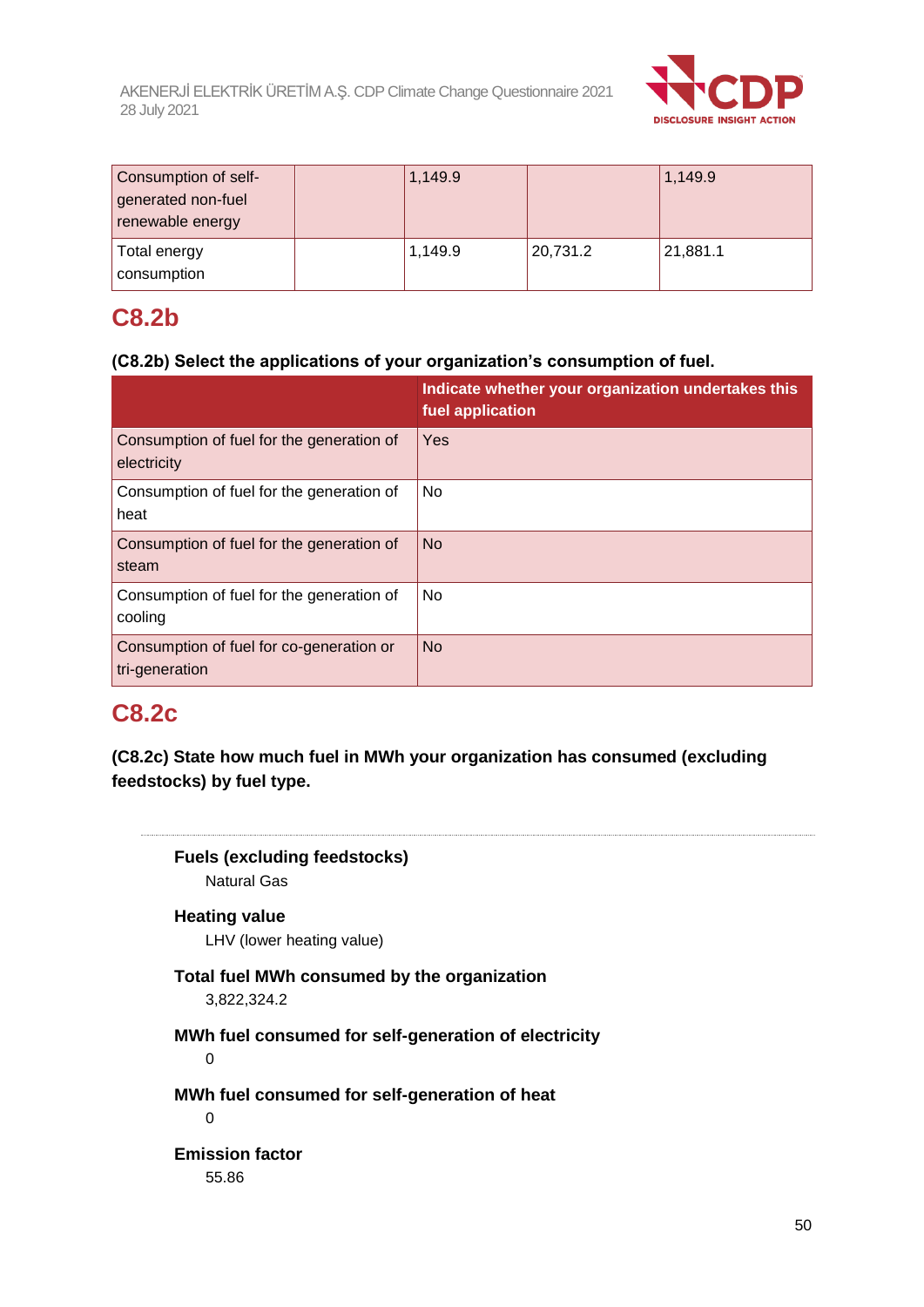

#### **Unit**

kg CO2 per GJ

#### **Emissions factor source**

Power plant Gas Measurement Station Chromotograph

#### **Comment**

LHV is calculated from Power plant Gas Measurement Station Chromotograph Average Value for 2020

#### **Fuels (excluding feedstocks)**

Motor Gasoline

### **Heating value**

LHV (lower heating value)

### **Total fuel MWh consumed by the organization**

96.09

#### **MWh fuel consumed for self-generation of electricity**

0

#### **MWh fuel consumed for self-generation of heat**

 $\Omega$ 

### **Emission factor**

69.3

#### **Unit**

kg CO2 per GJ

#### **Emissions factor source**

IPCC 2006 Table 3.2.1

#### **Comment**

LHV is used from the regulation. This is IPCC 2006 Table 3.2.1 factor and we used it in our verification for ISO 14064

**Fuels (excluding feedstocks)**

Diesel

#### **Heating value**

LHV (lower heating value)

#### **Total fuel MWh consumed by the organization**

736.76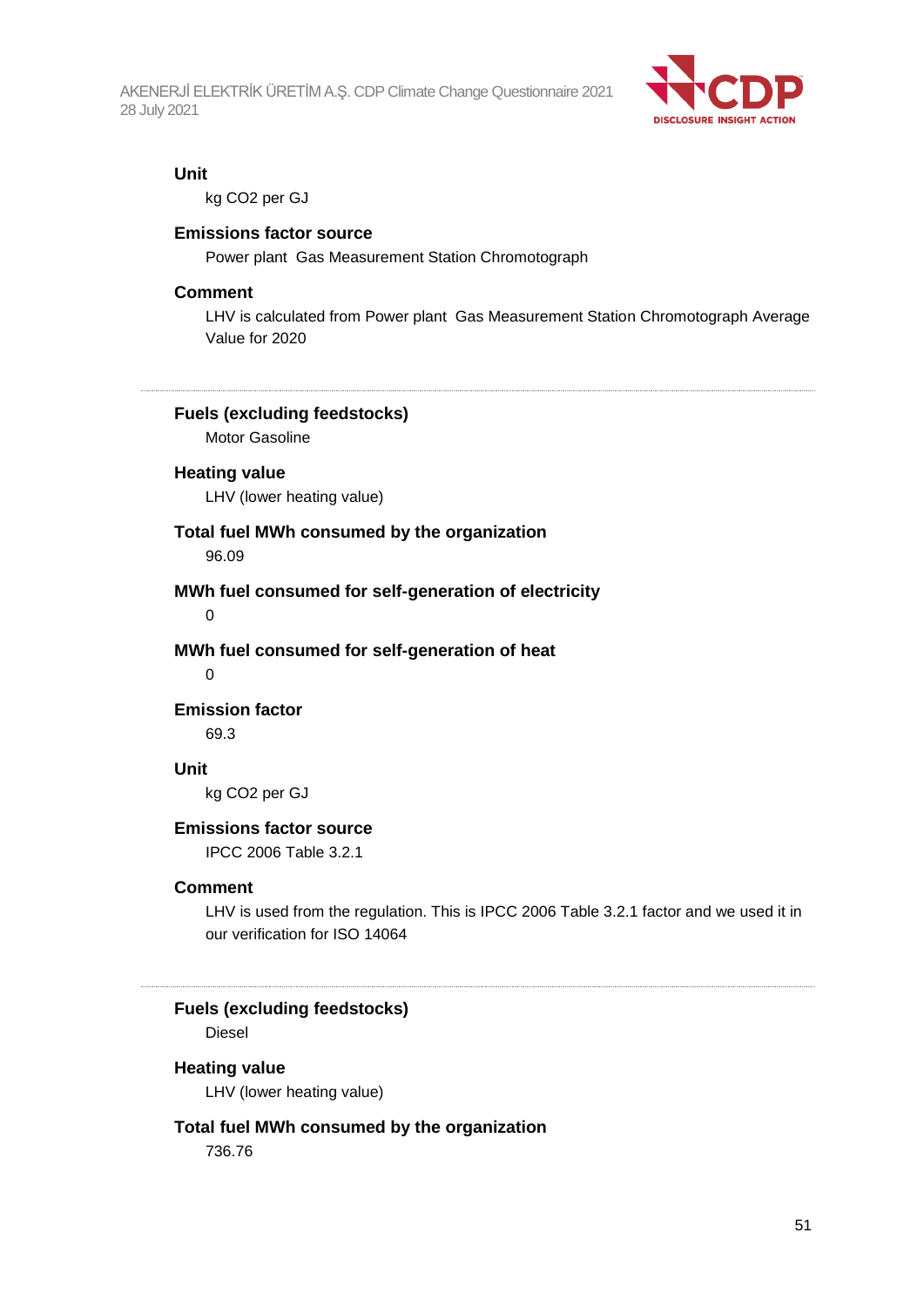

## **MWh fuel consumed for self-generation of electricity** 0

**MWh fuel consumed for self-generation of heat**  $\Omega$ 

## **Emission factor**

74.1

## **Unit**

kg CO2 per GJ

## **Emissions factor source**

IPCC 2006 Table 2.2.

## **Comment**

LHV is used from the regulation. This is IPCC 2006 Table 2.2 factor and we used it in our verification for ISO 14064

## **C-EU8.2d**

**(C-EU8.2d) For your electric utility activities, provide a breakdown of your total power plant capacity, generation, and related emissions during the reporting year by source.**

**Coal – hard**

**Nameplate capacity (MW)**  $\Omega$ **Gross electricity generation (GWh)**  $\Omega$ **Net electricity generation (GWh)**  $\Omega$ **Absolute scope 1 emissions (metric tons CO2e)**  $\Omega$ **Scope 1 emissions intensity (metric tons CO2e per GWh)**  $\Omega$ **Comment** We do not have operations with coal **Lignite Nameplate capacity (MW)**  $\Omega$ **Gross electricity generation (GWh)** 0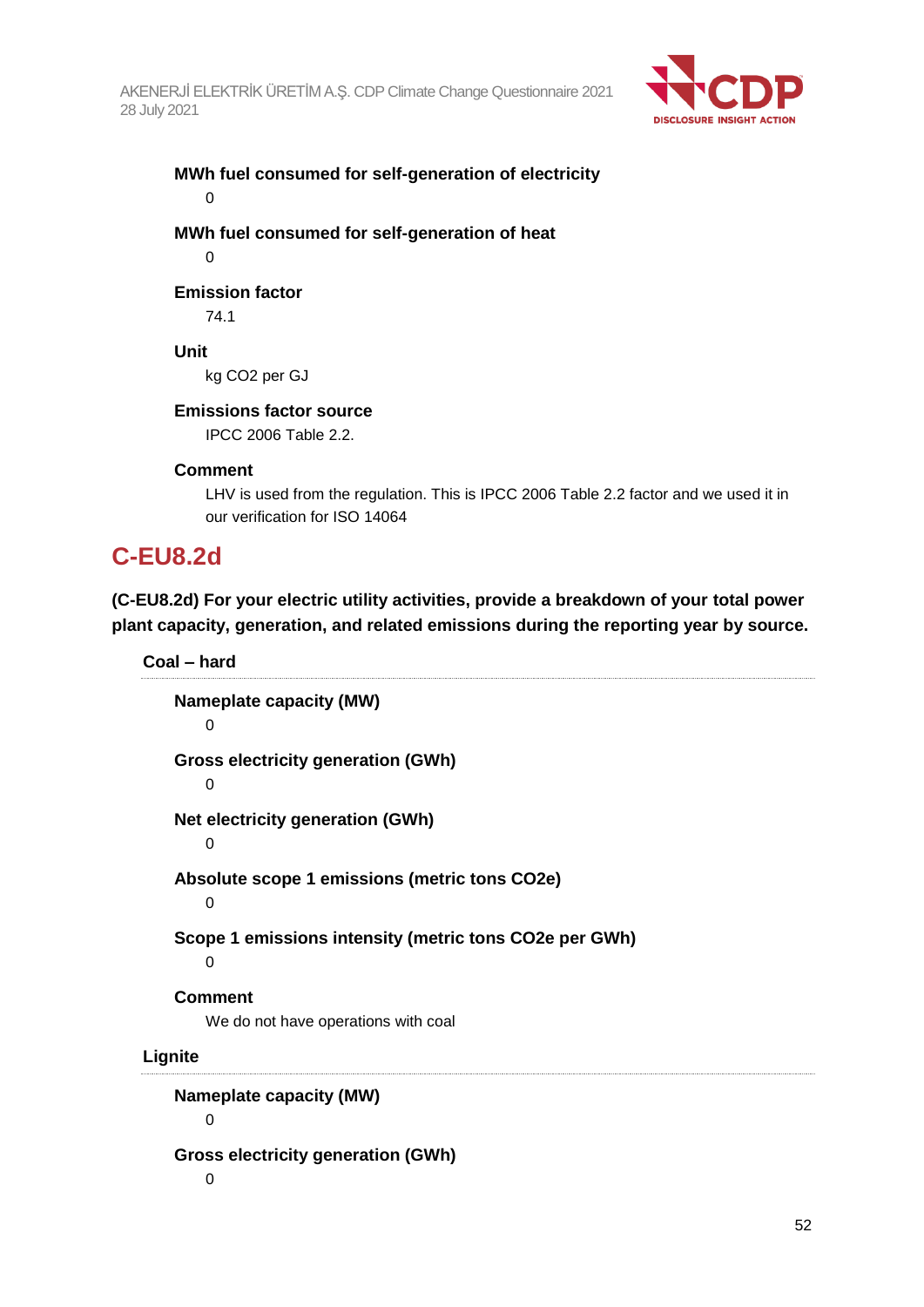

## **Net electricity generation (GWh)** 0 **Absolute scope 1 emissions (metric tons CO2e)** 0 **Scope 1 emissions intensity (metric tons CO2e per GWh)**

0

## **Comment**

We do not have operations with lignite

### **Oil**

**Nameplate capacity (MW)**

### 0

**Gross electricity generation (GWh)**

### 0

**Net electricity generation (GWh)**

#### 0

**Absolute scope 1 emissions (metric tons CO2e)**

 $\Omega$ 

**Scope 1 emissions intensity (metric tons CO2e per GWh)**

 $\Omega$ 

### **Comment**

We do not have operations with oil

#### **Gas**

## **Nameplate capacity (MW)** 904 **Gross electricity generation (GWh)** 3,822,324.1 **Net electricity generation (GWh)** 3,738,553.6 **Absolute scope 1 emissions (metric tons CO2e)** 1,383,894 **Scope 1 emissions intensity (metric tons CO2e per GWh)** 362.06

### **Comment**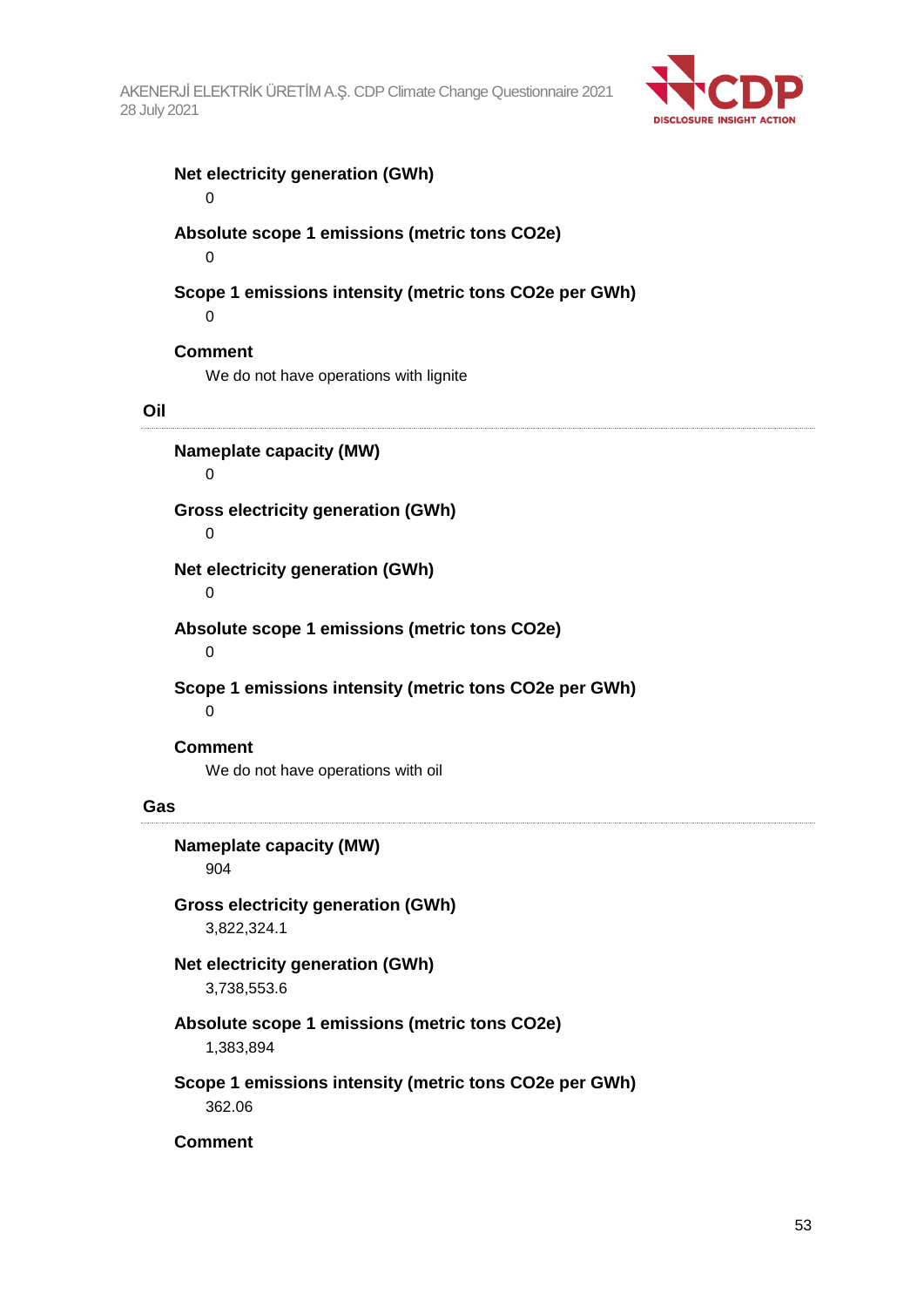

The emission performance from Erzin NGCCPP, which is the only natural gas power plant operating in 2020 and which constitutes almost all of the Scope 1 emissions, is satisfactory. Our emissions were 1,028,540.37 metric tons CO2e for Scope 1 in 2019 and 1,383,894 metric tons CO2e for Scope 1 in 2020, because of increasing the electricity generation by 35.46% in comparison to the last year. So we increased our emissions 355,353.5 metric tons CO2e for Scope 1 in the comparision with the previous year. If we calculate our intensity which is 0,362 tCO2e/MWh .

#### **Biomass**

| <b>Nameplate capacity (MW)</b><br>0                                  |
|----------------------------------------------------------------------|
| <b>Gross electricity generation (GWh)</b><br>0                       |
| Net electricity generation (GWh)<br>0                                |
| Absolute scope 1 emissions (metric tons CO2e)<br>$\mathbf 0$         |
| Scope 1 emissions intensity (metric tons CO2e per GWh)<br>0          |
| <b>Comment</b><br>We do not have operations with biomass             |
| <b>Waste (non-biomass)</b>                                           |
|                                                                      |
| <b>Nameplate capacity (MW)</b><br>$\mathbf 0$                        |
| <b>Gross electricity generation (GWh)</b><br>0                       |
| Net electricity generation (GWh)<br>0                                |
| Absolute scope 1 emissions (metric tons CO2e)<br>$\mathbf 0$         |
| Scope 1 emissions intensity (metric tons CO2e per GWh)<br>0          |
| <b>Comment</b><br>We do not have operations with waste (non-biomass) |

**Nameplate capacity (MW)**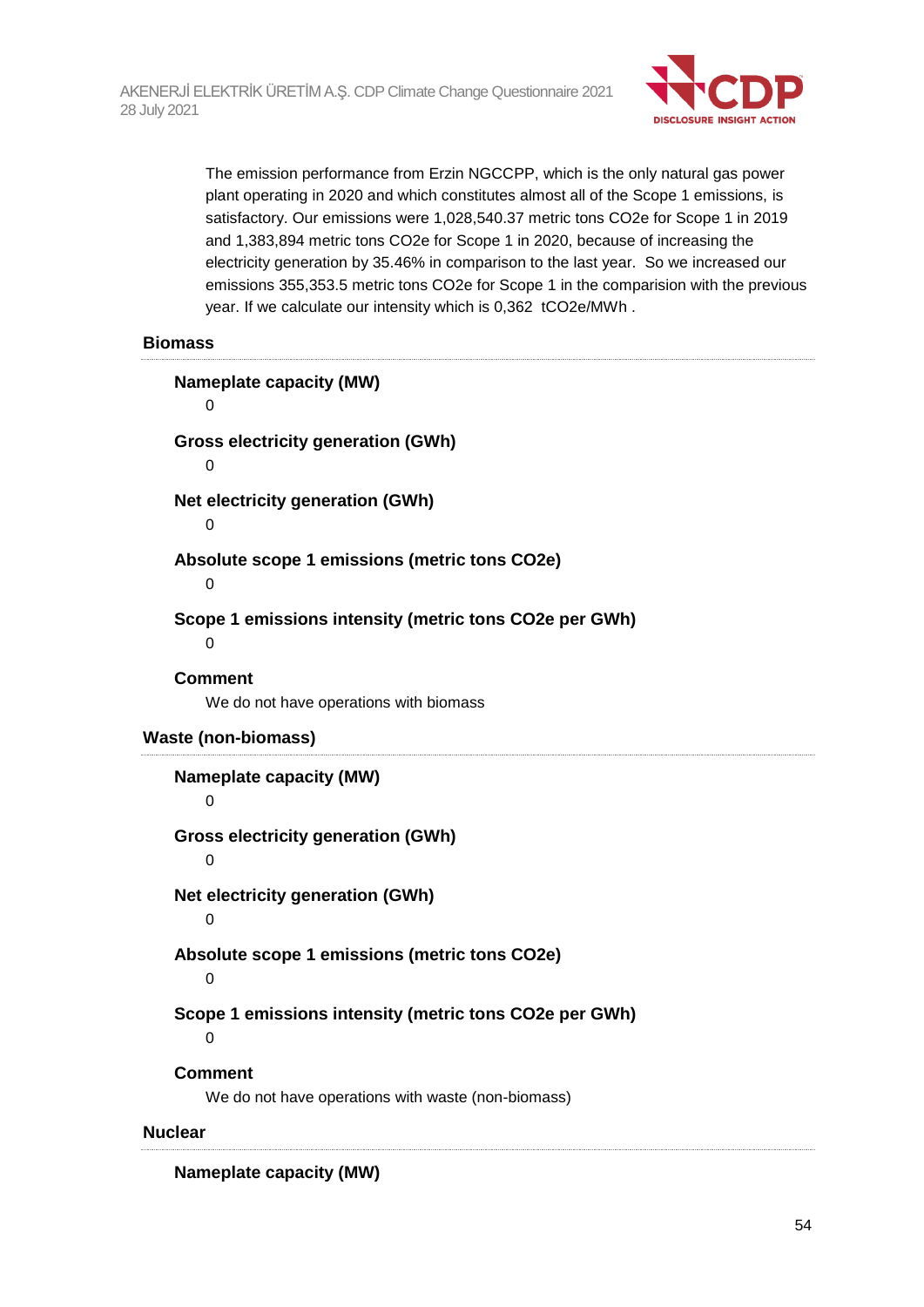

0

**Gross electricity generation (GWh)**

 $\Omega$ 

**Net electricity generation (GWh)**

 $\Omega$ 

**Absolute scope 1 emissions (metric tons CO2e)**

 $\Omega$ 

**Scope 1 emissions intensity (metric tons CO2e per GWh)**

 $\Omega$ 

**Comment**

We do not have operations with nuclear

**Fossil-fuel plants fitted with CCS**

**Nameplate capacity (MW)**

0

**Gross electricity generation (GWh)**

0

**Net electricity generation (GWh)**

 $\Omega$ 

**Absolute scope 1 emissions (metric tons CO2e)**

 $\Omega$ 

**Scope 1 emissions intensity (metric tons CO2e per GWh)**

0

**Comment**

We do not have operations with Fossil-fuel plants fitted with CCS

## **Geothermal**

**Nameplate capacity (MW)**  $\Omega$ **Gross electricity generation (GWh)**  $\Omega$ **Net electricity generation (GWh)**  $\Omega$ **Absolute scope 1 emissions (metric tons CO2e)**  $\Omega$ 

**Scope 1 emissions intensity (metric tons CO2e per GWh)**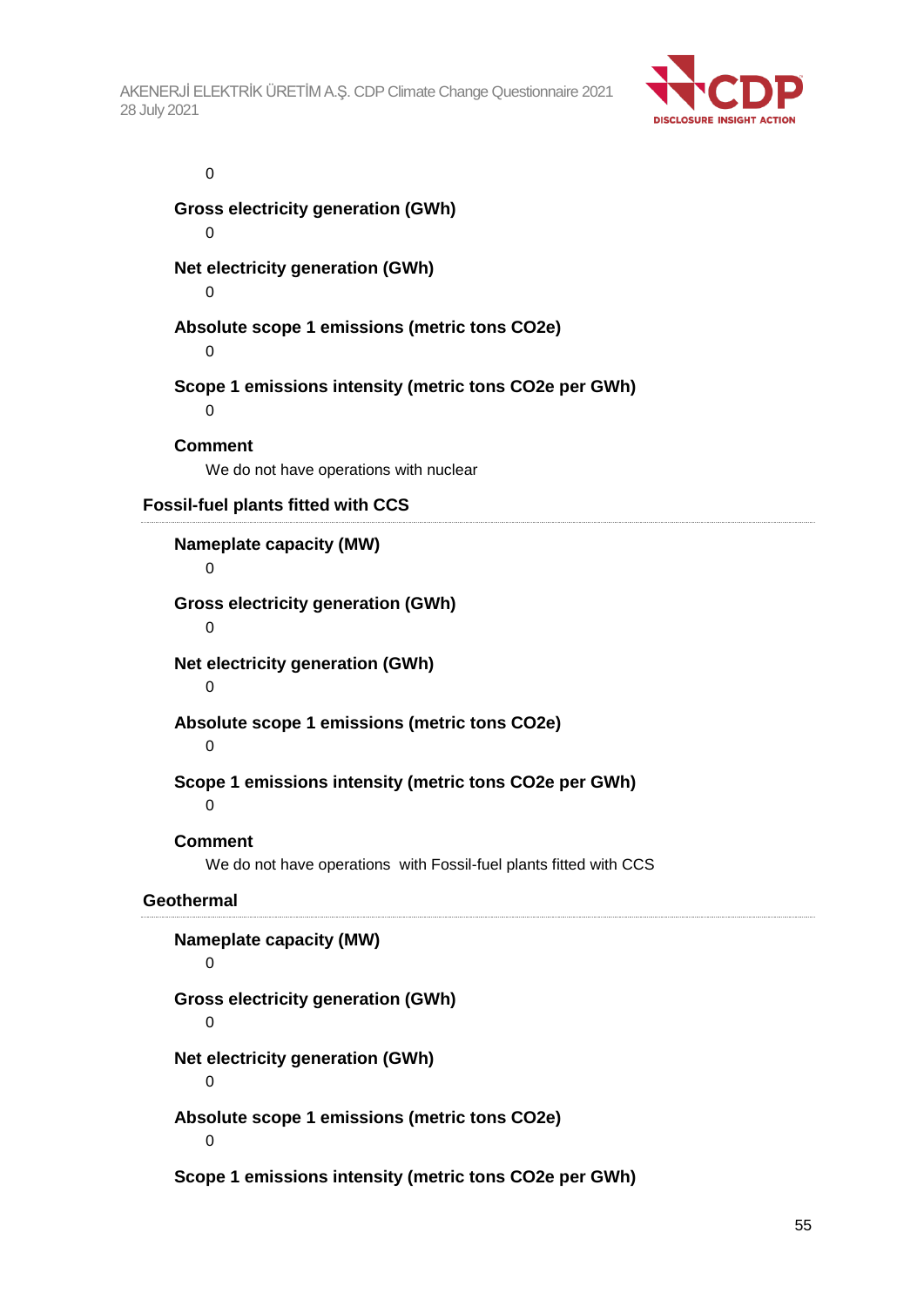

#### 0

#### **Comment**

We do not have operations with geothermal

#### **Hydropower**

### **Nameplate capacity (MW)**

292

### **Gross electricity generation (GWh)**

779.9

### **Net electricity generation (GWh)**

769.08

## **Absolute scope 1 emissions (metric tons CO2e)**

91.1

## **Scope 1 emissions intensity (metric tons CO2e per GWh)**

0.12

### **Comment**

Our Scope 1 emissions intensity was 0.08 in 2019 and is increased 0.12 in 2020.

#### **Wind**

**Nameplate capacity (MW)** 28.2

### **Gross electricity generation (GWh)**

91.05

## **Net electricity generation (GWh)**

89.45

## **Absolute scope 1 emissions (metric tons CO2e)**

12.27

### **Scope 1 emissions intensity (metric tons CO2e per GWh)**

0.13

### **Comment**

Our Scope 1 emissions intensity was 0.12 in 2019 and is 0,13 in 2020.

#### **Solar**

**Nameplate capacity (MW)**

0

### **Gross electricity generation (GWh)**

0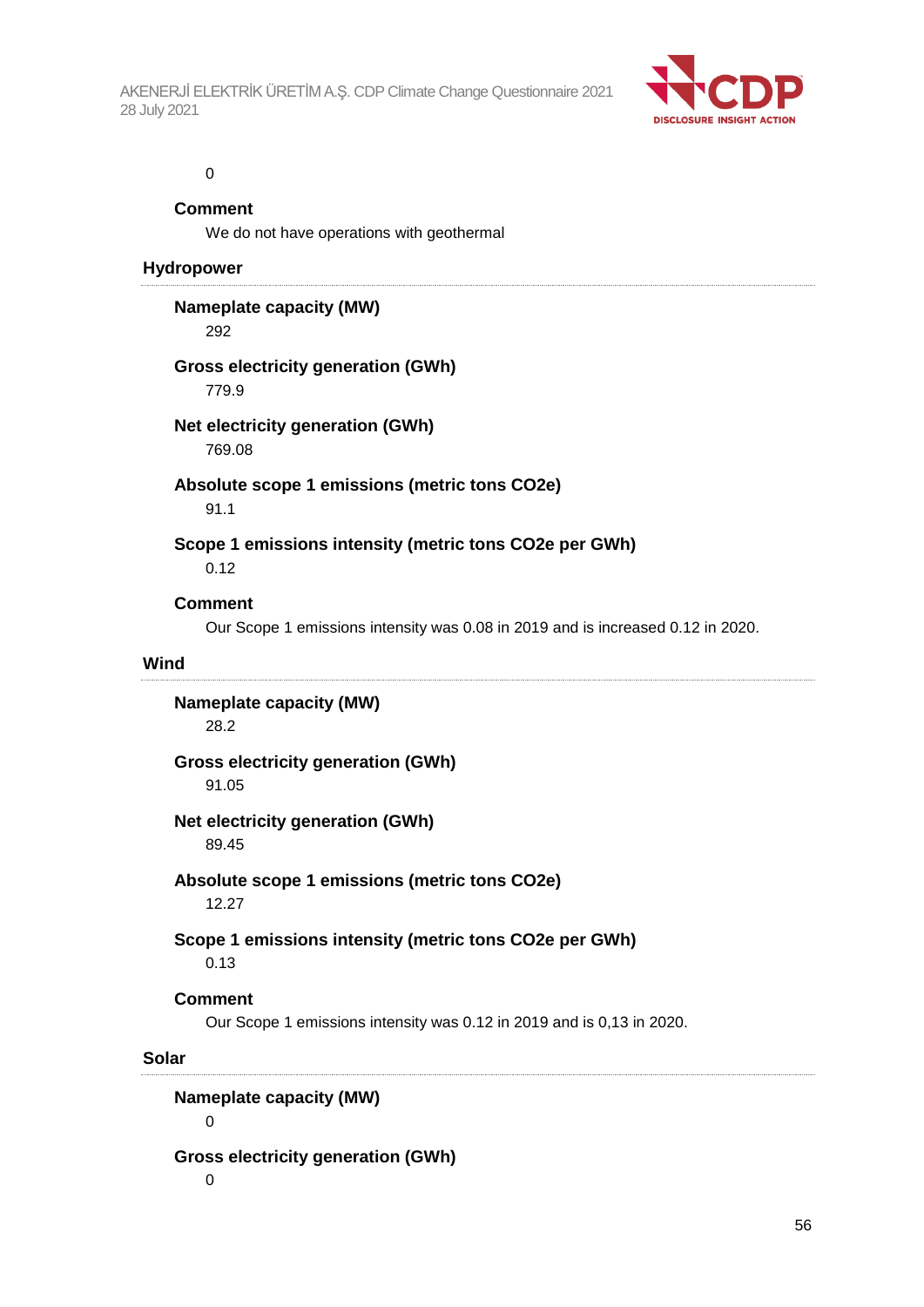

## **Net electricity generation (GWh)**

0

## **Absolute scope 1 emissions (metric tons CO2e)**

 $\Omega$ 

## **Scope 1 emissions intensity (metric tons CO2e per GWh)**

 $\Omega$ 

## **Comment**

We do not have operations with solar

### **Marine**

**Nameplate capacity (MW)** 0

## **Gross electricity generation (GWh)**

0

## **Net electricity generation (GWh)**

 $\Omega$ 

## **Absolute scope 1 emissions (metric tons CO2e)**

 $\Omega$ 

## **Scope 1 emissions intensity (metric tons CO2e per GWh)**

 $\Omega$ 

### **Comment**

We do not have operations with marine

### **Other renewable**

## **Nameplate capacity (MW)** 0 **Gross electricity generation (GWh)**  $\Omega$ **Net electricity generation (GWh)**  $\Omega$ **Absolute scope 1 emissions (metric tons CO2e)**  $\Omega$ **Scope 1 emissions intensity (metric tons CO2e per GWh)**  $\Omega$ **Comment**

We do not have operations with other non-renewable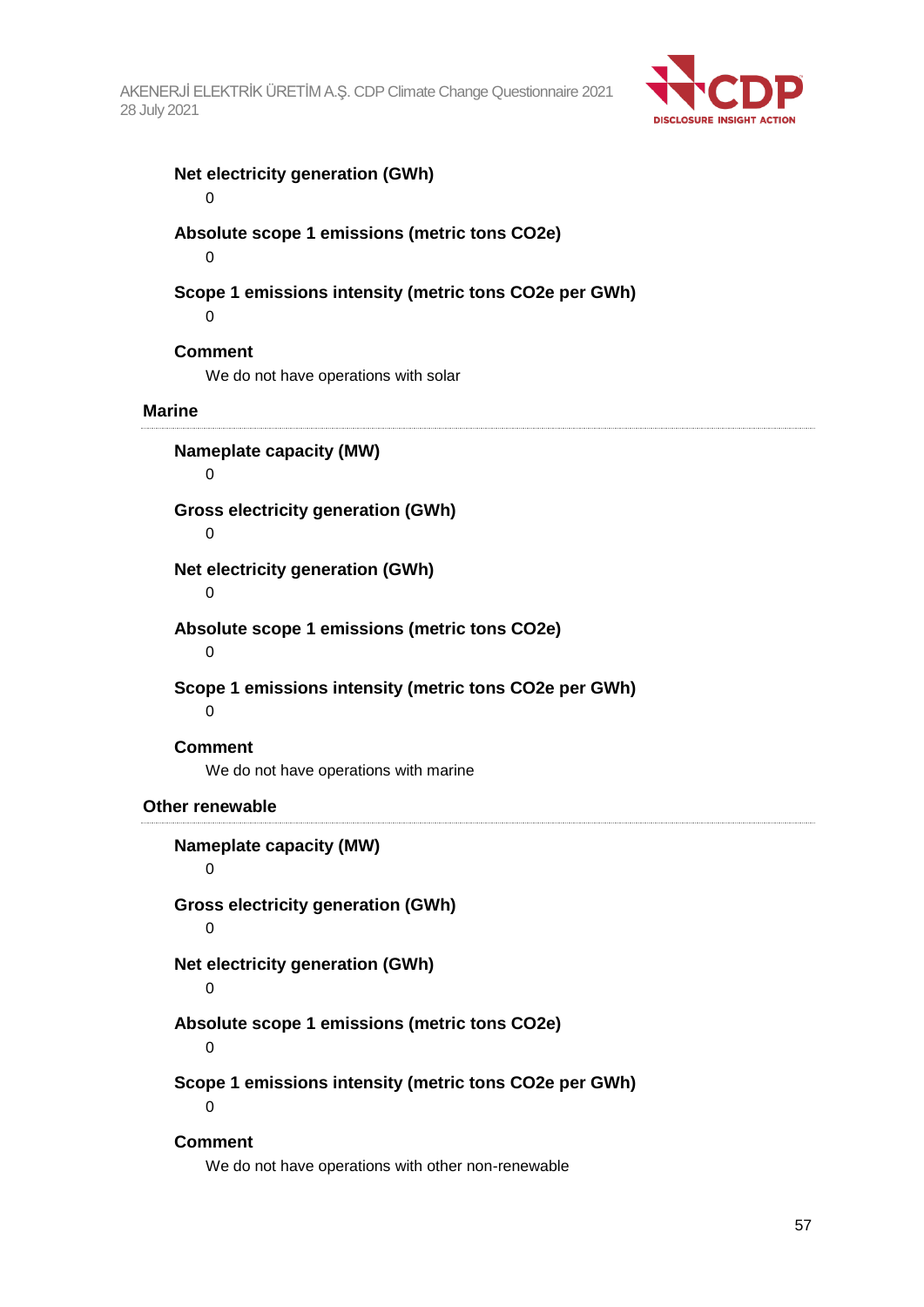

#### **Other non-renewable**

**Nameplate capacity (MW)**  $\Omega$ **Gross electricity generation (GWh)** 0 **Net electricity generation (GWh)**  $\Omega$ **Absolute scope 1 emissions (metric tons CO2e)**  $\Omega$ **Scope 1 emissions intensity (metric tons CO2e per GWh)**  $\Omega$ **Comment** We do not have operations with other non-renewable

### **Total**

**Nameplate capacity (MW)**

1,224

**Gross electricity generation (GWh)** 4,693.3

**Net electricity generation (GWh)** 4,597.1

### **Absolute scope 1 emissions (metric tons CO2e)**

1,384,106

### **Scope 1 emissions intensity (metric tons CO2e per GWh)**

301.08

### **Comment**

For all of our power plants our emissions were 1,028,695 metric tons CO2e for Scope 1 in 2019 and 1,384,106 metric tons CO2e for Scope 1 in 2020, because of increasing the electricity generation by 21.08% in comparison to the last year. So we increased our emissions 355,411.3 metric tons CO2e for Scope 1 in the comparision with the previous year. If we calculate our intensity which is 0,301 tCO2e/MWh for all facilities.

## **C-EU8.4**

**(C-EU8.4) Does your electric utility organization have a transmission and distribution business?**

No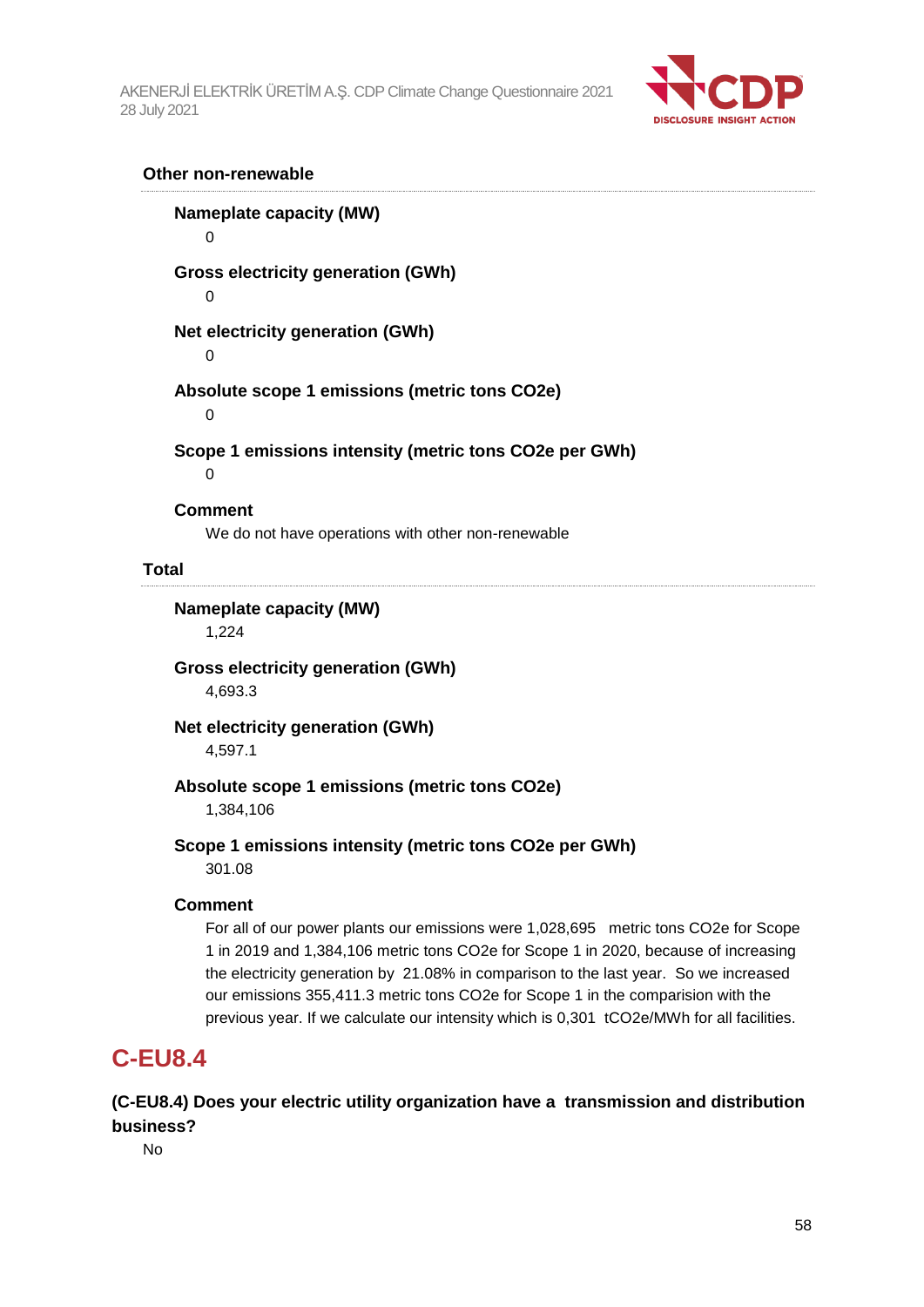

## **C9. Additional metrics**

## **C9.1**

**(C9.1) Provide any additional climate-related metrics relevant to your business.**

## **C-EU9.5a**

**(C-EU9.5a) Break down, by source, your total planned CAPEX in your current CAPEX plan for power generation.**

| <b>Primary power</b><br>generation<br><b>source</b>     | <b>CAPEX</b><br>planned for<br>power<br>generation<br>from this<br>source | <b>Percentage of</b><br>total CAPEX<br>planned for<br>power<br>generation | <b>End</b><br>year of<br><b>CAPEX</b><br>plan | <b>Comment</b>                                                                                                                                                                                                                                                                                                                                                                                                                                                                                                                                                                                          |
|---------------------------------------------------------|---------------------------------------------------------------------------|---------------------------------------------------------------------------|-----------------------------------------------|---------------------------------------------------------------------------------------------------------------------------------------------------------------------------------------------------------------------------------------------------------------------------------------------------------------------------------------------------------------------------------------------------------------------------------------------------------------------------------------------------------------------------------------------------------------------------------------------------------|
| Gas                                                     | 19,000,000                                                                | 63.34                                                                     | 2025                                          | Erzin CCGT is the biggest power<br>plant of Akenerji.<br>The power plant is of great<br>importance, to balance the<br>generation portfolio of renewables<br>and to have a secure base load for<br>security of supply.<br>The efficiency of a CCGT is very<br>important in terms of the amount of<br>consumed gas as well as the<br>emissions.<br>In order to keep the high efficiency<br>levels, to have the most recent and<br>efficient emission control systems<br>and to monitor and implement the<br>latest technology, specific amount of<br>Capex is planned for the coming five<br>year period. |
| Other, please<br>specify<br>Renewables<br>(Hydro, Wind) | 10,000,000                                                                | 33.33                                                                     | 2025                                          | Akenerji is aware that it is very<br>critical to have all the renewable<br>power plants available for operation<br>with highest efficiency and<br>availability. For the future 5 year<br>period specific amount of capex is<br>planned for optimum operation of<br>the renewable power plants.<br>The capex includes any additional                                                                                                                                                                                                                                                                     |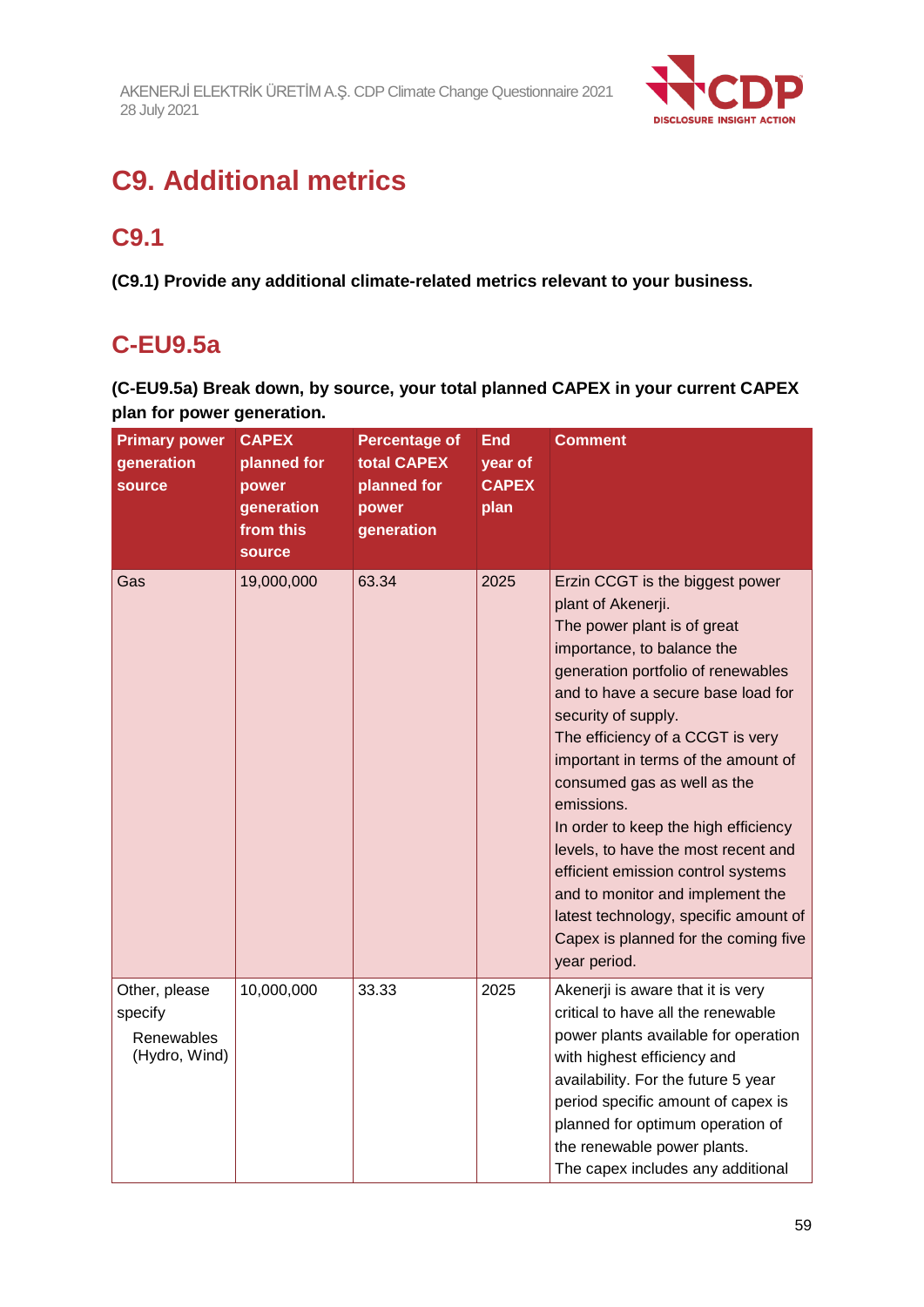

|                                                            |           |      |      | investment to increase the<br>efficiency, to increase value addition<br>to environment, to implement recent<br>technological improvements and<br>digitalization opportunities to<br>increase the availability and<br>efficiency of the power plants.                                                                                                                             |
|------------------------------------------------------------|-----------|------|------|----------------------------------------------------------------------------------------------------------------------------------------------------------------------------------------------------------------------------------------------------------------------------------------------------------------------------------------------------------------------------------|
| Other, please<br>specify<br>Other<br>generation<br>sources | 1,000,000 | 3.33 | 2025 | Akenerji follows the recent<br>developments in technology and<br>looks for the opportunities in the<br>market in order to have a balanced<br>generation portfolio and to utilize the<br>other renewable generation<br>investment opportunities in the<br>market.<br>To monitor the market opportunities,<br>specific amount of Capex is planned<br>for the future 5 year period. |

## **C-EU9.5b**

## **(C-EU9.5b) Break down your total planned CAPEX in your current CAPEX plan for products and services (e.g. smart grids, digitalization, etc.).**

| <b>Products</b><br>and<br>services | <b>Description of</b><br>product/service        | <b>CAPEX planned for</b><br>product/service | <b>Percentage of total</b><br><b>CAPEX planned</b><br>products and services CAPEX | End of<br>year<br>plan |
|------------------------------------|-------------------------------------------------|---------------------------------------------|-----------------------------------------------------------------------------------|------------------------|
| Energy<br>audits                   | ISO 50001 Energy<br>management system<br>audits | 2,125                                       | 100                                                                               | 2021                   |

## **C-CE9.6/C-CG9.6/C-CH9.6/C-CN9.6/C-CO9.6/C-EU9.6/C-MM9.6/C-OG9.6/C-RE9.6/C-ST9.6/C-TO9.6/C-TS9.6**

**(C-CE9.6/C-CG9.6/C-CH9.6/C-CN9.6/C-CO9.6/C-EU9.6/C-MM9.6/C-OG9.6/C-RE9.6/C-ST9.6/C-TO9.6/C-TS9.6) Does your organization invest in research and development (R&D) of low-carbon products or services related to your sector activities?**

|     | Investment in<br>low-carbon R&D | <b>Comment</b>                                                                                                                                                                                                                      |
|-----|---------------------------------|-------------------------------------------------------------------------------------------------------------------------------------------------------------------------------------------------------------------------------------|
| Row | Yes                             | Akenerji monitors the recent technological improvements and low carbon<br>transition in energy sector, both in Turkish market as well as global<br>markets.<br>Renewable generation is the main component of low carbon transition. |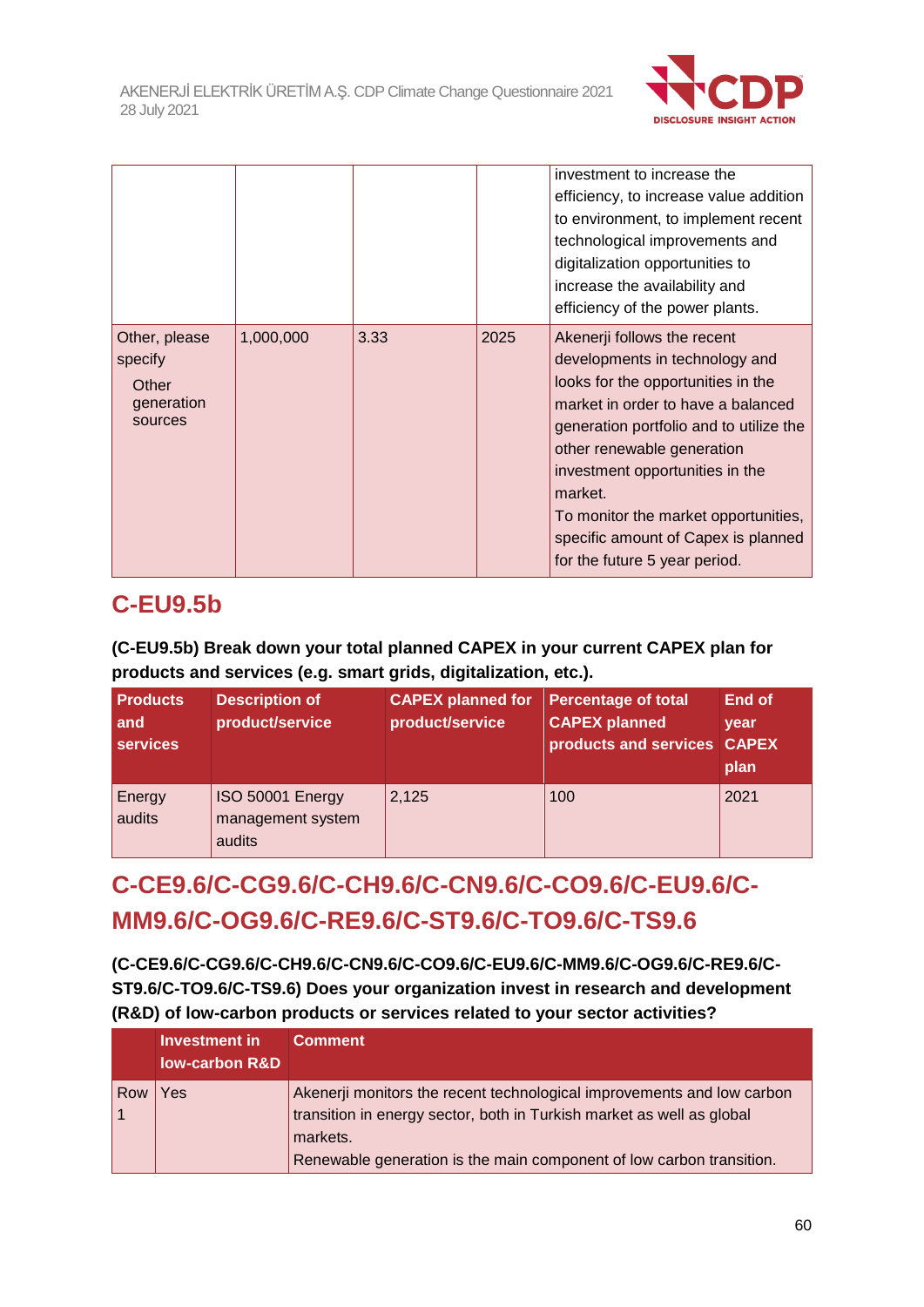

Having the renewable generation portfolio, in order to be ready for the future, Akenerji also makes research about the efficiency, future energy trends and new products and services for the decarbonization process.

## **C-CO9.6a/C-EU9.6a/C-OG9.6a**

**(C-CO9.6a/C-EU9.6a/C-OG9.6a) Provide details of your organization's investments in low-carbon R&D for your sector activities over the last three years.**

| <b>Technology</b><br>area    | <b>Stage of</b><br>development in the<br>reporting year | Average % of<br>total R&D<br><b>investment</b><br>over the last<br>3 years | R&D<br>investment<br>figure in the<br>reporting<br>year<br>(optional) | Comment                                                                                                                                                                                                                                                                                                                                                                                                        |
|------------------------------|---------------------------------------------------------|----------------------------------------------------------------------------|-----------------------------------------------------------------------|----------------------------------------------------------------------------------------------------------------------------------------------------------------------------------------------------------------------------------------------------------------------------------------------------------------------------------------------------------------------------------------------------------------|
| <b>Digital</b><br>technology | Full/commercial-scale<br>demonstration                  | ≤20%                                                                       |                                                                       | In 2020, asset management<br>and maintenance processes<br>were reviewed in<br>order to improve the<br>operational performance and<br>reduce operational downtime<br>and costs.<br>With the<br>implementation of<br>digitalization and data<br>analysis<br>projects, lower production<br>costs were achieved<br>by closely monitoring the<br>competencies and<br>performance indicators of the<br>power plants. |
| Energy<br>storage            | Basic<br>academic/theoretical<br>research               | 0%                                                                         |                                                                       | Akenerji follows the recent<br>developments in energy<br>storage in Turkey and in<br>global markets and studies<br>the opportunities in the<br>current power plant areas.                                                                                                                                                                                                                                      |
| Renewable<br>energy          | Full/commercial-scale<br>demonstration                  | ≤20%                                                                       |                                                                       | The efficiency and availability<br>of current renewable power<br>plants are monitored closely.<br>The main target is to<br>optimize the operation, and<br>the opportunities to increase                                                                                                                                                                                                                        |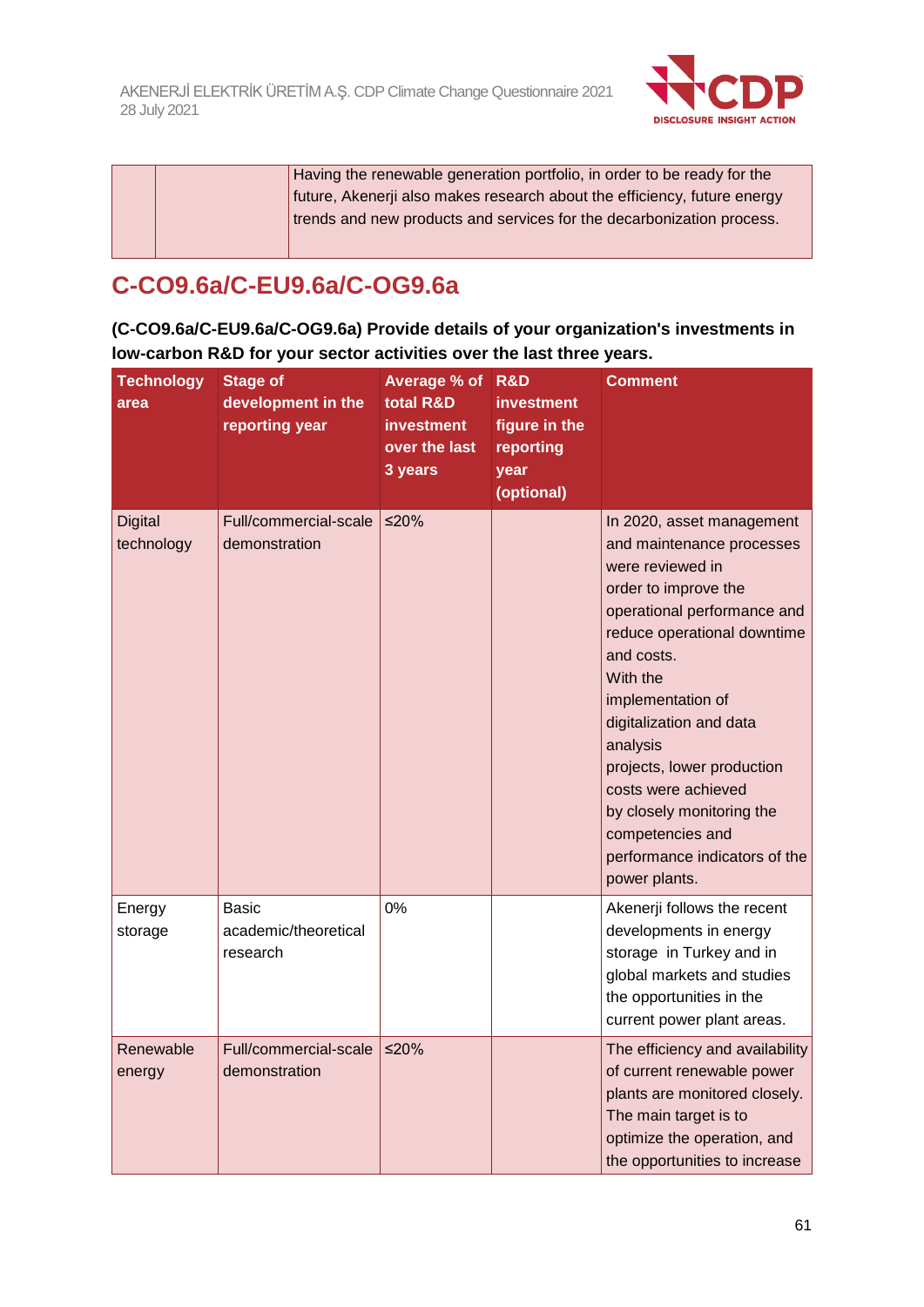

|                                                                                        |                                         |    | the installed capacity and to<br>increase the efficiency are<br>also monitored.<br>In this context, the capacity<br>of wind power plant was<br>increased in 2017, by 15<br>MW, in the same plant area,<br>by adding additional wind<br>turbines.<br>Additional improvements in<br>the other hydro power plants<br>to increase efficiency and<br>availability are also<br>monitored and implemented<br>in the power plants, after<br>being tested successfully.                                                                                                                                                             |
|----------------------------------------------------------------------------------------|-----------------------------------------|----|----------------------------------------------------------------------------------------------------------------------------------------------------------------------------------------------------------------------------------------------------------------------------------------------------------------------------------------------------------------------------------------------------------------------------------------------------------------------------------------------------------------------------------------------------------------------------------------------------------------------------|
| Other, please<br>specify<br>Akenerji<br>Energy<br><b>Services</b><br><b>Activities</b> | Large scale<br>commercial<br>deployment | 0% | In 2015, Energy Services, a<br>pioneering venture in<br>the energy sector, proved<br>that Akenerji merits the<br>added value and recognition<br>it has achieved through<br>the realization of projects,<br>and demonstrated our<br>aptitude for taking rapid,<br>innovative and competitive<br>steps.<br>Along with the efficiency-<br>enhancing project<br>consultancy and turnkey<br>application projects offered<br>to industrial facilities, the<br>investment-free and<br>guaranteed energy efficiency<br>services offered to<br>commercial buildings,<br>presents guaranteed working<br>models that are suitable for |
|                                                                                        |                                         |    | the structure of the<br>enterprise and that will<br>provide maximum profit for<br>both parties.<br>Issues such as economic                                                                                                                                                                                                                                                                                                                                                                                                                                                                                                 |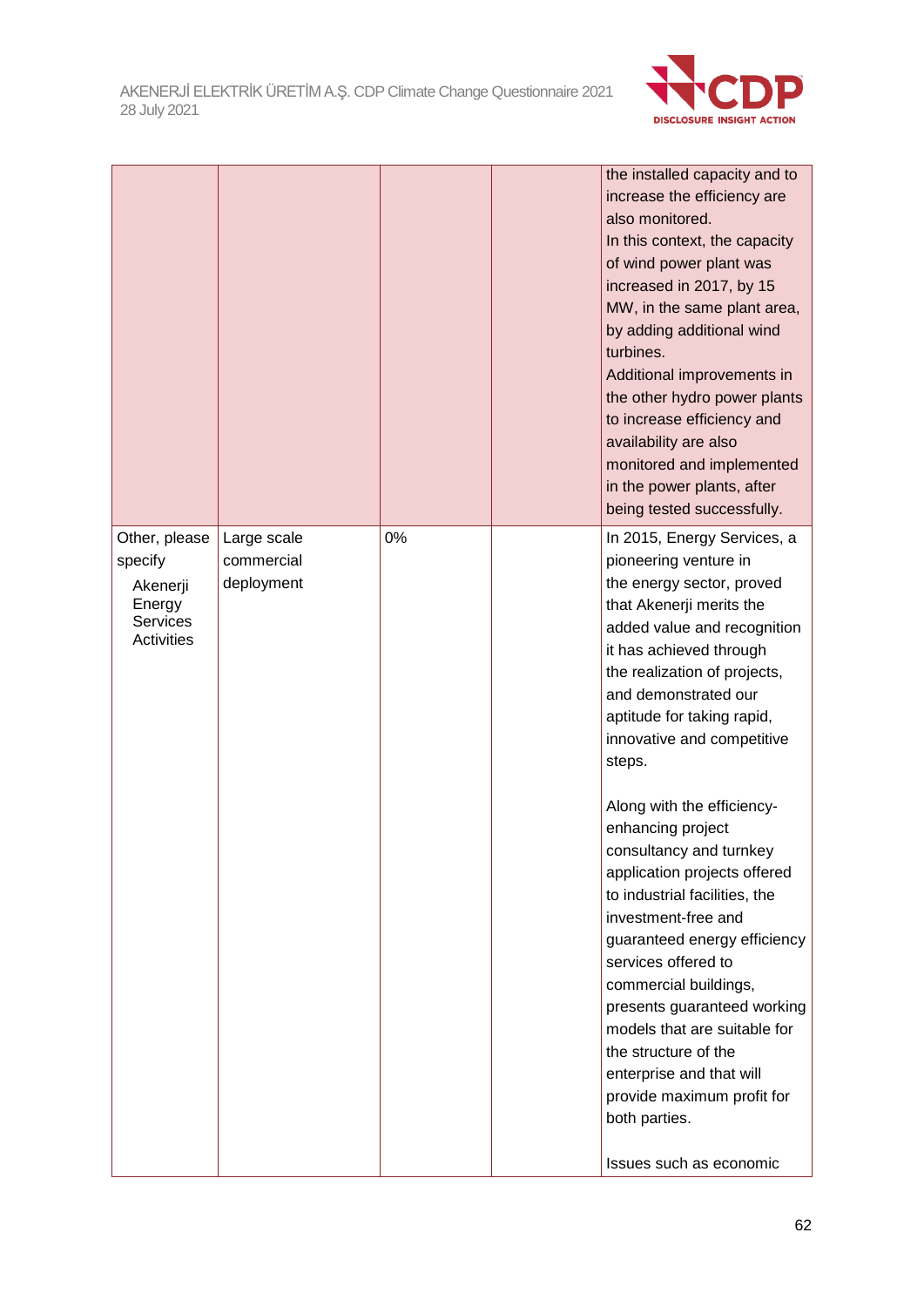

|                                                                         |                                                  |    | stagnation and global<br>warming caused by the<br>process involved have made<br>it a necessity to take action<br>on energy efficiency and<br>alternative energy sources.<br>Thanks to the special<br>solutions it offers for various<br>sectors and structures,<br>Akenerji Energy Services not<br>only provides added<br>value to its stakeholders<br>financially, but also has led<br>to positive environmental<br>impacts by reducing carbon<br>emissions.<br>Akenerji has assumed an<br>encouraging role<br>in protecting our country's<br>own resources and using<br>them efficiently with its<br>studies on alternative energy<br>resources in this period when<br>the use of energy<br>resources is becoming more<br>and more prudent. |
|-------------------------------------------------------------------------|--------------------------------------------------|----|-----------------------------------------------------------------------------------------------------------------------------------------------------------------------------------------------------------------------------------------------------------------------------------------------------------------------------------------------------------------------------------------------------------------------------------------------------------------------------------------------------------------------------------------------------------------------------------------------------------------------------------------------------------------------------------------------------------------------------------------------|
| Other, please<br>specify<br><b>Hybrid</b><br>Power<br>Plant<br>Projects | <b>Basic</b><br>academic/theoretical<br>research | 0% | Within the scope of Energy<br>Efficiency, studies<br>have also been initiated in<br>the field of Hybrid Power<br>Plant projects in the<br>existing power plants owned<br>by Akenerji.<br>The main important factor in<br>this investment is the legal<br>framework, which is still<br>under progress by the<br>authorities.<br>Akenerji montiors closely the<br>legal framework<br>improvements, as well as<br>theapplicable technology.                                                                                                                                                                                                                                                                                                      |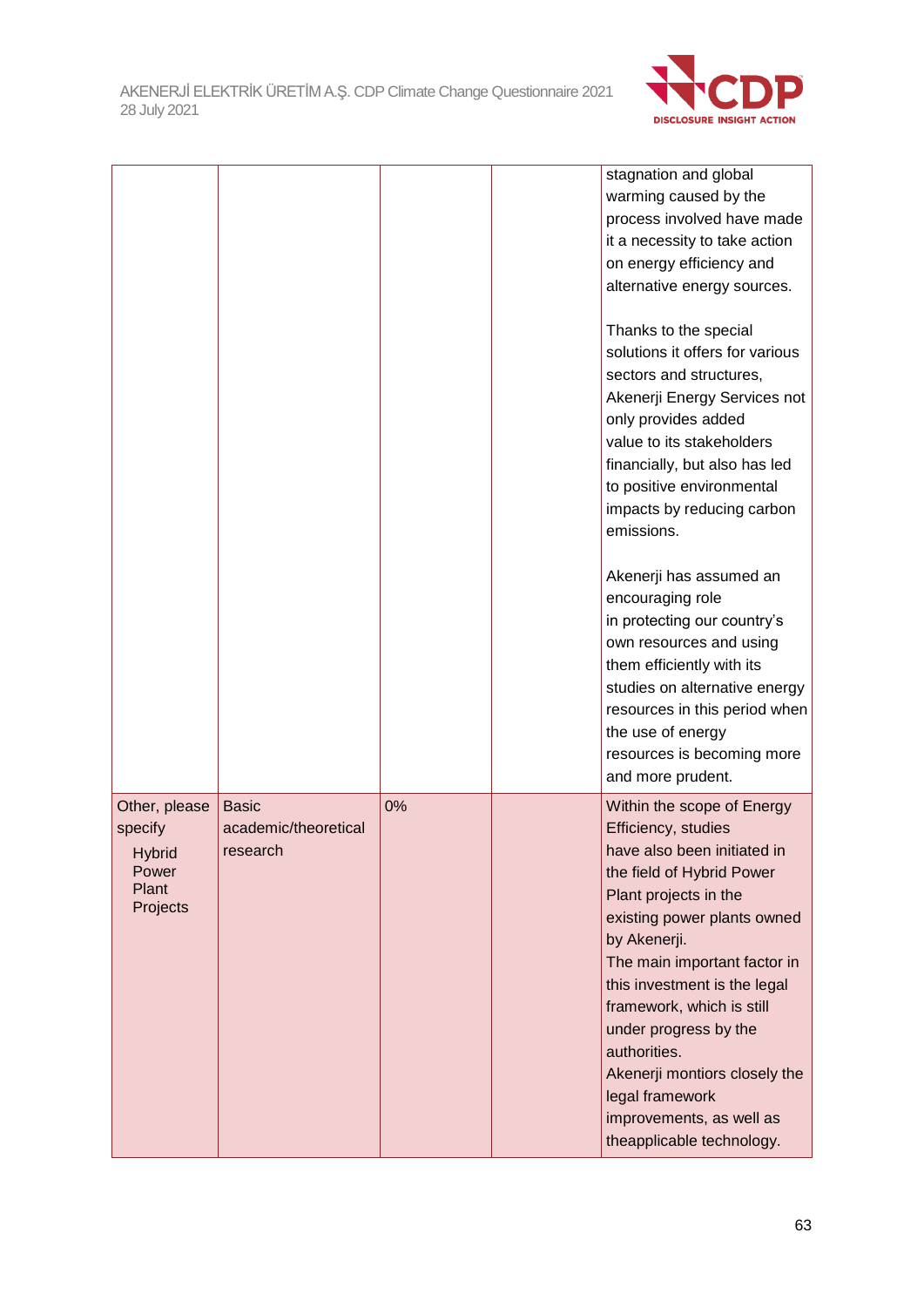

# **C10. Verification**

## **C10.1**

## **(C10.1) Indicate the verification/assurance status that applies to your reported emissions.**

|                                          | Verification/assurance status                          |
|------------------------------------------|--------------------------------------------------------|
| Scope 1                                  | Third-party verification or assurance process in place |
| Scope 2 (location-based or market-based) | Third-party verification or assurance process in place |
| Scope 3                                  | Third-party verification or assurance process in place |

## **C10.1a**

**(C10.1a) Provide further details of the verification/assurance undertaken for your Scope 1 emissions, and attach the relevant statements.**

**Verification or assurance cycle in place**

Annual process

**Status in the current reporting year** Complete

**Type of verification or assurance**

Reasonable assurance

**Attach the statement**

 $\mathbb 0$  ISO 14064 verification certificate.pdf

**Page/ section reference** all pages

**Relevant standard** ISO14064-3

**Proportion of reported emissions verified (%)** 99

## **C10.1b**

**(C10.1b) Provide further details of the verification/assurance undertaken for your Scope 2 emissions and attach the relevant statements.**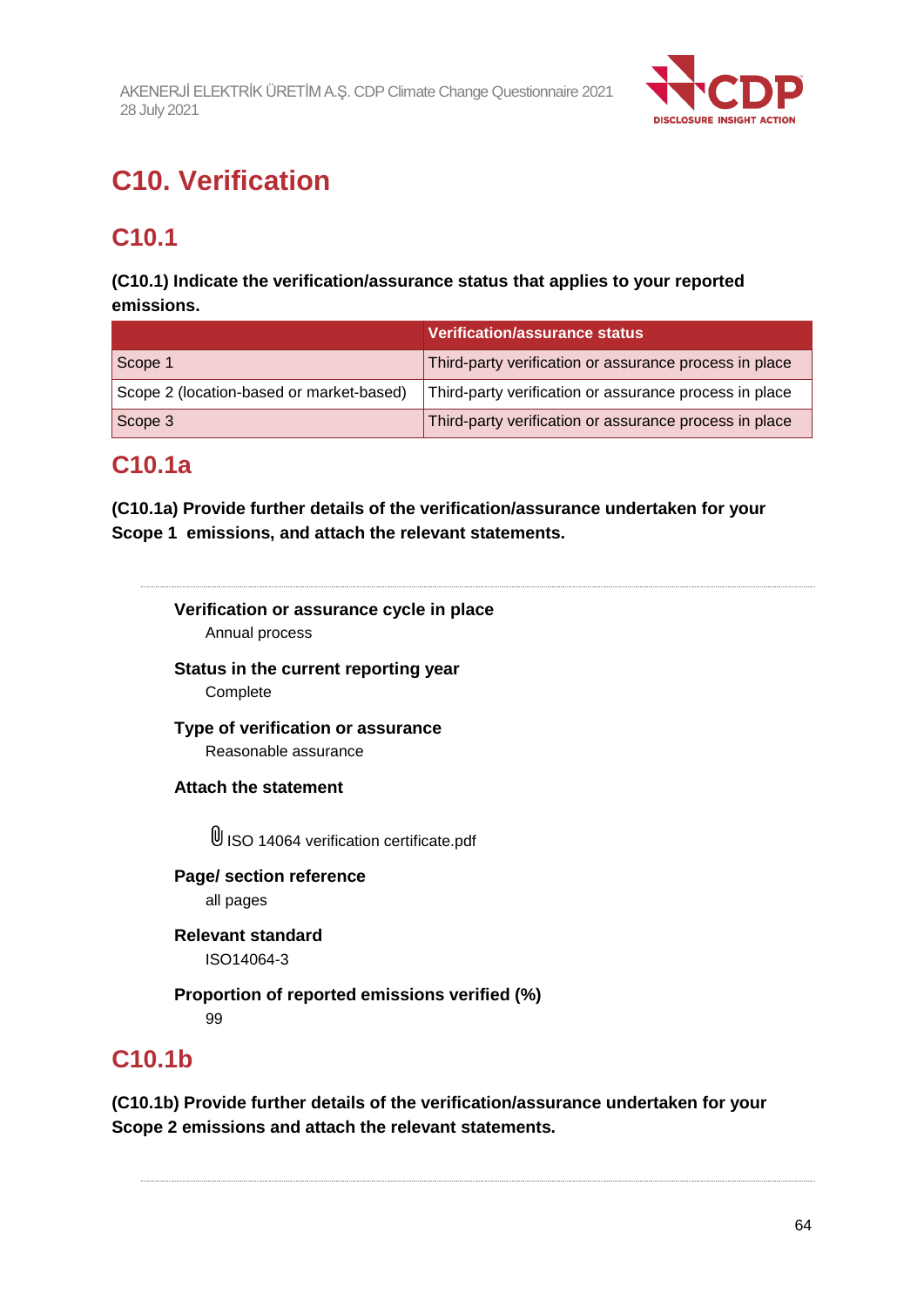

## **Scope 2 approach**

Scope 2 location-based

## **Verification or assurance cycle in place**

Annual process

## **Status in the current reporting year**

Complete

### **Type of verification or assurance**

Reasonable assurance

## **Attach the statement**

U ISO 14064 verification certificate.pdf

**Page/ section reference** all pages

**Relevant standard** ISO14064-3

**Proportion of reported emissions verified (%)** 87

## **C10.1c**

**(C10.1c) Provide further details of the verification/assurance undertaken for your Scope 3 emissions and attach the relevant statements.**

**Scope 3 category**

Scope 3 (upstream)

**Verification or assurance cycle in place** Annual process

**Status in the current reporting year** Complete

**Type of verification or assurance** Reasonable assurance

### **Attach the statement**

 $\mathbb 0$  ISO 14064 verification certificate.pdf

**Page/section reference** all pages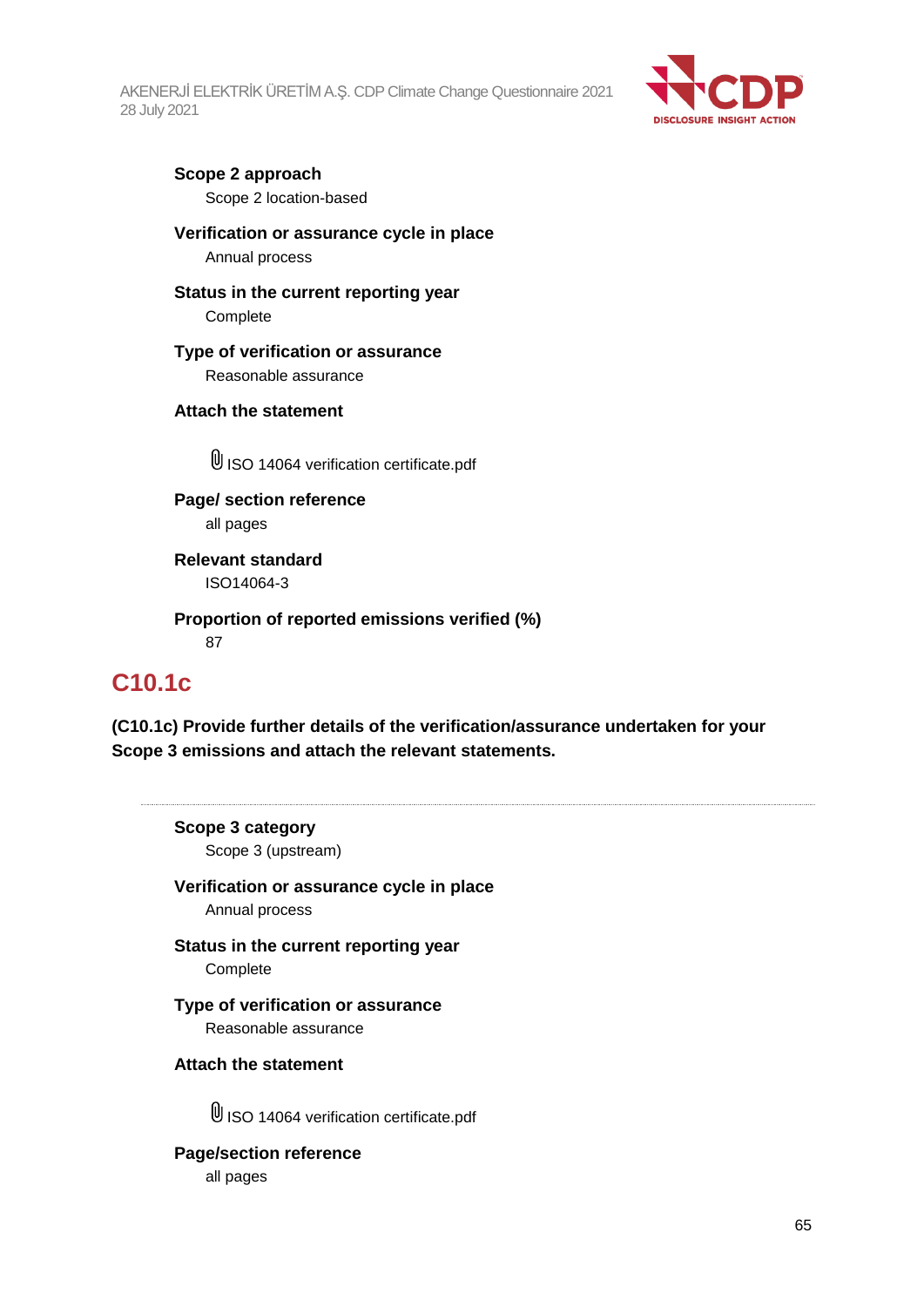

**Relevant standard** ISO14064-3

**Proportion of reported emissions verified (%)** 100

## **C10.2**

**(C10.2) Do you verify any climate-related information reported in your CDP disclosure other than the emissions figures reported in C6.1, C6.3, and C6.5?**

In progress

## **C11. Carbon pricing**

## **C11.1**

**(C11.1) Are any of your operations or activities regulated by a carbon pricing system (i.e. ETS, Cap & Trade or Carbon Tax)?**

No, but we anticipate being regulated in the next three years

## **C11.1d**

## **(C11.1d) What is your strategy for complying with the systems you are regulated by or anticipate being regulated by?**

Turkey received a grant from the World Bank Partnership for Market Readiness (PMR). The projects are implemented by the Ministry of Environment and Urbanization (MoEU) through the Climate Change Department (CCD). 1st Phase of the Project completed, and now the project is at the 2nd Phase. Turkey is considering the use of market based instruments such as carbon pricing to reach its climate change mitigation targets as said in the Project's report "Roadmap for the Consideration of Establishment and Operation of a Greenhouse Gas Emissions Trading System in Turkey". In 2020 meetings for the "Development of Software Registry System for Pilot ETS" were conducted and steering meeting for the "Assessment of Article 6 market mechanisms of the Paris Agreement and options for Turkey" was conducted. The first draft of the Communication Strategy for Carbon Pricing in Turkey was completed and presented at the Planning Carbon Pricing Communications Workshop in Istanbul. "GAP Report" that analyses the Turkish legal system and discuss the best case studies was submitted. Akenerji attended and actively participated in all of these meetings to keep up to date with the developments. New set of policy initiatives European Green Deal of European Commission are followed carefully. Developments in the Carbon Border Adjustment Mechanism (CBAM) by European Union are also tracked by Akenerji. Turkish Ministry of Trade has published a Green Deal Action Plan in July 2021.

Akenerji will internally lay out necessary action plans according to the new developments in medium term.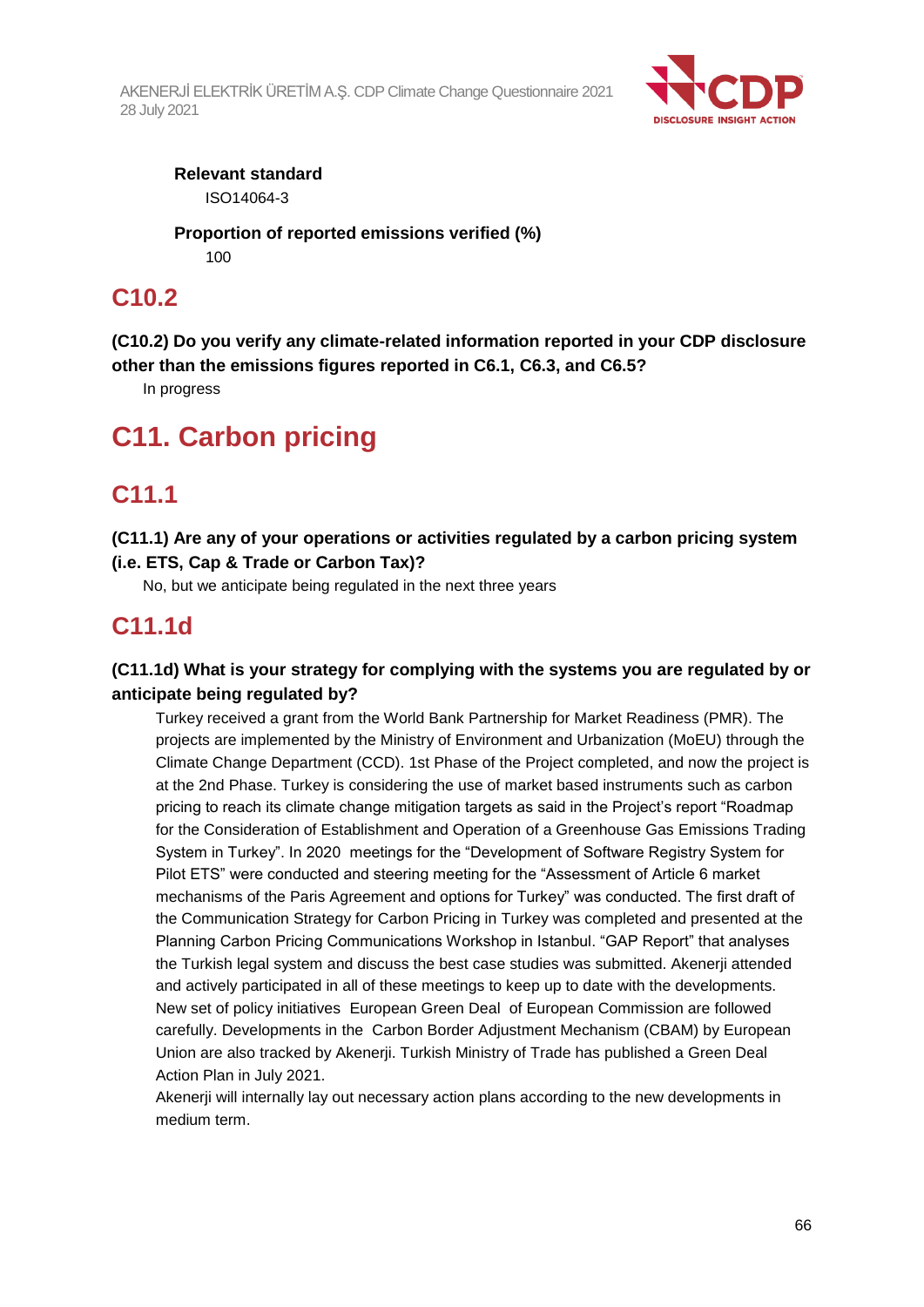

## **C11.2**

**(C11.2) Has your organization originated or purchased any project-based carbon credits within the reporting period?**

Yes

## **C11.2a**

**(C11.2a) Provide details of the project-based carbon credits originated or purchased by your organization in the reporting period.**

**Credit origination or credit purchase**

Credit origination

**Project type** Hydro

## **Project identification**

Uluabat Hydroelectric Power Plant

Uluabat HEPP and Cinarcik Dam Project is an integrated project located on the lower basin of Orhaneli Creek, one of the major branches of Mustafa Kemalpasa River. It is built within the scope of Emet Orhaneli Project developed by General Directorate of DSI (State Hydraulic Works) for utilizing the water potential in Marmara Region. Cinarcik Dam is built by DSI mainly for providing agricultural, industrial and drinking water for Bursa city. Uluabat HEPP project has been awarded to Akenerji Elektrik Uretim A.S. İn year 2005 for 49 years period after the bidding by the Turkish Energy Market Regulatory Authority (EMRA).

## **Verified to which standard**

VCS (Verified Carbon Standard)

**Number of credits (metric tonnes CO2e)**

175,219

**Number of credits (metric tonnes CO2e): Risk adjusted volume** 175,219

## **Credits cancelled**

Not relevant

## **Purpose, e.g. compliance**

Voluntary Offsetting

### **Credit origination or credit purchase**

Credit origination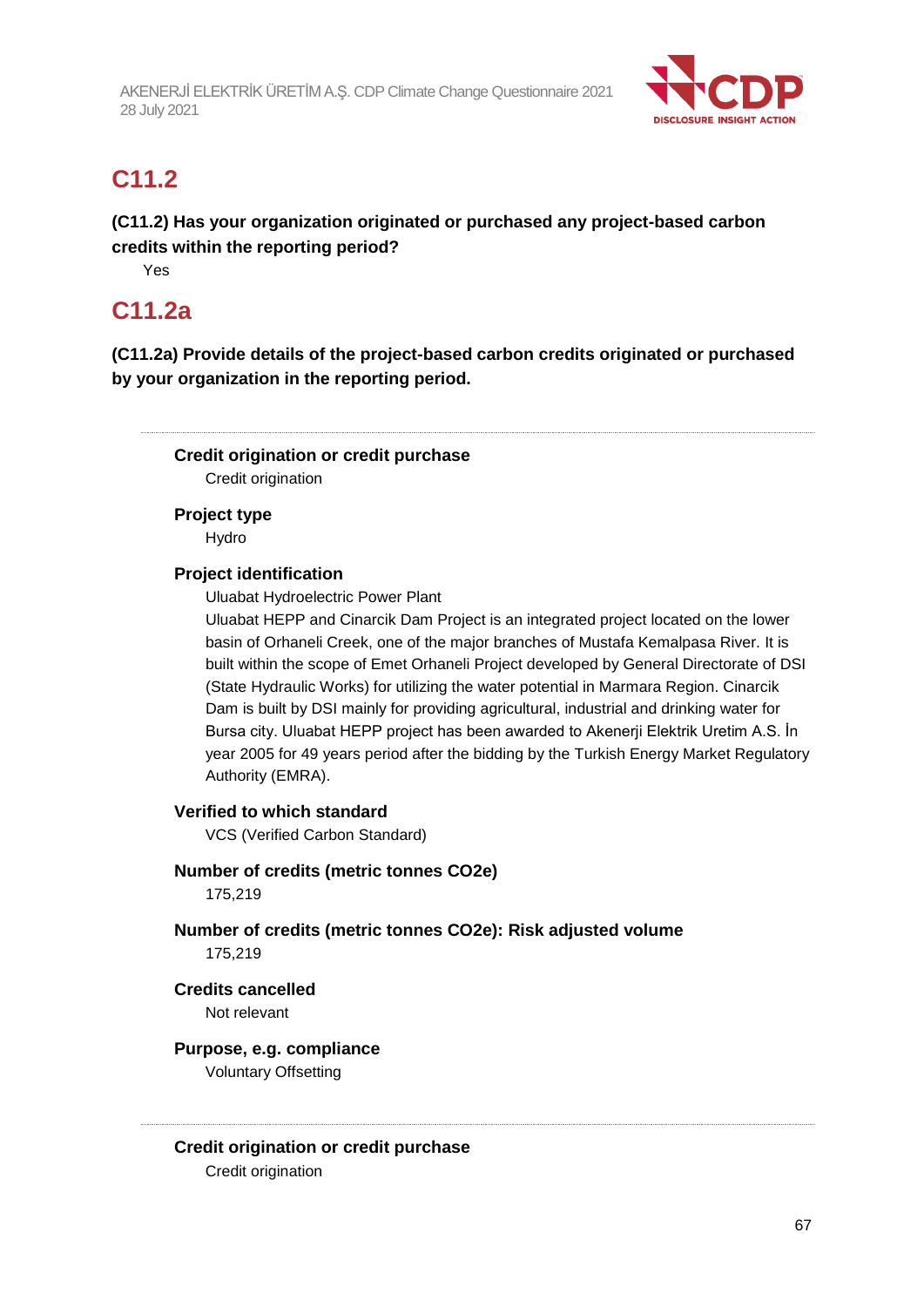

## **Project type**

Hydro

### **Project identification**

Feke II Hydroelectric Power Plant

Feke II Hydroelectric power plant project is located at the south of Turkey, in the Mediterranean Region, on the Goksu Creek, a main branch of Seyhan River, within the province of Adana. The main purposes of the project are; I) utilizing the hydroelectric potential of Turkey in the southern part , in order to meet increasing electricity demand and guarantee the energy security, II) increasing share of HEPPs in electricity generation mix of Turkey and reduce GHG emissions, III) contributing to economic development by creating direct and indirect job opportunities during the construction phase and operational phase.

### **Verified to which standard**

VCS (Verified Carbon Standard)

#### **Number of credits (metric tonnes CO2e)**

122,205

### **Number of credits (metric tonnes CO2e): Risk adjusted volume** 109,984

**Credits cancelled** Not relevant

**Purpose, e.g. compliance**

Voluntary Offsetting

## **Credit origination or credit purchase**

Credit origination

#### **Project type**

Hydro

### **Project identification**

Yamanli III (Gökkaya-Himmetli) Hydroelectric Power Plants

Located at the south of Turkey, in the province of Adana, within the district of Saimbeyli on the Goksu River, Gökkaya HEPP consists of a 115.13 meters long and 8 meters wide hardfill dam at 52.3 meters above riverbed elevation. Project contributed to sustainable development in the region through creating new job opportunities during construction phase and still continuing by creating direct job opportunities for its operations and maintenance. In addition project supports the development of Adana region while reducing GHG emissions.

Himmetli HEPP consists of 33 meters long concrete filled weir at 13 meters above riverbed elevation, 3,950 m long modified horseshoe shaped transmission tunnel,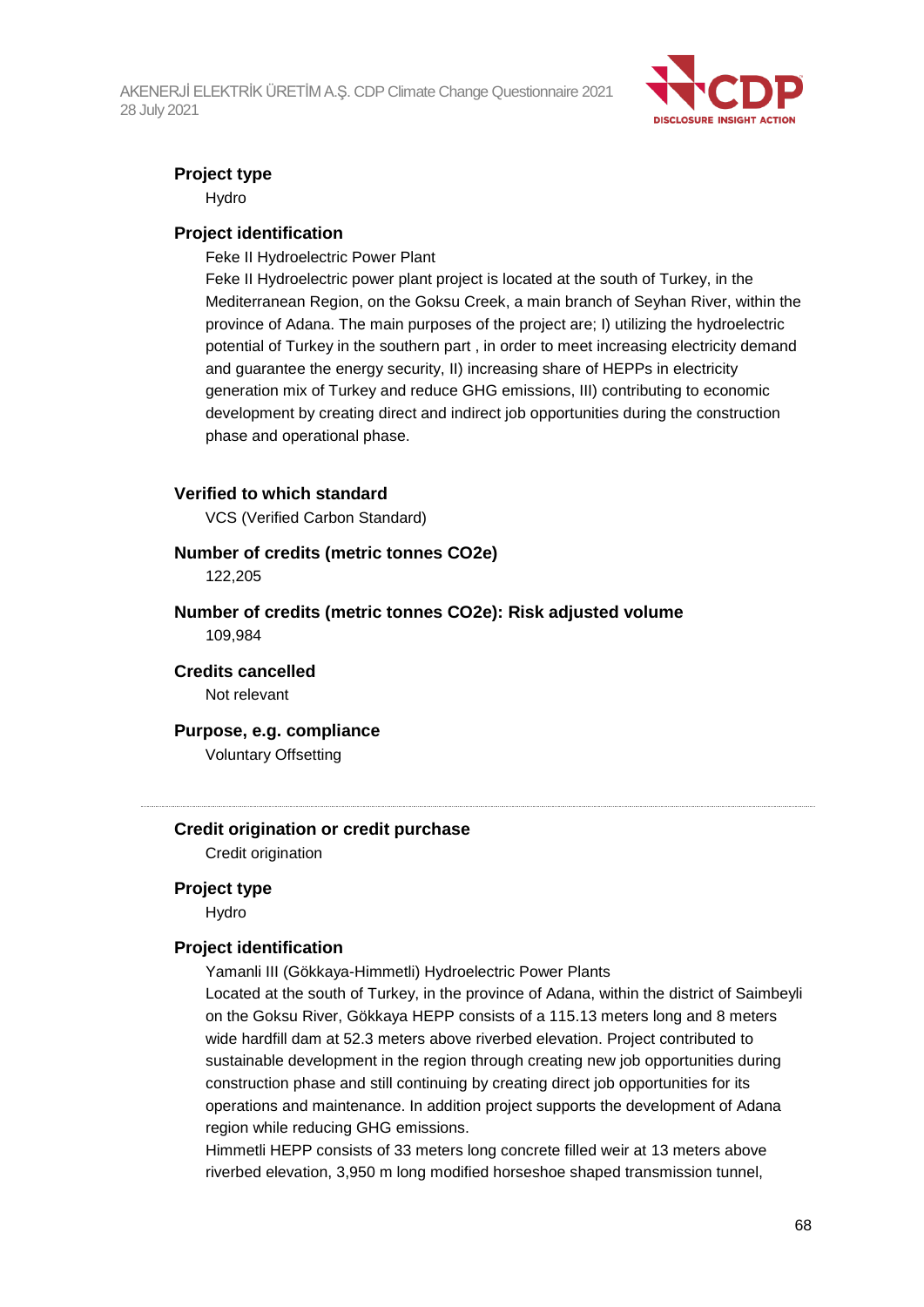

136.79 m long penstock. Project contributes on local and national economy, environment and local community and on sustainable development in the region and also in Turkey.

### **Verified to which standard**

VCS (Verified Carbon Standard)

### **Number of credits (metric tonnes CO2e)**

112,277

### **Number of credits (metric tonnes CO2e): Risk adjusted volume** 101,049

**Credits cancelled** Not relevant

## **Purpose, e.g. compliance**

Voluntary Offsetting

## **Credit origination or credit purchase**

Credit origination

#### **Project type**

**Wind** 

#### **Project identification**

Ayyıldız Wind Power Plant

The project consists 9 turbines in Ayyildiz Hill near the town of Bandirma in the province of Balikesir, Northwest of Turkey. The purpose of the project is to contribute to the national economy and provide a portion of growing electricity demand with renewable energy from wind power. The project reduces emissions of greenhouse gases, avoiding the generation of carbon dioxide due to the production of electricity using fossil fuels. The technology used in the plant is a state-of-the-art technology, which allows operational excellence.

#### **Verified to which standard**

Gold Standard

#### **Number of credits (metric tonnes CO2e)**

30,997

#### **Number of credits (metric tonnes CO2e): Risk adjusted volume**

27,897

#### **Credits cancelled**

Not relevant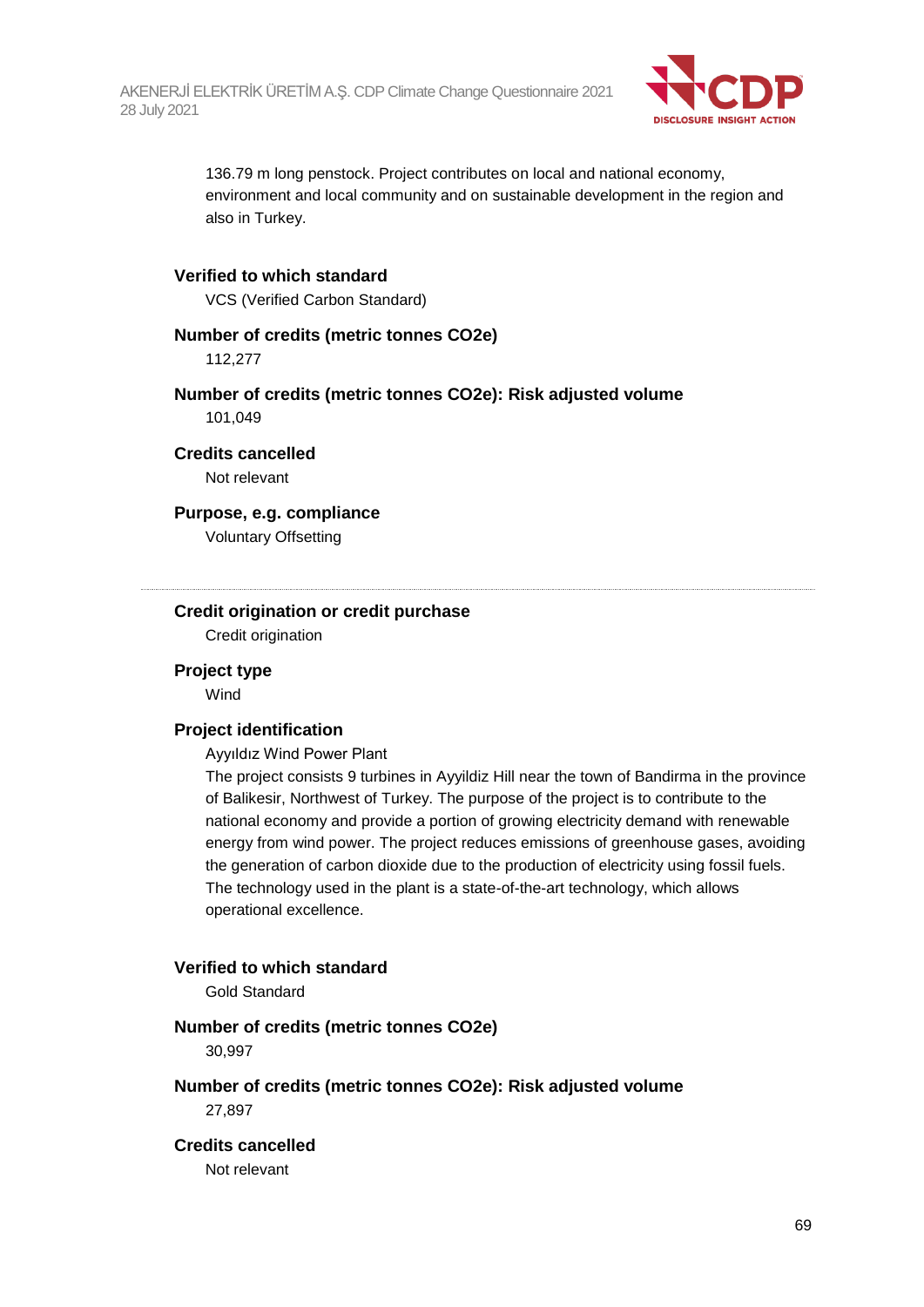

**Purpose, e.g. compliance** Voluntary Offsetting

## **C11.3**

## **(C11.3) Does your organization use an internal price on carbon?**

No, and we do not currently anticipate doing so in the next two years

## **C12. Engagement**

## **C12.1**

## **(C12.1) Do you engage with your value chain on climate-related issues?**

- Yes, our customers
- Yes, other partners in the value chain

## **C12.1b**

## **(C12.1b) Give details of your climate-related engagement strategy with your customers.**

### **Type of engagement**

Collaboration & innovation

### **Details of engagement**

Other, please specify Energy management services

#### **% of customers by number**

100

### **% of customer - related Scope 3 emissions as reported in C6.5**  $\Omega$

## **Please explain the rationale for selecting this group of customers and scope of engagement**

Akenerji is providing energy services to its customers (retail-commercial) to reduce their electricity consumption which helps them to achieve their energy and environmental goals. Services includes such as energy analysis and audits, energy management, maintenance and operation, monitoring and evaluation of savings, etc. As Akenerji Energy Services, we visit target potential/existing commercial customers to provide information and so raise awareness about energy efficiency and try to get their interest on the matter . We see that there is a lack of knowledge among most of the energy consumers about the economic potential. We aim to increase the awareness and understanding of energy efficiency projects by explaining how they can benefit through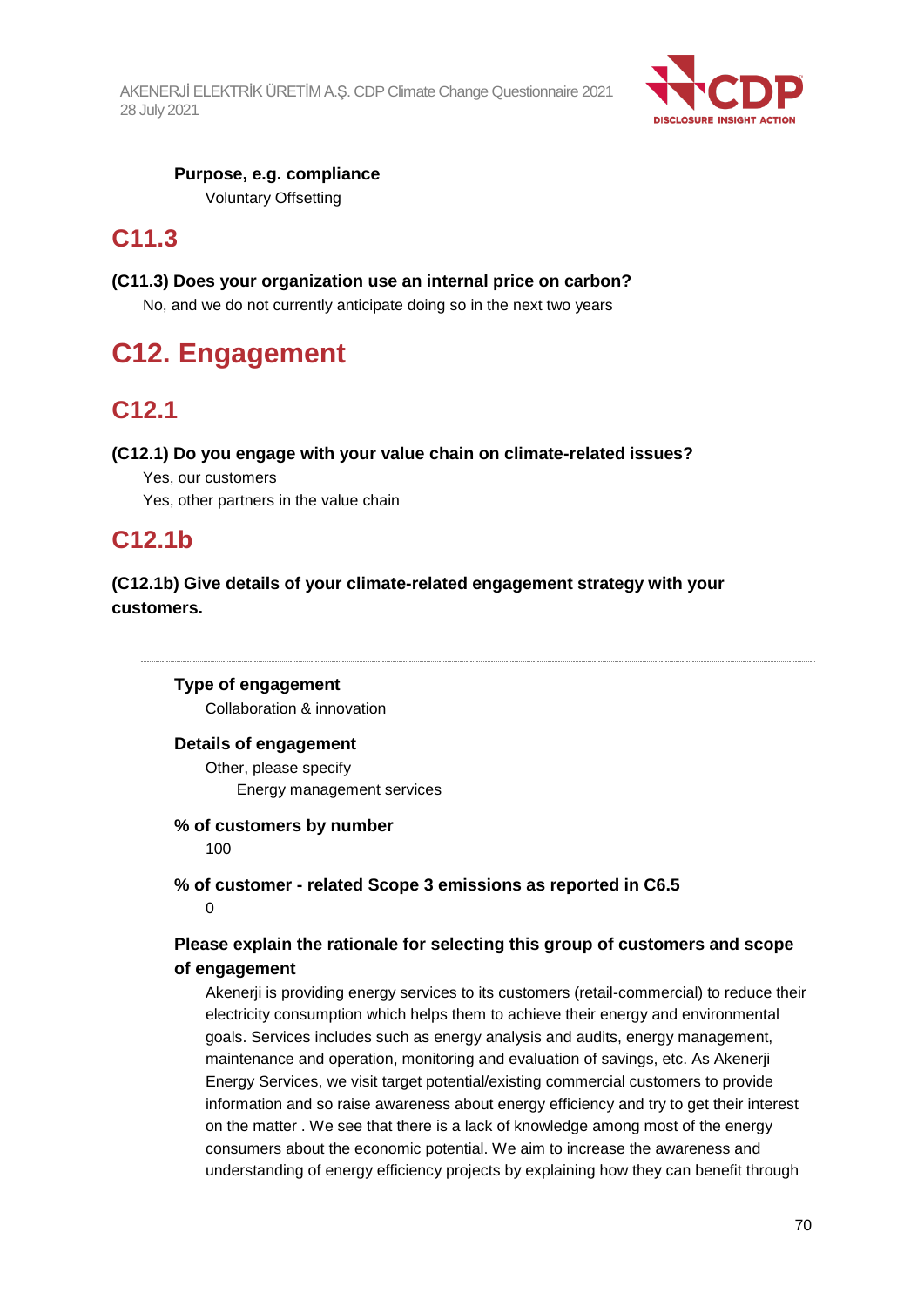

cost-effective and easy-to-achieve non-technological measures in energy use. In return, while we support on reducing wasted energy consumption therefore the carbon emission, we benefit from improved revenue of Akenerji Energy Services business.

### **Impact of engagement, including measures of success**

Our success measures;

- Increased awareness and understanding of potential/existing Customers in energy efficiency

- Achieved up to mean efficiency values of 35% in electrical energy and 55% in natural gas consumptions by energy management projects we have executed since 2015

## **C12.1d**

**(C12.1d) Give details of your climate-related engagement strategy with other partners in the value chain.**

 In locations where Akenerji power plants operate, we aim to raise awareness and provide information to local communities about our operations. Through our video training on electricity generation, environmental and OHS regulations, we inform contractors, visitors, or interns who come to visit our power plants. Within the scope of these training processes, we have reached a total of 1,257 students and 82 teachers by visiting the schools around our power plants in Adana, Adıyaman and Bursa in 2019. We have informed about the operation of Burç and Bulam HEPP operating in Adıyaman, Uluabat HEPP operating in Bursa and Feke I, Feke II, Himmetli and Gökkaya HEPP operating in Adana and the personal security measures to be taken by the public regarding hydropower plants in general and about renewable energy and electricity production. With our awareness raising training courses performed as of 2013, we have reached a total of 9,137 students and 543 teachers. Seminars to raise the awareness of students and teachers about possible hazards and warnings about HEPP in schools could not be held due to the pandemic. Public awareness

seminars planned in Adana, Adıyaman and Bursa within the scope of DSI Environmental Protection and Security Measures could not be held due to the Covid 19 pandemic. 69 posters and 660 brochures were delivered to villages and schools, while awareness activities concerning the dangers of hydroelectric power plants continued to take place.

## **C12.3**

## **(C12.3) Do you engage in activities that could either directly or indirectly influence public policy on climate-related issues through any of the following?**

Direct engagement with policy makers Trade associations **Other**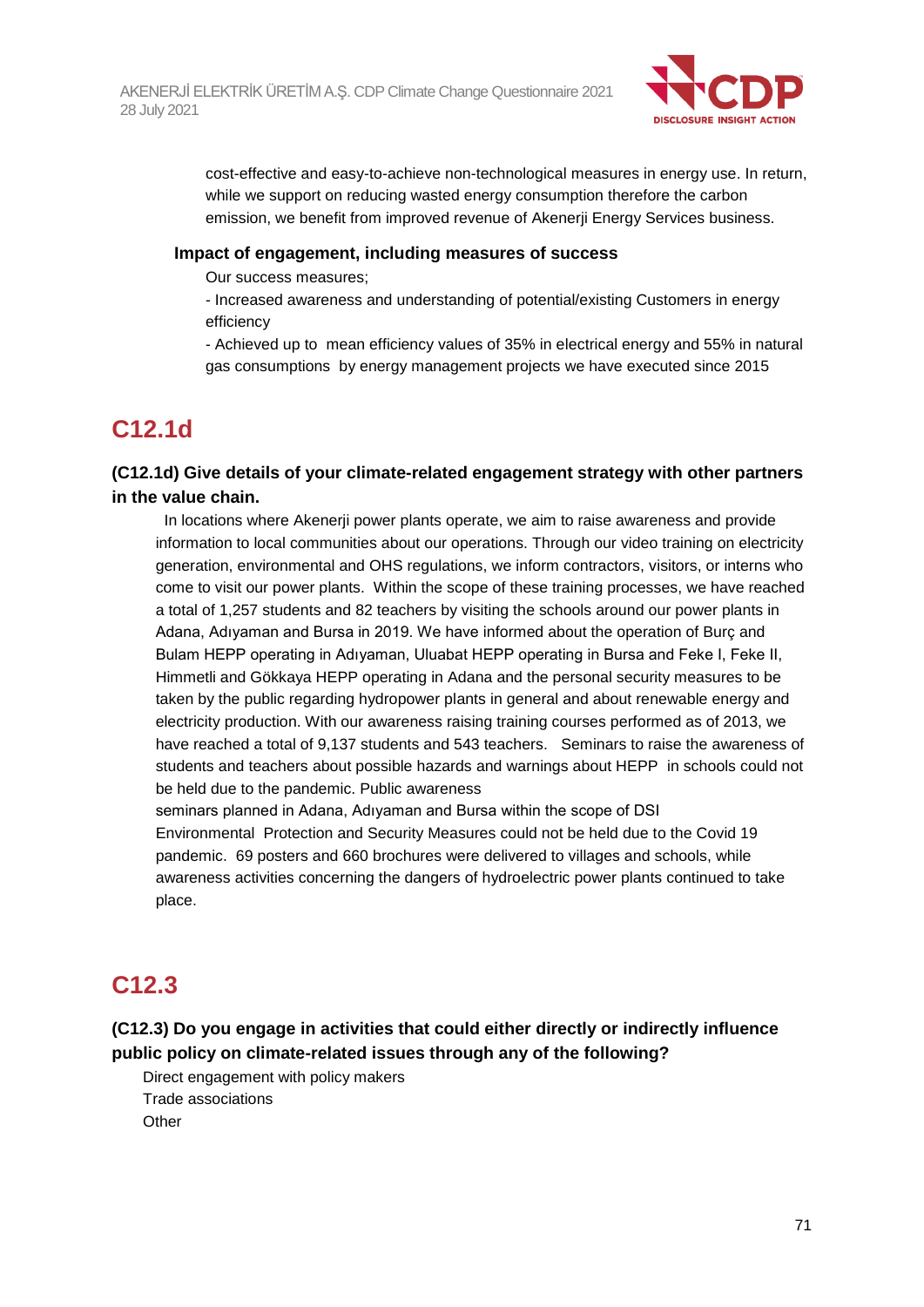

## **C12.3a**

## **(C12.3a) On what issues have you been engaging directly with policy makers?**

| <b>Focus of</b><br>legislation   | <b>Corporate</b><br>position        | Details of engagement                                                                                                                                                                                                                                                                                                                                                                                                                                                                                | <b>Proposed legislative solution</b>                                                                                                                                                                                                                                                                                                                                                                                                                                                                      |
|----------------------------------|-------------------------------------|------------------------------------------------------------------------------------------------------------------------------------------------------------------------------------------------------------------------------------------------------------------------------------------------------------------------------------------------------------------------------------------------------------------------------------------------------------------------------------------------------|-----------------------------------------------------------------------------------------------------------------------------------------------------------------------------------------------------------------------------------------------------------------------------------------------------------------------------------------------------------------------------------------------------------------------------------------------------------------------------------------------------------|
| Mandatory<br>carbon<br>reporting | Support<br>with minor<br>exceptions | Inline with the studies on National<br>regulation regarding GHG<br>emissions; a law put into force about<br>Mandatory Carbon reporting in<br>Turkey. As Akenerji, we supported<br>the law with minor exceptions.<br>According to law Carbon reporting<br>became mandatory since 2015 and<br>we fulfilled the requirements. The<br>details of the implementation phase<br>will be clarified until 2021 and the<br>report mentioned above will be used<br>as the base of implementation<br>procedures. | We support the development of<br>carbon cap trade schemes and<br>mandatory carbon reporting in<br>Turkey. We are open to put our<br>best effort and accumulated<br>experiences to contribute to these<br>developments. We believe that<br>ensuring a satisfying technical<br>capacity at all levels including<br>governmental units and verifiers<br>has a crucial importance. The price<br>of carbon credits has also vital<br>importance to run the system<br>(market) successfully and<br>effectively. |

## **C12.3b**

**(C12.3b) Are you on the board of any trade associations or do you provide funding beyond membership?**

Yes

## **C12.3c**

**(C12.3c) Enter the details of those trade associations that are likely to take a position on climate change legislation.**

## **Trade association**

TUSIAD (Turkish Industry & Business Association)

## **Is your position on climate change consistent with theirs? Consistent**

## **Please explain the trade association's position**

TÜSİAD is a voluntary based civil society organization established by Turkish industrialists and business owners in 1971 in order to represent the business world. TÜSİAD aims to contribute to the formation and development of a social order based on the adoption of the universal principles of human rights, freedom of thought, belief and action, a secular state of law, as well as the concepts of participatory democracy, a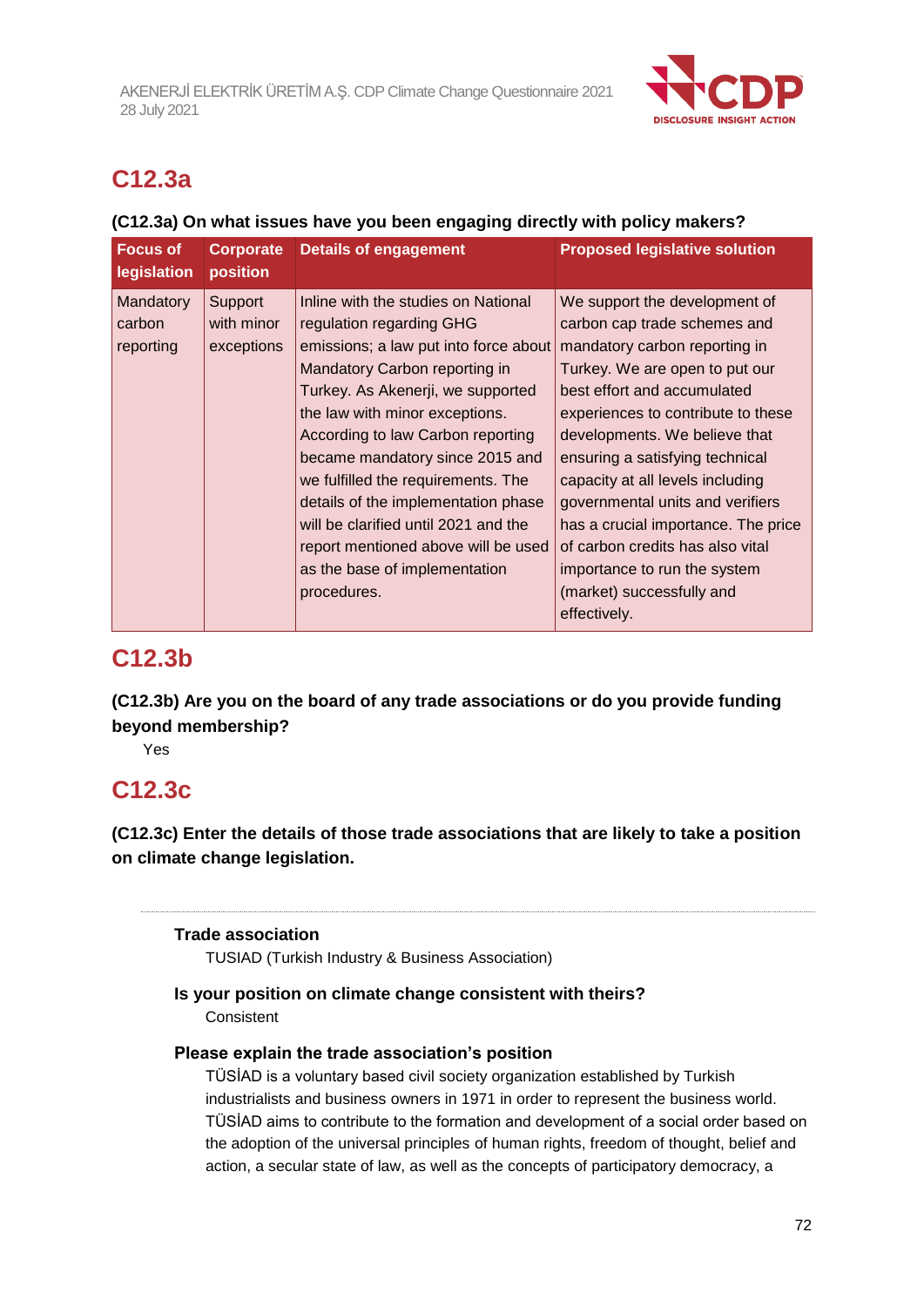

liberal economy, the rules and regulations of a competitive market economy and environmental sustainability.

All of TÜSİAD's work is essentially carried out through committees made up of TÜSİAD members. TÜSİAD's positions are formed through the work of 11 committees and, 36 working groups under the umbrella of these committees, and special purpose ad-hoc "task force" groups, all of which meet regularly.

#### **How have you influenced, or are you attempting to influence their position?**

Akenerji, being a member of the Environment Working Group and Energy Working Group, takes part in the formation of the association's position. Environment & Energy Working Groups aims to contribute to embedding sustainable development principles and to the environmental protection and spreading out the principles of low carbon economy into the business practices. Akenerji actively attends the working group meetings, involves in preparation of reports, provides opinion on the existing legislation and required developments/changes towards the sustainable electricity sector, paticipates in commenting on draft regulations, etc. The output of the studies are shared with the related government organizations, public authorities, public, etc. As an example, Akenerji contributed in preparation of "Sustainable Energy for Sustainable Future" report prepared by the TÜSİAD Energy Group. The report includes detailed analysis, roadmap and 10 tangible policy proposals for ecological effectiveness, financial efficiency, global competitiveness, social progress of the energy sector. The report is publicly available: https://tusiad.org/tr/yayinlar/raporlar/item/9978-surdurulebilirgelecek-icin-surdurulebilir-enerji-raporu

#### **Trade association**

SHURA Energy Transition Center Turkish Wind Energy Association (TÜREB)

## **Is your position on climate change consistent with theirs?**

**Consistent** 

#### **Please explain the trade association's position**

SHURA Energy Transition Center: Contributes to decarbonisation of the energy sector via an innovative energy transition platform. It caters to the need for a sustainable and broadly recognised platform for discussions on policy, technological, and economic aspects of the Turkey's energy sector. SHURA's mission is to support the debate on transition to a low-carbon Turkey's energy system through energy efficiency and renewable energy by fact-based analysis and best available data. Taking into account all relevant perspectives by a multitude of stakeholders, the center contributes to an enhanced understanding of the economic potential, technical feasibility and the relevant policy tools for this transition. SHURA Energy Transition Center is founded by Stichting European Climate Foundation (ECF), Agora Energiewende and Sabancı University (SU) Istanbul Policy Center (IPC).

Turkish Wind Energy Association (TÜREB): It is a technical non-profit organization, which follows scientific and technical researches related to wind energy, aims at extencive use of this energy, collects and complies technical info inline with this aim and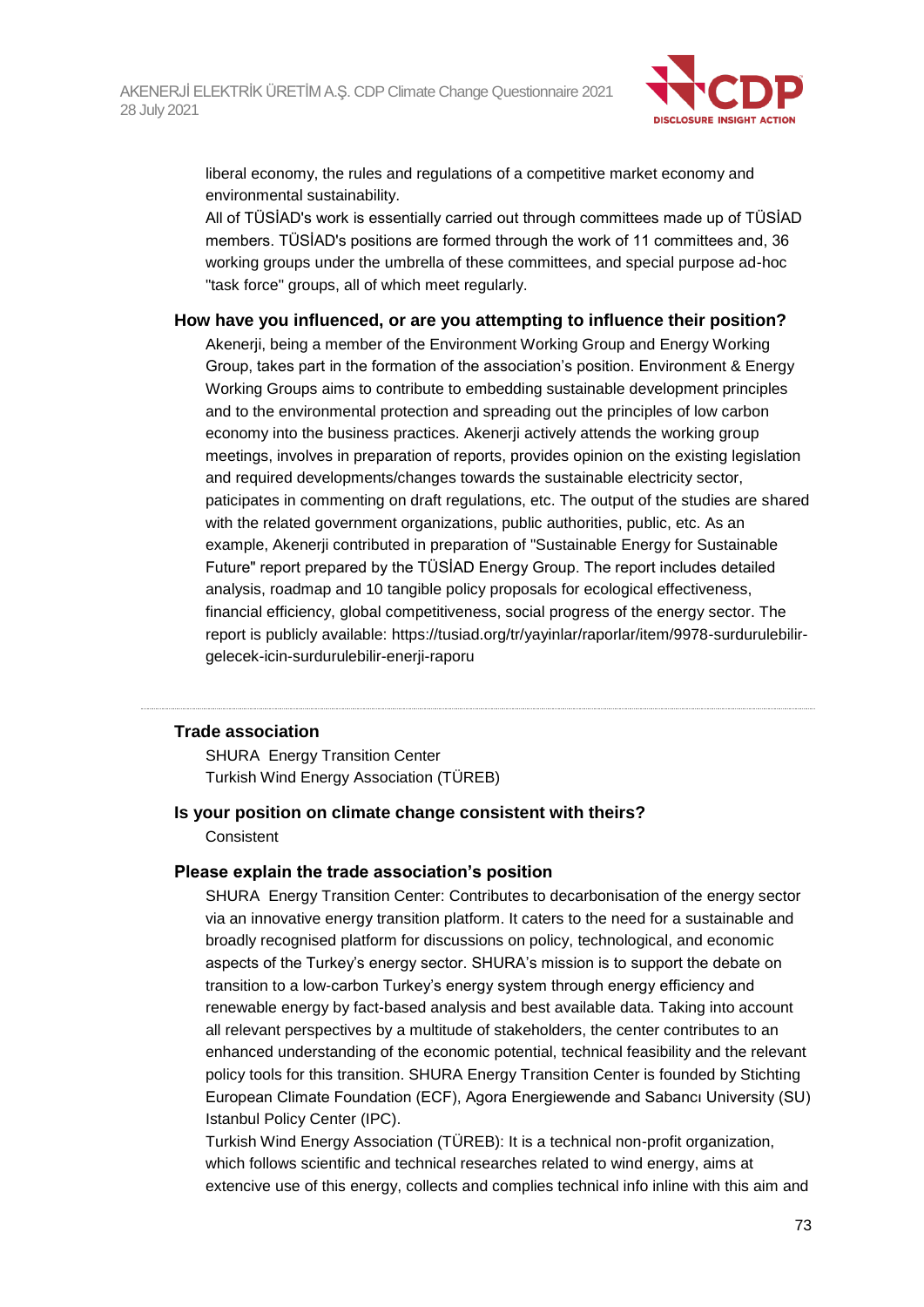

performing widespread activities such as seminars, conferences and making publication for utilization of such info.

Akenerji is also member of other associations Energy Trade Association (ETD), International Investor Assosciations (YASED), Wind Power and Hydropower Plants Businessmen's Association (RESSİAD), Hydro Energy Association (HESİAD).

#### **How have you influenced, or are you attempting to influence their position?**

Akenerji is a member of these associations. Participates in meetings and organizations to follow market developments (energy transition, tariffs, regulations, government policies, etc.), exchange of information, and be part of the development of the sector. Akenerji rises any point relevant to the concerns of these associations, debate and also convey it to policy makers.

## **C12.3e**

#### **(C12.3e) Provide details of the other engagement activities that you undertake.**

- In locations where Akenerji power plants operate, we aim to raise awareness and provide information to local communities about our operations. Through our video training on electricity generation, environmental and OHS regulations, we inform contractors, visitors, or interns who come to visit our power plants. Within the scope of these training processes, we have reached a total of 1,257 students and 82 teachers by visiting the schools around our power plants in Adana, Adıyaman and Bursa in 2019. We have informed about the operation of Burç and Bulam HEPP operating in Adıyaman, Uluabat HEPP operating in Bursa and Feke I, Feke II, Himmetli and Gökkaya HEPP operating in Adana and the personal security measures to be taken by the public regarding hydropower plants in general and about renewable energy and electricity production. With our awareness raising training courses performed as of 2013, we have reached a total of 9,137 students and 543 teachers. Seminars to raise the awareness of students and teachers about possible hazards and warnings about HEPP in schools could not be held due to the pandemic. Public awareness seminars planned in Adana, Adıyaman and Bursa within the scope of DSI Environmental Protection and Security Measures could not be held due to the Covid 19 pandemic. 69 posters and 660 brochures were delivered to villages and schools, while awareness activities concerning the dangers of hydroelectric power plants continued to take place.
- We closely follow legislative changes, give our comments on draft regulations etc. directly and/or through organizations mentioned in C12.3c.
- We build close relation with ministries, public authorities, local authorities and attend working groups as required.

## **C12.3f**

## **(C12.3f) What processes do you have in place to ensure that all of your direct and indirect activities that influence policy are consistent with your overall climate change strategy?**

Overall Climate Change Strategy is executed and integrated into our overall strategy by Akenerji Management Committee with the approval of Board of Directors which has the top level responsibility in Akenerji's overall sustainability. The activities are developed and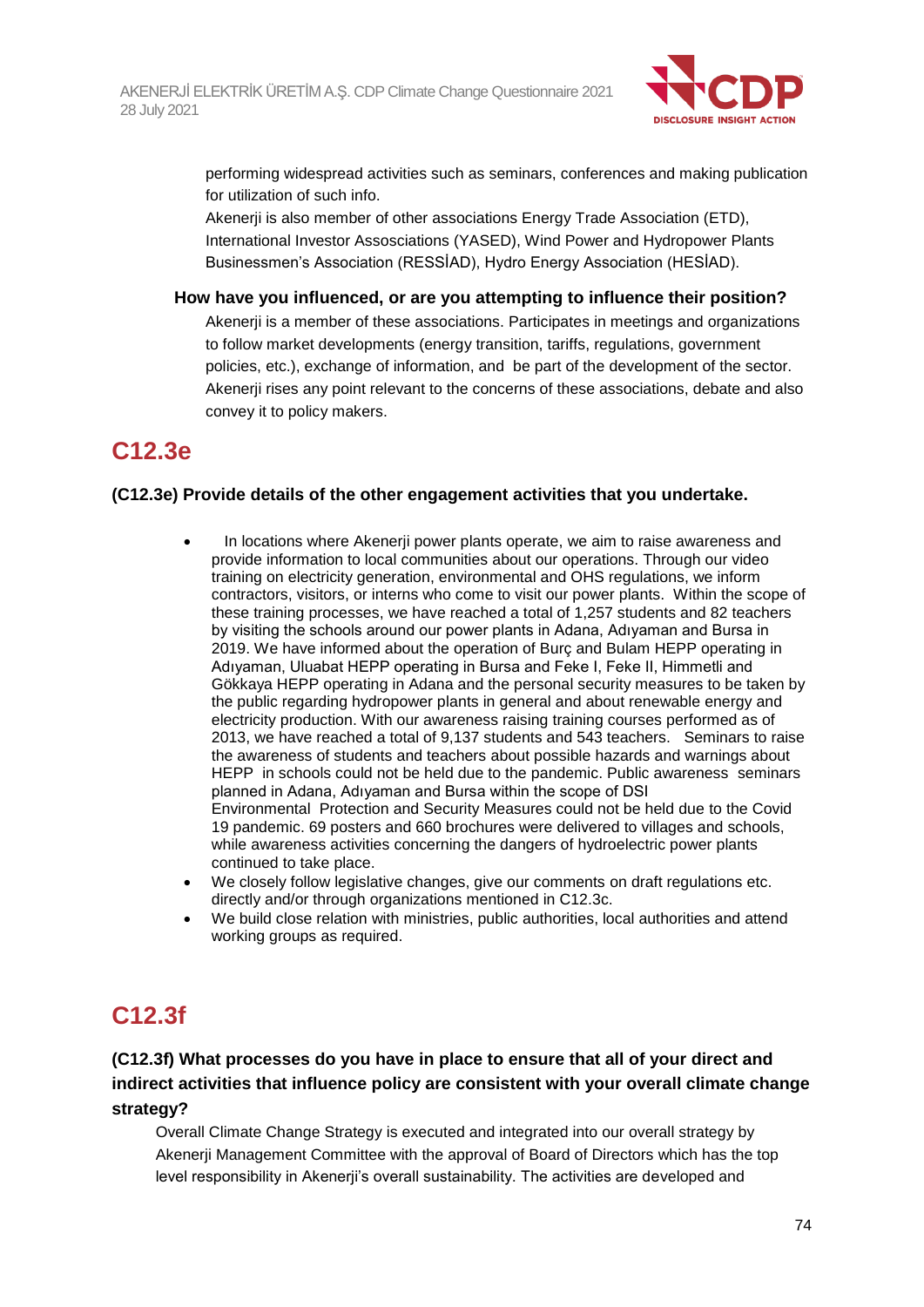

executed by the approval of the Board of Directors, based on company policies and strategical decisions on corporate sustainability.

As an electricity generating company in Turkey; the particular policy making and regulating authorities relevant with our business and climate change strategies are Ministry of Energy and Natural Resources, Energy Market Regulatory Authority (EPDK), Ministry of Environment and Urbanization. Therefore, for Direct Activities; we are frequently in touch with these policy makers and convey our propositions or feedbacks. Supporting the development of renewable energy generation, development on cap and trade schemes, mandatory carbon reporting are some of these examples also mentioned above. Top management of Akenerji and experts from relevant departments are attending the meetings held by decision making authorities and/or sending their opinions where necessary.

For indirect activities; Akenerji is a member of diversified business and sectoral associations as mentioned in C12.3c and C12.3e. TÜSİAD , SHURA, TÜREB, PETFORM, ETD are the most active ones to convey sectoral or industrial opinions to policy makers. Top management of Akenerji and experts from relevant departments are attending the meetings held by these associations and/or sending their opinions where necessary. Other associations and institutions Akenerji is member of and participates to their actions and activities are as follows:

World Energy Council Turkish National Committee (DEK-TMK) Electricity Producers Association (EÜD) Petroleum Platform Association (PETFORM) Sabancı University İstanbul International Center for Energy and Climate (IICEC) Association of Turkish Electricity Industry (TESAB) Turkey Union of Chambers and Commodity Exchanges of Turkey (TOBB) Turkish Investor Relations Society(TÜYİD) Istanbul Minerals and Metals Exporters Association (İMMİB)

## **C12.4**

**(C12.4) Have you published information about your organization's response to climate change and GHG emissions performance for this reporting year in places other than in your CDP response? If so, please attach the publication(s).**

#### **Publication**

In voluntary sustainability report

#### **Status**

**Complete** 

## **Attach the document**

AKENERJI 2020-ENG-FINAL.pdf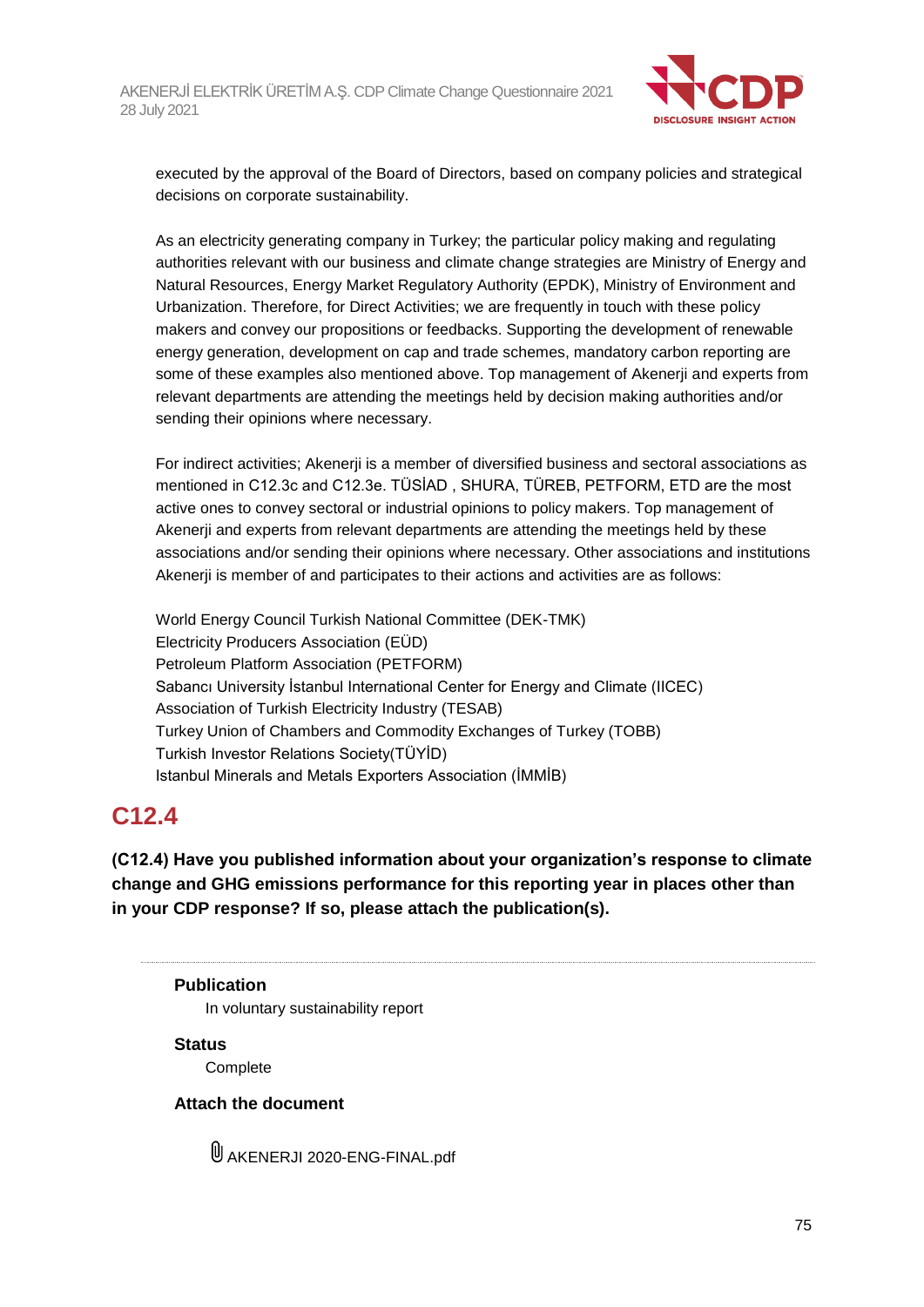AKENERJİ ELEKTRİK ÜRETİM A.Ş. CDP Climate Change Questionnaire 2021 28 July 2021



#### **Page/Section reference**

Page 68-69

#### **Content elements**

**Governance Strategy** Risks & opportunities Emissions figures Other metrics

#### **Comment**

We share our climate change and GHG emissions performance with our stakeholders by Sustainability Report.

## **Publication**

In mainstream reports

#### **Status**

**Complete** 

#### **Attach the document**

Akenerji\_2020\_FR\_ING\_FINAL.PDF

#### **Page/Section reference**

#### **Content elements**

Governance Strategy Risks & opportunities Emissions figures Other metrics

#### **Comment**

We share our climate change and GHG emissions performance with our stakeholders by Financial Report.

#### **Publication**

In voluntary communications

#### **Status**

Complete

#### **Attach the document**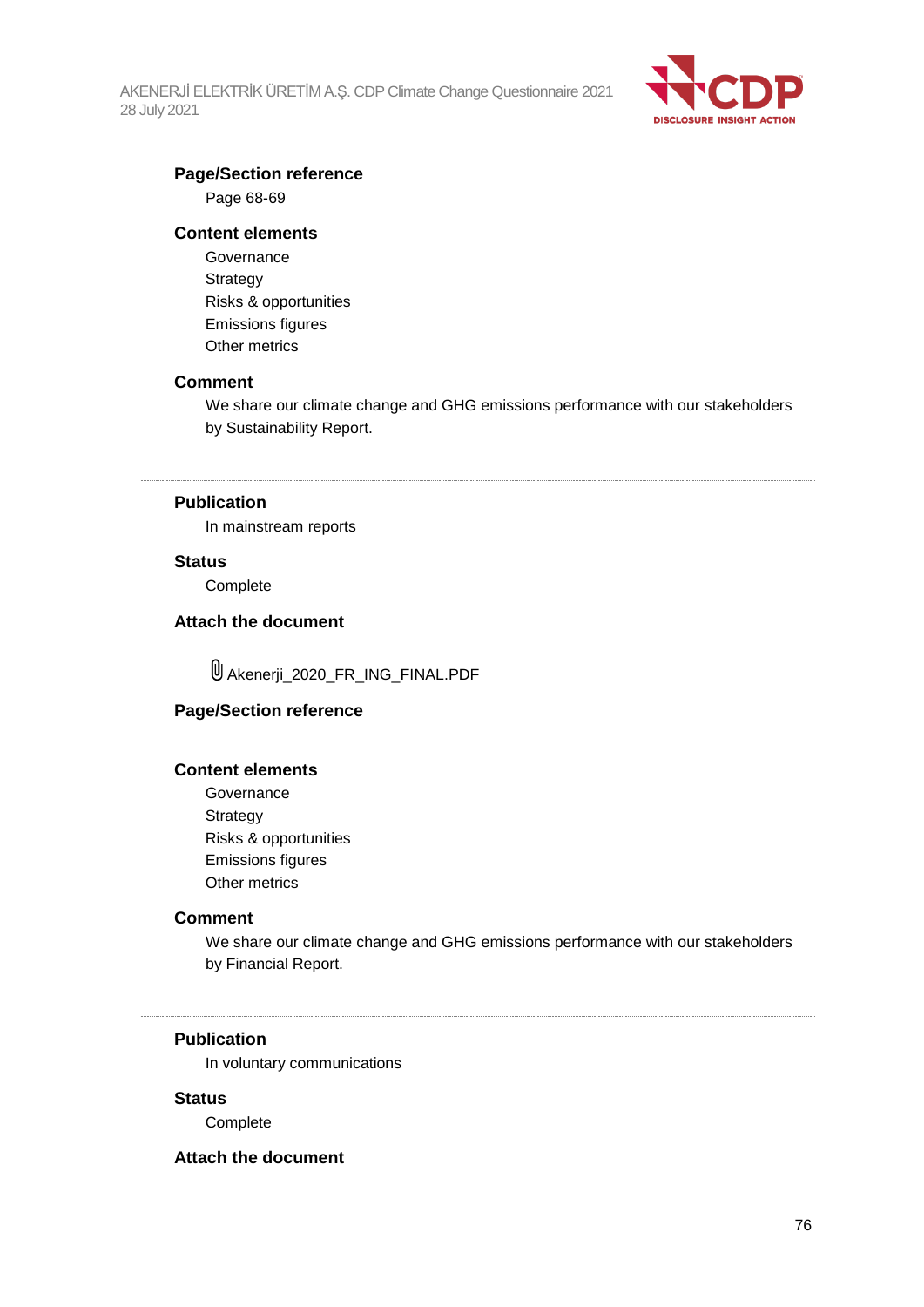AKENERJİ ELEKTRİK ÜRETİM A.Ş. CDP Climate Change Questionnaire 2021 28 July 2021



### **Page/Section reference**

#### **Content elements**

**Governance Strategy** Risks & opportunities Emissions figures Emission targets

#### **Comment**

We share our climate change information at our social media platforms like Linkedin, Instagram, Youtube , Twitter

https://www.linkedin.com/company/akenerji/mycompany/ https://twitter.com/akenerjicorp https://www.facebook.com/akenerji https://www.youtube.com/channel/UCSN9d5R1bQivb0RmNiVnB-w/featured

# **C15. Signoff**

## **C-FI**

**(C-FI) Use this field to provide any additional information or context that you feel is relevant to your organization's response. Please note that this field is optional and is not scored.**

# **C15.1**

**(C15.1) Provide details for the person that has signed off (approved) your CDP climate change response.**

|     | <b>Job title</b>               | <b>Corresponding job category</b> |
|-----|--------------------------------|-----------------------------------|
| Row | <b>Chief Executive Officer</b> | Chief Executive Officer (CEO)     |

# **Submit your response**

#### **In which language are you submitting your response?**

English

#### **Please confirm how your response should be handled by CDP**

|                             | I am submitting to | <b>Public or Non-Public Submission</b> |
|-----------------------------|--------------------|----------------------------------------|
| I am submitting my response | Investors          | Public                                 |